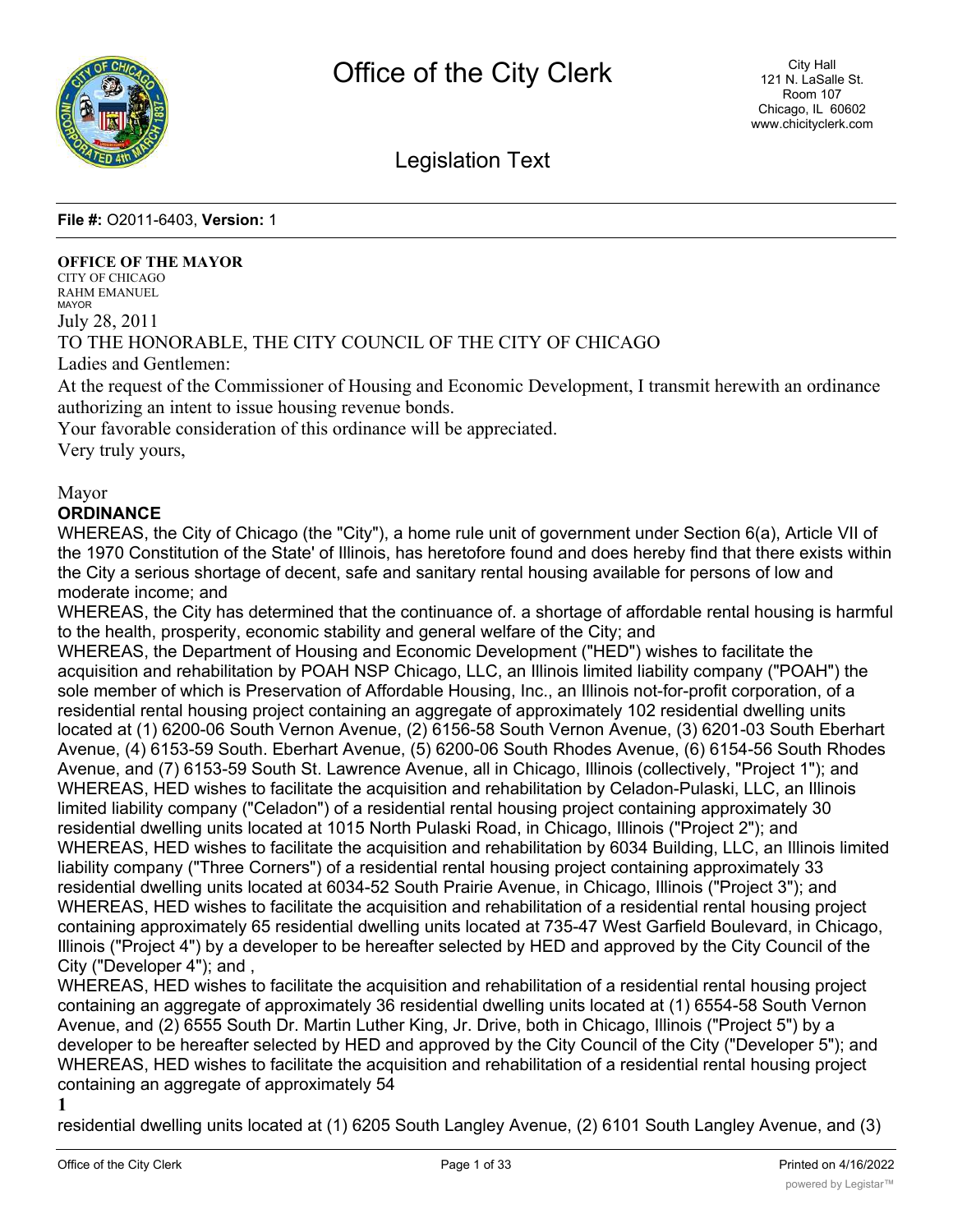6201 South Langley Avenue, all in Chicago, Illinois ("Project 6") by a developer to be hereafter selected by HED and approved by the City Council of the City ("Developer 6"); and

WHEREAS, the City intends to issue multi-family housing revenue bonds, notes or other indebtedness in an amount not to exceed \$13,000,000 (the "Project 1 Bonds") for the purpose of financing all or a portion of the costs of Project 1; and

WHEREAS, it is intended that the interest on the Project 1 Bonds will be excluded from gross income for federal income tax purposes; and

WHEREAS, it is intended that this ordinance shall constitute a declaration of intent to reimburse certain eligible expenditures for Project 1 made prior to the issuance of the Project 1 Bonds from the proceeds of the Project 1 Bonds (if and when issued) within the meaning of Section 1.150-2 of the Treasury Regulations promulgated under the Internal Revenue Code of 1986, as amended (the "Treasury Regulations"); and. WHEREAS, the City intends to issue multi-family housing revenue bonds, notes or other indebtedness in an amount not to exceed \$5,000,000 (the "Project

2 Bonds") for the purpose of financing all or a portion of the costs of Project 2; and

WHEREAS, it is intended that the interest on the Project 2 Bonds will be excluded from gross income for federal income tax purposes; and

WHEREAS, it is intended that this ordinance shall constitute a declaration of intent to reimburse certain eligible expenditures for Project 2 made prior to the issuance of the Project 2 Bonds from the proceeds of the Project 2 Bonds (if and when issued) within the meaning of Section 1.150-2 of the Treasury Regulations; and WHEREAS, the City intends to issue multi-family housing revenue bonds, notes or other indebtedness in an amount not to exceed \$5,000,000 (the "Project

3 Bonds") for the purpose of financing all or a portion of the costs of Project 3; and

WHEREAS, it is intended that the interest on the Project 3 Bonds will be excluded from gross income for federal income tax purposes; and

WHEREAS, it is intended that this ordinance shall constitute a declaration of intent to reimburse certain eligible expenditures for Project 3 made prior to the issuance of the Project 3 Bonds from the proceeds of the Project 3 Bonds (if and when issued) within the meaning of Section 1.150-2 of the Treasury Regulations; and WHEREAS, the City intends to issue multi-family housing revenue bonds, notes or other indebtedness in an amount not to exceed \$9,000,000 (the "Project

2

4 Bonds") for the purpose of financing all or a portion of the costs of Project 4; and

WHEREAS, it is intended that the interest on the Project 4 Bonds will be excluded from gross income for federal income tax purposes; and

WHEREAS, it is intended that this ordinance shall constitute a declaration of intent to reimburse certain eligible expenditures for Project 4 made prior to the issuance of the Project 4 Bonds from the proceeds of the Project 4 Bonds (if and when issued) within the meaning of Section 1.150-2 of the Treasury Regulations; and WHEREAS, the City intends to issue multi-family housing revenue bonds, notes or other indebtedness in an amount not to exceed \$6,000,000 (the "Project

5 Bonds") for the purpose of financing all or a portion of the costs of Project 5; and

WHEREAS, it is intended that the interest on the Project 5 Bonds will be excluded from gross income for federal income tax purposes; and

WHEREAS, it is intended that this ordinance shall constitute a declaration of intent to reimburse certain eligible expenditures for Project 5 made prior to the issuance of the Project 5 Bonds from the proceeds of the Project 5 Bonds (if and when issued) within the meaning of Section 1.150-2 of the Treasury Regulations; and WHEREAS, the City intends to issue multi-family housing revenue bonds, notes or other indebtedness in an amount not to exceed \$8,000,000 (the "Project

6 Bonds") for the purpose of financing all or a portion of the costs of Project 6; and

WHEREAS, it is intended that the interest on the Project 6 Bonds will be excluded from gross income for federal income tax purposes; and

WHEREAS, it is intended that this ordinance shall constitute a declaration of intent to reimburse certain eligible expenditures for Project 6 made prior to the issuance of the Project 6 Bonds from the proceeds of the Project 6 Bonds (if and when issued) within the meaning of Section 1.150-2 of the Treasury Regulations; now,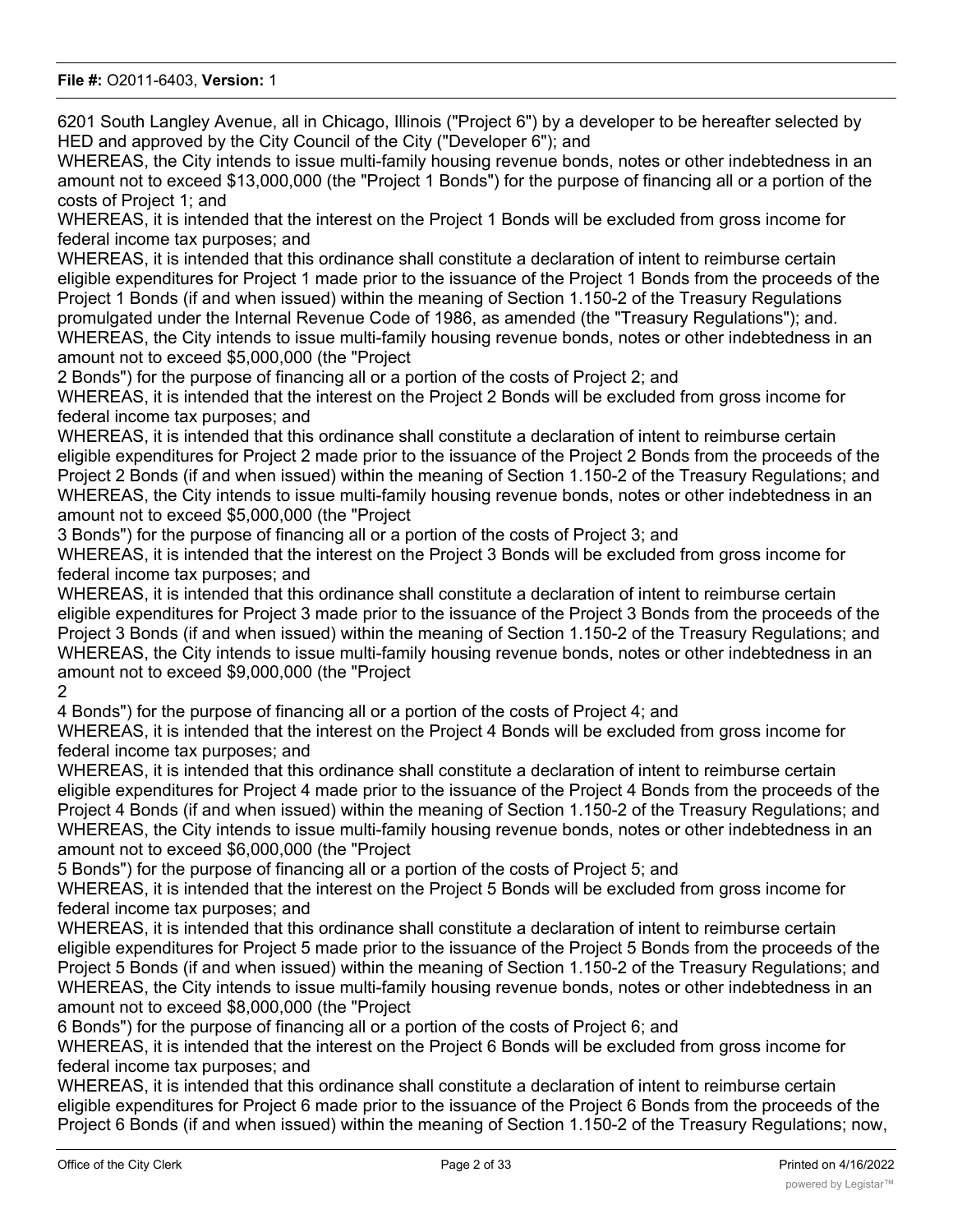therefore,

**BE IT ORDAINED BY THE CITY COUNCIL OF THE CITY OF CHICAGO:**

SECTION 1. The above recitals are expressly incorporated in and made a part of this ordinance as though fully set forth herein.

SECTION 2. The City intends to issue the Project 1 Bonds and lend the proceeds thereof to POAH or another entity affiliated with or related to POAH for the purpose of financing Project 1. The maximum principal amount of Project 1 Bonds which the City intends to issue for Project 1 will not exceed \$13,000,000.

SECTION 3. Certain costs will be incurred by POAH, or another entity or entities affiliated with or related to POAH, in connection with Project 1 prior to the issuance of the Project 1 Bonds. The City reasonably expects to reimburse such costs with proceeds of the Project 1 Bonds.

SECTION 4. The costs to be reimbursed from the Project 1 Bonds will be paid from funds of POAH, or another entity or entities affiliated with or related to POAH, which have been allocated to other purposes.

SECTION 5. This ordinance is consistent with the budgetary and financial circumstances of the City. No funds from sources other than the Project 1 Bonds are, or are reasonably expected to be, reserved, allocated on a long-term basis or otherwise set aside by the City for Project 1 for costs to be paid from the proceeds of the Project 1 Bonds.

SECTION 6. The City intends to issue the Project 2 Bonds and lend the proceeds thereof to Celadon or another entity affiliated with or related to Celadon for the purpose of financing Project 2. The maximum principal amount of Project 2 Bonds which the City intends to issue for Project 2 will not exceed \$5,000,000. SECTION 7. Certain costs will be incurred by Celadon, or another entity or entities affiliated with or related to Celadon, in connection with Project 2 prior to the issuance of the Project 2 Bonds. The City reasonably expects to reimburse such costs with proceeds of the Project 2 Bonds.

SECTION 8: The costs to be reimbursed from the Project 2 Bonds will be paid from funds of Celadon, or another entity or entities affiliated with or related to Celadon, which have been allocated to other purposes. SECTION 9. This ordinance is consistent with the budgetary and financial circumstances of the City. No funds from sources other than the Project 2 Bonds are, or are reasonably expected to be, reserved, allocated on a long-term basis or otherwise set aside by the City for Project 2 for costs to be paid from the proceeds of the Project 2 Bonds.

SECTION 10. The City intends to issue the Project 3 Bonds and lend the , proceeds thereof to Three Corners or another entity affiliated with or related to Three Corners for the purpose of financing Project 3. The maximum principal amount of Project 3 Bonds which the City intends to issue for Project 3 will not exceed \$5,000,000.

SECTION 11. Certain costs will be incurred by Three Corners, or another entity or entities affiliated with or related to Three Corners, in connection with Project 3 prior to the issuance of the Project 3 Bonds. The City reasonably expects to reimburse such costs with proceeds of the Project 3 Bonds.

SECTION 12. The costs to be reimbursed from the Project 3 Bonds will be paid from funds of Three Corners, or another entity or entities affiliated with or related to Three Corners, which have been allocated to other purposes.

4

SECTION 13. This ordinance is consistent with the budgetary and financial circumstances of the City. No funds from sources other than the Project 3 Bonds are, or are reasonably expected to be, reserved, allocated on a long-term basis or otherwise set aside by the City for Project 3 for costs to be paid from the proceeds of the Project 3 Bonds.

SECTION 14. The City intends to issue the Project 4 Bonds .and lend the proceeds thereof to Developer 4 or another entity affiliated with or related to Developer 4 for the purpose of financing Project 4. The maximum principal amount of Project 4 Bonds which the City intends to issue for Project 4 will not exceed \$9,000,000. SECTION 15. Certain costs will be incurred by Developer 4, or another entity or entities affiliated with or related to Developer 4, in connection with Project 4 prior to the issuance of the Project 4 Bonds. The City reasonably expects to reimburse such costs with proceeds of the Project 4 Bonds.

SECTION 16. The costs to be reimbursed from the Project 4 Bonds will be paid from funds of Developer 4, or another entity or entities affiliated with or related to Developer 4, which have been allocated to other purposes. SECTION 17. This ordinance is consistent with the budgetary and financial circumstances of the City. No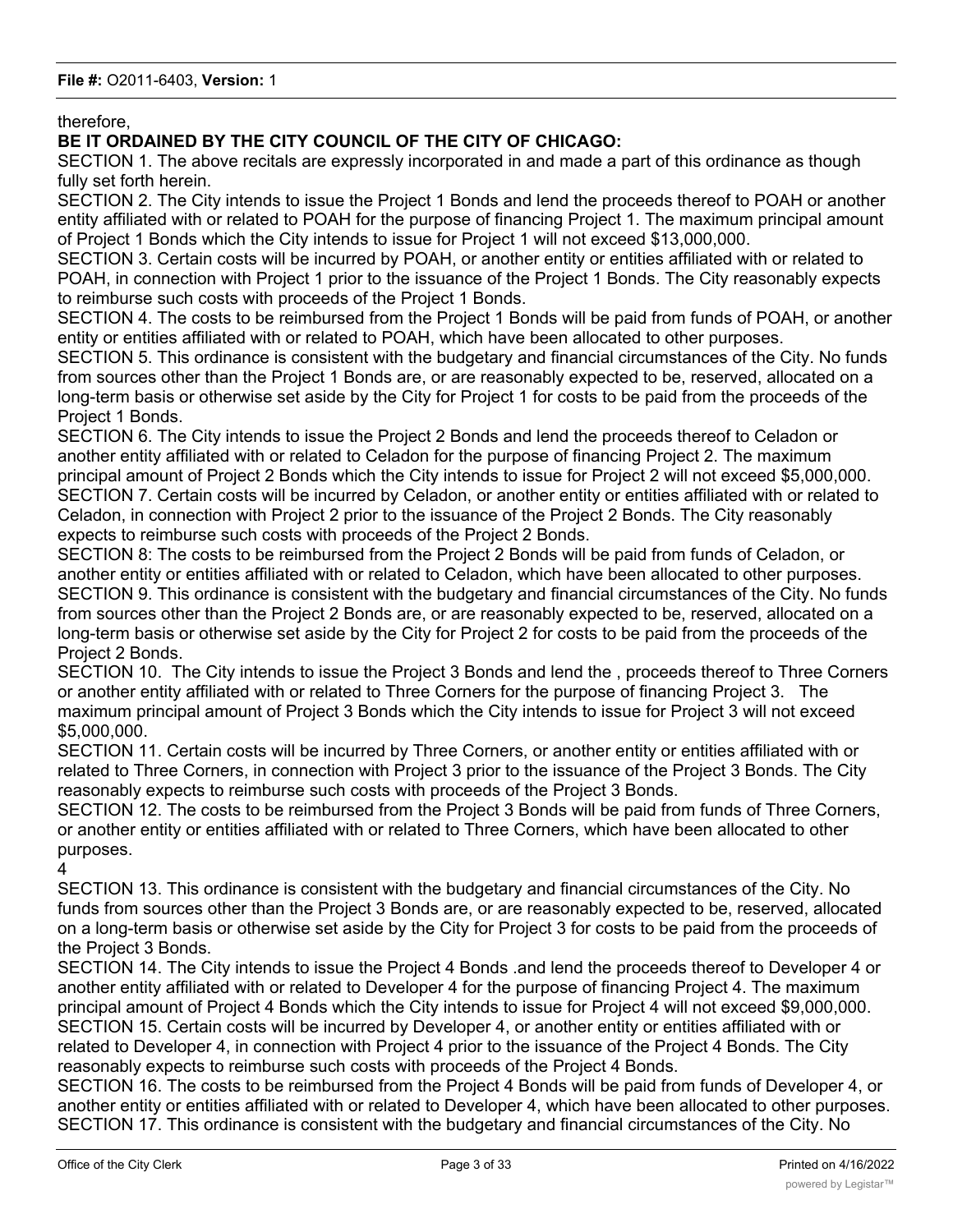funds from sources other than the Project 4 Bonds are, or are reasonably expected to be, reserved, allocated on a long-term basis or otherwise set aside by the City for Project 4 for costs:to be paid from the proceeds of the Project 4 Bonds.

SECTION 18. The City intends to issue the Project 5 Bonds and lend the proceeds thereof to Developer 5 or another entity affiliated with or related to Developer 5 for the purpose of financing Project 5. The maximum principal amount of Project 5 Bonds which the City intends to issue for Project 5 will not exceed \$6,000,000. SECTION 19. Certain costs will be incurred by Developer 5, or another entity or entities affiliated with or related to Developer 5, in connection with Project 5 prior to the issuance of the Project 5 Bonds. The City reasonably expects to reimburse such costs with proceeds of the Project 5 Bonds.

SECTION 20. The costs to be reimbursed'from the Project 5 Bonds will be paid from funds of Developer 5, or another entity or entities affiliated with or related to Developer 5, which have been allocated to other purposes. SECTION 21. This ordinance is consistent with the budgetary and financial circumstances of the City. No funds from sources other than the Project 5 Bonds are, or are reasonably expected to be, reserved, allocated on a long-term basis or otherwise set aside by the City for Project 5 for costs to be paid from the proceeds of the Project 5 Bonds.

SECTION 22. The City intends to issue the Project 6 Bonds and lend the proceeds thereof to Developer 6 or another entity affiliated with or related to Developer 6

# **\ .**

**5**

for the purpose of financing Project 6. The maximum principal amount of Project 6 Bonds which the City intends to issue for Project 6 will not exceed \$8,000,000.

SECTION 23. Certain costs will be incurred by Developer 6, or another entity or entities affiliated with or related to Developer 6, in connection with Project 6 prior to the issuance of the Project 6 Bonds. The City reasonably expects to reimburse such costs with proceeds of the Project 6 Bonds.

SECTION 24. The costs to be reimbursed from the Project 6 Bonds will be paid from funds of Developer 6, or another entity or entities affiliated with or related to Developer 6, which have been allocated to other purposes. SECTION 25. This ordinance is consistent with the budgetary and financial circumstances of the City. No funds from sources other than the Project 6 Bonds are, or are reasonably expected to be, reserved, allocated on a long-term basis or otherwise set aside by the City for Project 6 for costs to be paid from the proceeds of the Project 6 Bonds.

SECTION 26. This ordinance constitutes a declaration of official intent under Section 1.150-2 of the Treasury Regulations in connection with each of the Project 1 Bonds, the Project 2 Bonds, the Project 3 Bonds, the Project 4 Bonds, the Project 5 Bonds and the Project 6 Bonds.

SECTION 27. To the extent that any ordinance, resolution, rule, order or provision of the Municipal Code of Chicago, or part thereof, is-in conflict with the provisions of this ordinance, the provisions of this ordinance shalf control. If any section, paragraph, clause or provision of this ordinance shall be held invalid, the invalidity of such section, paragraph, clause or provision shall not affect any of the other provisions of this ordinance. SECTION 28. This ordinance shall be effective as of the date of its passage and approval.

**6**

CITY OF CHICAGO ECONOMIC DISCLOSURE STATEMENT AND AFFIDAVIT

SECTION I -- GENERAL INFORMATION

A. Legal name of the Disclosing Party submitting this EDS. Include d/b/a/ if applicable:

POAH NSP Chicago, LLC

Check ONE of the following three boxes:

Indicate whether the Disclosing Party submitting this EDS is:

1. [x] the Applicant

OR

2. [ ] a legal entity holding a direct or indirect interest in the Applicant. State the legal name of the Applicant in which the Disclosing Party holds an interest:\_

OR

3. [ ] a legal entity with a right of control (see Section II.B.l.) State the legal name of the entity in which the Disclosing Party holds a right of control:\_\_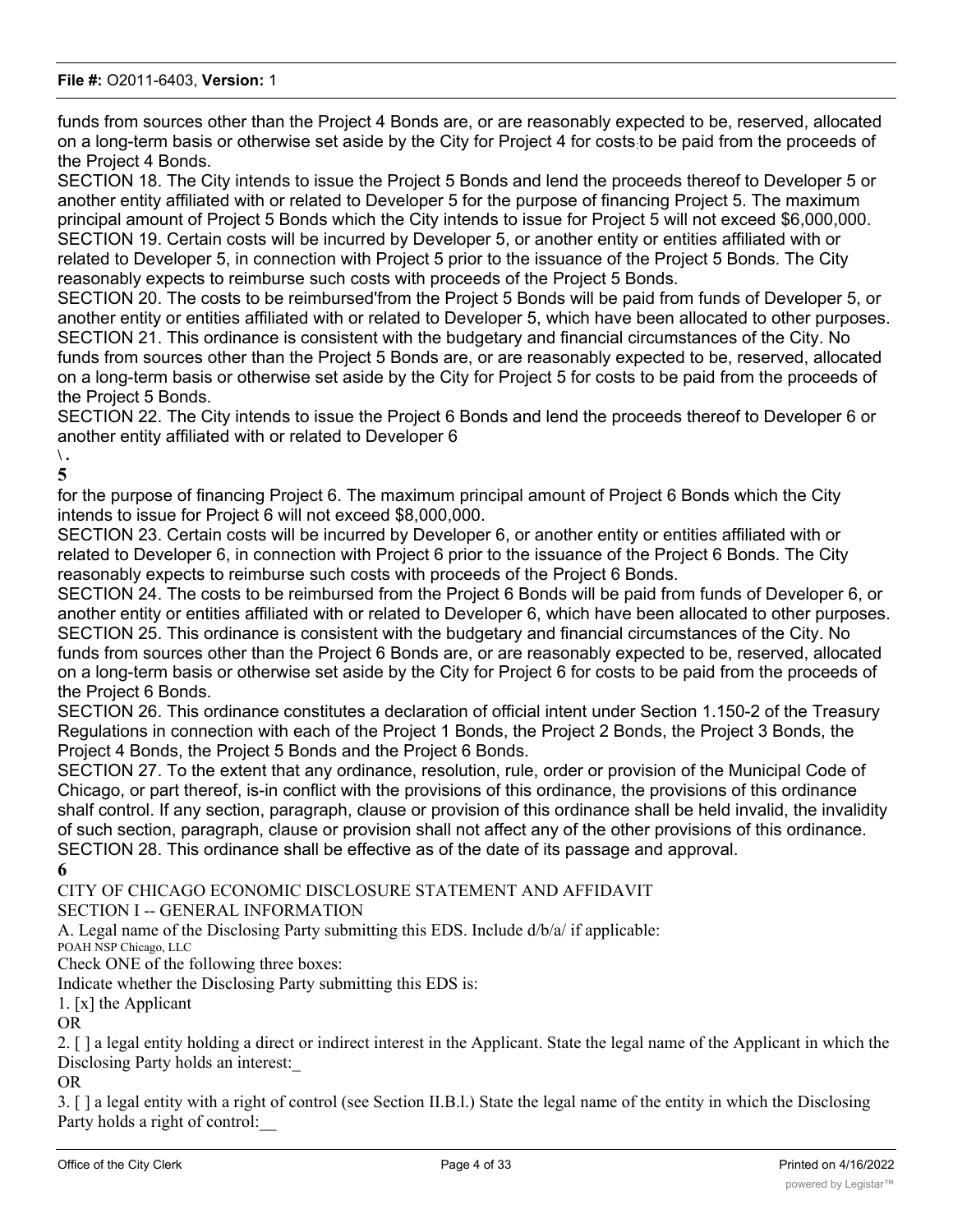B. Business address of the Disclosing Party: 77 w. Washington Boulevard, suite looi\_

Chicago, IL 60602

C. Telephone:  $(312)$  283-0033 Fax:  $(312)$  6S8-0666 Email: jcoate3@poah.org <mailto:jcoate3@poah.org>

D. Name of contact person: Johnathan coates

E. Federal Employer Identification No. (if you have one

\*

F. Brief description of contract, transaction or other undertaking (referred to below as the "Matter") to which this EDS pertains. (Include project number and location of property, if applicable):

EDS filed in conjunction with City of Chicago financing for proposed acquisition and rehabilitation of 6200-06 S. Vernon Ave., 6156-58 S. Vernon Ave., 6201-03 S. Eberhart Ave., 6200-06 S. Rhodes Ave. &

6153-59 South Eberhart Avenue, 6154- 56 S. Rhodes 6153-59 S. St. Lawrence Ave.

*i* G. Which City agency Or department is requesting this EDS? Department of Housing and Bconomic Development

If the Matter is a contract being handled by the City's Department of Procurement Services, please complete the following:

Specification U  $_{i}$  and Contract # '

Ver. 09-01-10

Page 1 of 13

## **SECTION II - DISCLOSURE OF OWNERSHIP INTERESTS**

A. NATURE OF THE DISCLOSING PARTY

1. Indicate the nature of the Disclosing Party:

[] Person [x] Limited liability company

[]. Publicly registered business corporation [ ] Limited liability partnership

[ ] Privately held business corporation . [ ] Joint venture

[] Sole proprietorship [] Not-for-profit corporation

 $\lceil \cdot \rceil$  General partnership (Is the not-for-profit corporation also a 501 (c)(3))?  $\lceil \cdot \rceil$  Limited partnership  $\lceil \cdot \rceil$  Yes  $\lceil \cdot \rceil$  No

[ ] Trust [ ] Other (please specify)

2. For legal entities, the state (or foreign country) of incorporation or organization, if applicable:

Illinois

3. For legal entities not organized in the State of Illinois: Has the organization registered to do business in the State of Illinois as a foreign entity?

[]Yes [] No [XjN/A i

## B. IF THE DISCLOSING PARTY IS A LEGAL ENTITY:

1. List below the full names and titles of all executive officers and all directors of the entity. NOTE: For not-for-profit corporations, also list below all members, if any, which are legal entities. If there are no such members, write "no members." For trusts, estates or other similar entities, list below the legal titleholder(s).

If the entity is a general partnership, limited partnership, limited liability company, limited liability partnership or joint venture, list below the name and title of each general partner, managing member, manager or any other person or entity that controls the day-to-day management of the Disclosing Party. NOTE: Each legal entity listed below must submit an EDS on its own behalf.

Name Title

Preservation of Affordable Housing, Inc. Managing Member / Sole Member ■

2. Please provide the following information concerning each person or entity having a direct or .indirect beneficial interest (including ownership) in excess of 7.5% of the Disclosing Party. Examples of such ah interest include shares in a corporation, partnership interest in a partnership or joint venture,

Page 2 of 13

interest of a member or manager in a limited liability company, or interest of a beneficiary of a trust, estate or other similar entity. If none, state "None." NOTE: Pursuant to Section 2-154-030 of the Municipal Code of Chicago ("Municipal Code"), the City may require any such additional information from any applicant which is reasonably intended to achieve full disclosure. Name Business Address Percentage Interest in the

Disclosing Party

Preservation of Affordable 77 W. Washington Blvd. Ste. 1001 100% Chicago, IL 60602 .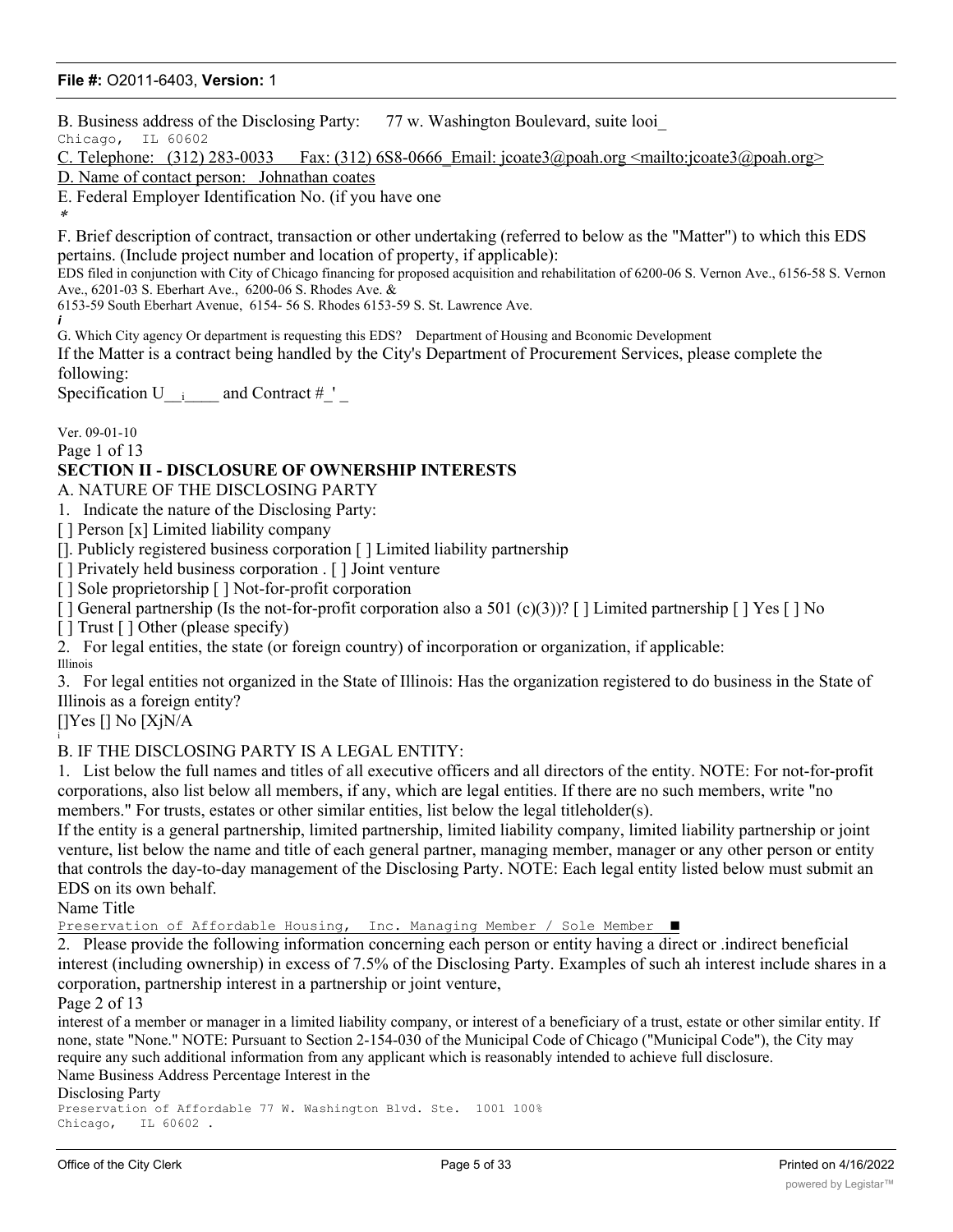Housing, Inc.

#### **SECTION III - BUSINESS RELATIONSHIPS WITH CITY ELECTED OFFICIALS**

Has the Disclosing Party had a "business relationship," as defined in Chapter 2-156 of the Municipal Code, with any City elected official in the 12 months before the date this EDS is signed?

[]Ycs [X] No

If yes, please identify below the name(s) of such City elected officials) and describe such relationship(s):

#### **SECTION IV - DISCLOSURE OF SUBCONTRACTORS AND OTHER RETAINED PARTIES**

The Disclosing Party must disclose the name and business address of each subcontractor, attorney, lobbyist, accountant, consultant and any other person or entity whom the Disclosing Party has retained or expects to retain in connection with the Matter, as well as the nature of the relationship, and the total amount of the fees paid or estimated to be paid. The Disclosing Party is not required to disclose employees who are paid solely through the Disclosing Parly's regular payroll.

"Lobbyist" means any person or entity who undertakes to influence any legislative or administrative action on behalf of any'person or entity other than: (1) a not-for-profit entity, on an unpaid basis, or (2) himself. "Lobbyist" also means any person or entity any part of whose duties as an employee of another includes undertaking to influence any legislative or administrative action.

If the Disclosing Party is uncertain whether a disclosure is required under this Section, the Disclosing Party must either ask the City whether disclosure is required or make the disclosure.

Page 3 of 13

#### **Name (indicate whether Business Relationship to Disclosing Party Fees (indicate whether retained or anticipated Address ' (subcontractor, attorney, paid or estimated.) NOTE:**

to be retained) lobbyist, etc.) "hourly rate" or "t.b.d." is

not an acceptable response.

Please see Attachment 1 - .

(Add sheets if necessary)

## **[ ] Check here if the Disclosing Party has not retained, nor expects to retain, any such persons or entities. SECTION V--CERTIFICATIONS**

## A. COURT-ORDERED CHILD SUPPORT COMPLIANCE.

Under Municipal Code Section 2-92-415, substantial owners of business entities that contract with the City must remain in compliance with their child support obligations throughout the contract's term.

Has any person who directly or indirectly owns 10% or more of the Disclosing Party been declared in arrearage on any child support obligations by any Illinois court of competent jurisdiction?

[] Yes [] No P<sup>5</sup>] No person directly or indirectly owns 10% or more of the

#### Disclosing Party.

If "Yes," has the person entered into a court-approved agreement for payment of all support owed and is the person in compliance with that agreement?

[ ] Yes [ ] No

## B. FURTHER CERTIFICATIONS

1. Pursuant to Municipal Code Chapter 1-23, Article I ("Article I")(which the Applicant should consult for defined terms (e.g., "doing business") and legal requirements), if the Disclosing Party submitting this EDS is the Applicant and is doing business with the City, then the Disclosing Party certifies as follows: (i) neither the Applicant nor any controlling person is currently indicted or charged with, or has admitted guilt of, or has ever been convicted of, or placed under supervision for, any criminal offense involving actual, attempted, or conspiracy to commit bribery, theft, fraud, forgery, perjury, dishonesty or deceit against an officer or employee of the City or any sister agency; and (ii) the Applicant understands and acknowledges that compliance with Article I is a continuing requirement for doing business with the City. NOTE: If Article I applies to the Applicant, the permanent compliance timeframe in Article I supersedes some five-year compliance timeframes in certifications 2 and 3 below.

Page 4 of 13

2. The Disclosing Party and, if the Disclosing Party is a legal entity, all of those persons or entities identified in Section II.B.l. of this EDS:

a. are not presently debarred, suspended, proposed for debarment, declared ineligible or voluntarily excluded from any transactions by any federal, state or local unit of government;

b. have not, within a five-year period preceding the date of this EDS, been convicted of a criminal offense, adjudged guilty, or had a civil judgment rendered against them in connection with: obtaining, attempting to obtain, or performing a public (federal, state or local) transaction or contract under a public transaction; a violation of federal or state antitrust statutes; fraud; embezzlement; theft; forgery; bribery; falsification or destruction of records; making false statements; or receiving stolen property;

c. are not presently indicted for, or criminally or civilly charged by, a governmental entity (federal, state or local) with committing any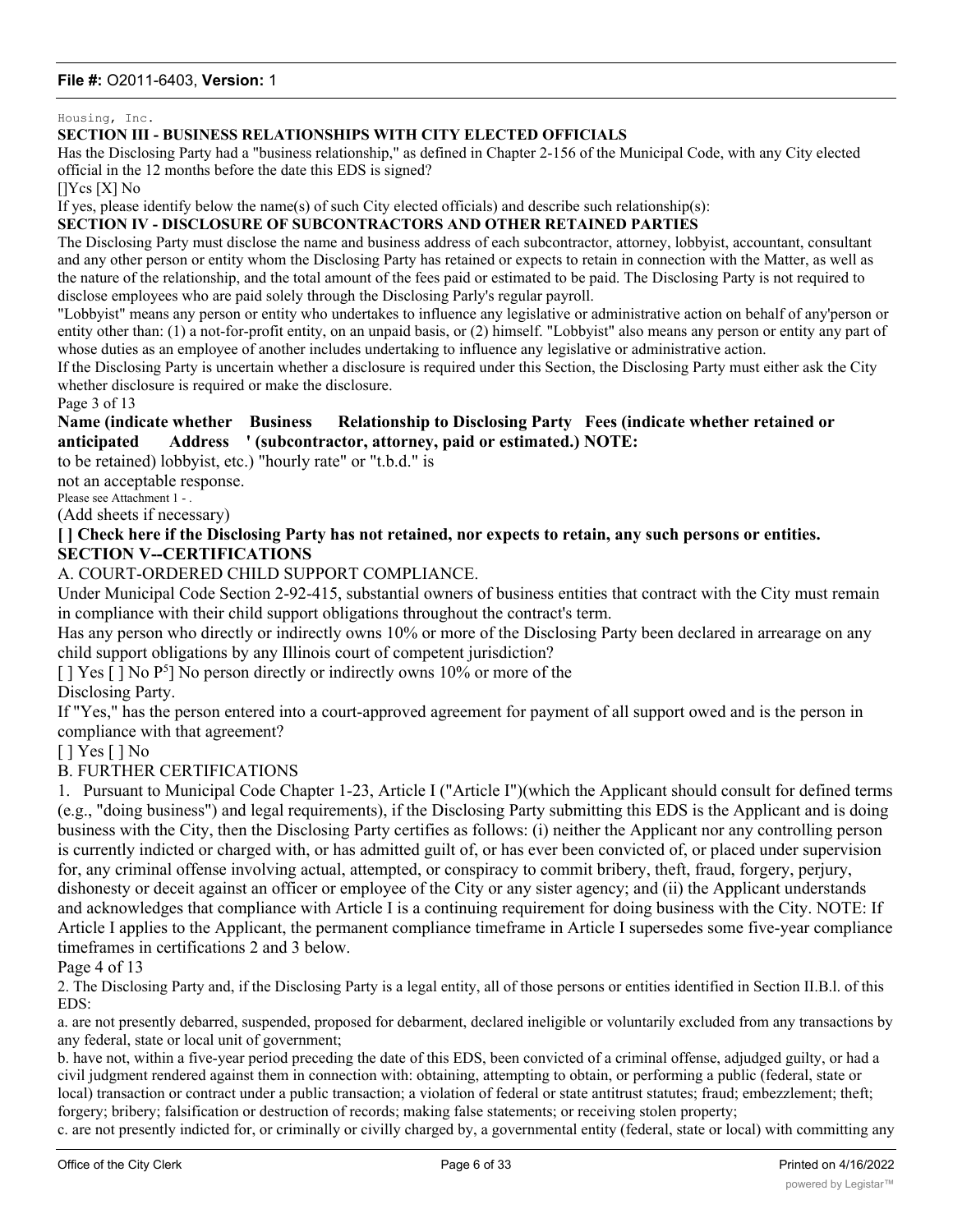of the offenses set forth in clause B.2.b. of this Section V;

d. have not, within a five-year period preceding the date of this EDS, had one or more public transactions (federal, state or local) terminated for cause or default; and

e. have not, within a five-year period preceding the date of this EDS, been convicted, adjudged ' guilty, or found liable in a civil proceeding, or in any criminal or civil action, including actions concerning environmental violations, instituted by the City or by the federal government, any state, or any other unit of local government.

3. The certifications in subparts 3, 4 and 5 concern:

• the Disclosing Party;

• any "Contractor" (meaning any contractor or subcontractor used by the Disclosing Party in connection with the Matter, including but not limited to all persons or legal entities disclosed under Section IV, "Disclosure of Subcontractors and Other Retained Parties"); • any "Affiliated Entity" (meaning a person or entity that, directly or indirectly: controls the .

. Disclosing Party, is controlled by the Disclosing Party, or is, with the Disclosing Party, under common control of another person or entity. Indicia of control include, without limitation': interlocking management or ownership; identity of interests among family members, shared facilities and equipment; common use of employees; or organization of a business entity following the ineligibility of a business entity to do business with federal or state or local government, including the City, using substantially the same management, ownership, or principals as the ineligible entity); with respect to Contractors, the term Affiliated Entity means a person or entity that directly or indirectly controls the Contractor, is controlled by it, or, with the Contractor, is under common control of another person or entity;

• any responsible official of the Disclosing Party, any Contractor or any Affiliated Entity or any other official, agent or employee of the Disclosing Party, any Contractor or any Affiliated Entity, acting pursuant to the direction or authorization of a responsible official of the Disclosing Party, any Contractor or any Affiliated Entity (collectively "Agents"). Page 5 of 13

Neither the Disclosing Party, nor any Contractor, nor any Affiliated Entity of either the Disclosing Party or any Contractor nor any Agents have, during the five years before the date this EDS is signed, or, with respect to a Contractor, an Affiliated Entity, or an Affiliated Entity of a Contractor during the five years before the date of such Contractor's or Affiliated Entity's contract or engagement in connection with the Matter:

a. bribed or attempted to bribe, or been convicted or adjudged guilty of bribery or attempting to bribe, a public officer or employee of the City, the Slate of Illinois, or any agency of the federal government or of any state or local government in the United States of America, in that officer's or employee's official capacity;

b. agreed or colluded with other bidders or prospective bidders, or been a party to any such agreement, or been convicted or adjudged guilty of agreement or collusion among bidders or prospective bidders, in restraint of freedom of competition by agreement to bid a fixed price or otherwise; or

c. made an admission of such conduct described in a. or b. above that $\alpha$  a matter of record, but have not been prosecuted for such conduct; or

d. violated the provisions of Municipal Code Section 2-92-610 (Living Wage Ordinance).

4. Neither the Disclosing Party, Affiliated Entity or Contractor, or any of their employees, officials, agents or partners, is barred from contracting with any unit of state or local government as a result of engaging in or being convicted of (1) bidrigging in violation of 720 ILCS 5/33E-3; (2) bid-rotating in violation of 720 ILCS 5/33E-4; or (3) any similar offense of any state or of the United States of America that contains the same elements as the offense of bid-rigging or bid-rotating. 5. Neither the Disclosing Party nor any Affiliated Entity is listed on any of the following lists maintained by the Office of Foreign Assets Control of the U.S. Department of the Treasury or the Bureau of Industry and Security of the U.S. Department of Commerce or their successors: the Specially Designated Nationals List, the Denied Persons List, the Unverified List, the Entity List and the

. Debarred List.

6. The Disclosing Party understands and shall comply with the applicable requirements of Chapters 2-55 (Legislative Inspector General), 2-56 (Inspector General) and 2-156 (Governmental Ethics) of the Municipal Code.

7. If the Disclosing Party is unable to certify to any of the above statements in this Part B (Further Certifications), the Disclosing Party must explain below:

Page 6 of 13

If the letters "NA," the word "None," or no response appears on the lines above, it will be conclusively presumed that the Disclosing Party certified to the above statements.

C. CERTIFICATION OF STATUS AS FINANCIAL INSTITUTION

1. The Disclosing Party certifies that the Disclosing Party (check one)

 $\lceil \cdot \rceil$  is  $\lceil x \rceil$  is not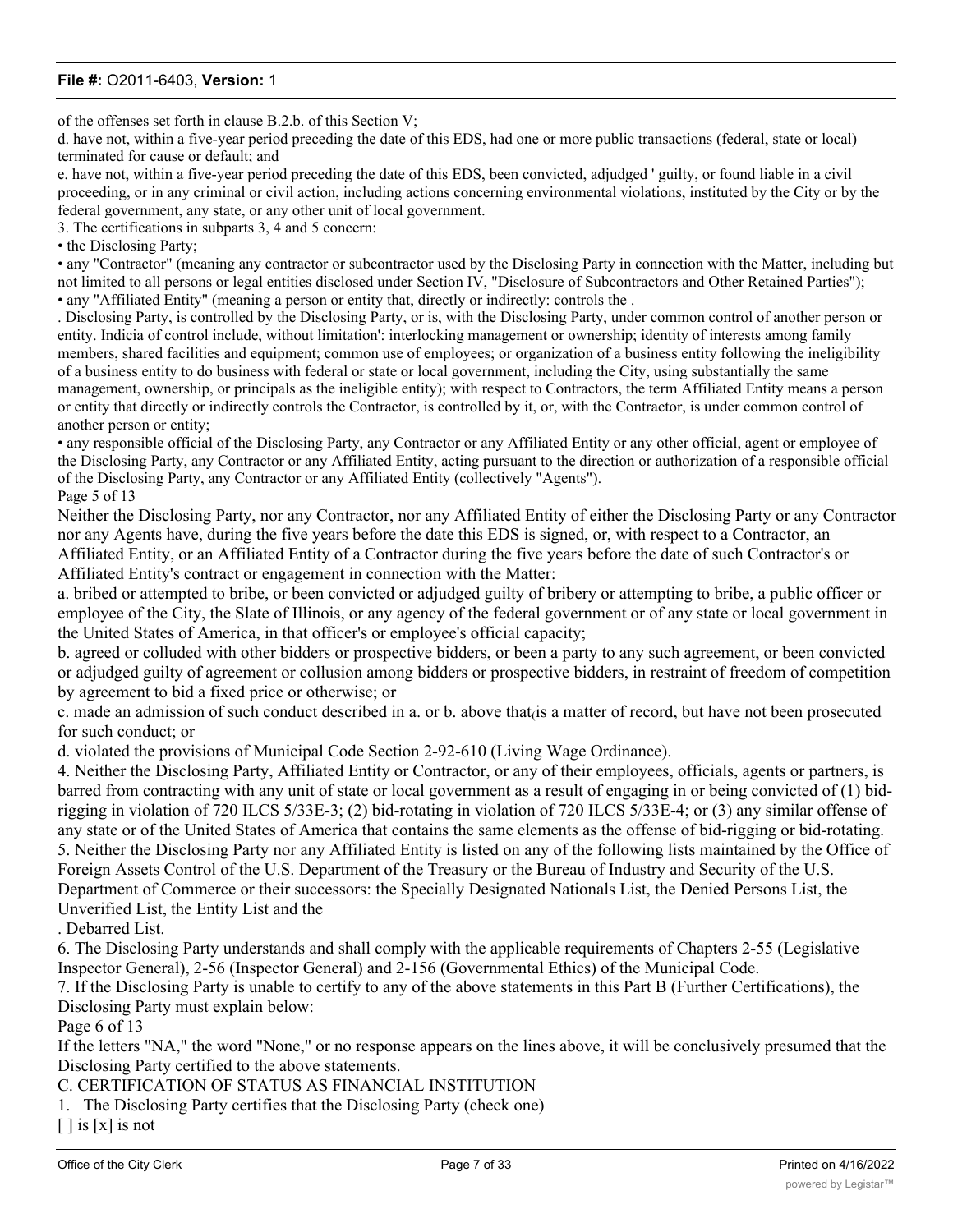a "financial institution" as defined in Section 2-32-455(b) of the Municipal Code.

. 2. If the Disclosing Parly IS a financial institution, then the Disclosing Party pledges:

"We are not and will not become a predatory lender as defined in Chapter 2-32 of the Municipal Code. We further pledge that none of our affiliates is, and none of them will become, a predatory lender as defined in Chapter 2-32 of the Municipal Code. We understand that becoming a predatory lender or becoming an affiliate of a predatory lender may result in the loss of the privilege of doing business with the City."

If the Disclosing Party is unable to make this pledge because it or any of its affiliates (as defined in Section 2-32-455(b) of the Municipal Code) is a predatory lender within the meaning of Chapter 2-32 of the Municipal Code, explain here (attach additional pages if necessary):

If the letters "NA," the word "None," or no response appears on the lines above, it will be conclusively presumed that the Disclosing Party certified to the above statements.

D. CERTIFICATION REGARDING INTEREST IN CITY BUSINESS

Any words or terms that are defined in Chapter 2-156 of the Municipal Code have the same  $\land$  meanings when used in this Part D.

 $\land$  1. In accordance with Section 2-156-110 of the Municipal Code: Does any official or employee of the City have a financial interest in his or her own name or in the name of any other person or entity in the Matter? []Yes [\*| No

NOTE: If you checked "Yes" to Item D.L, proceed to Items D.2. and D.3. If you checked "No" to Item D.l., proceed to Part E.

Page 7 of 13

2. Unless sold pursuant to a process of competitive bidding, or otherwise permitted, no City elected official or employee shall have a financial interest in his or her own name or in the name of any other person or entity in the purchase of any property that (i) belongs to the City, or (ii) is sold for taxes or assessments, or (iii) is sold by virtue of legal process at the suit of the City (collectively, "City Property Sale"). Compensation for property taken pursuant to the City's eminent domain power does not constitute a financial interest within the meaning of this Part D.

Does the Matter involve a City Property Sale?

[]Ycs [XjNo

3. If you checked "Yes" to Item D.L, provide the names and business addresses of the City officials or employees having such interest and identify the nature of such interest:

Name Business Address Nature of Interest

4. The Disclosing Party further certifies that no prohibited financial interest in the Matter will be acquired by any City official or employee.

E. CERTIFICATION REGARDING SLAVERY ERA BUSINESS

Please check either 1. or 2. below. If the Disclosing Party checks 2., the Disclosing Party must disclose below or in an attachment to this EDS all information required by paragraph 2. Failure to comply with these disclosure requirements may make any contract entered into with the City in connection with the Matter voidable by the City.

<sup>x</sup> 1. The Disclosing Party verifies that the Disclosing Party has searched any and all records of the Disclosing Party and any and all predecessor entities regarding records of investments or profits from slavery or slaveholder insurance policies during the slavery era (including insurance policies issued to slaveholders that provided coverage for damage to or injury or death of their slaves), and the Disclosing Party has found no such records.

\_2. The Disclosing Party verifies that, as a result of conducting the search in step 1 above, the

Disclosing Party has found records of investments or profits from slavery or slaveholder insurance policies. The Disclosing Party verifies that the following constitutes full disclosure of all such records, including the names of any and all slaves or slaveholders described in those records:

Page 8 of 13

## SECTION VI - CERTIFICATIONS FOR FEDERALLY FUNDED MATTERS

NOTE: If the Matter is federally funded, complete this Section VI. If the Matter is not federally funded, proceed to Section VII. For purposes of this Section VI, tax credits allocated by the City and proceeds of debt obligations of the City are not federal funding.

## A. CERTIFICATION REGARDING LOBBYING

1. List below the names of all persons or entities registered under the federal Lobbying Disclosure Act of 1995 who have made lobbying contacts on behalf of the Disclosing Party with respect to the Matter: (Add sheets if necessary): (If no explanation appears or begins on the lines above, or if the letters "NA" or if the word "None" appear, it will be conclusively presumed that the Disclosing Party means that NO persons or entities registered under the Lobbying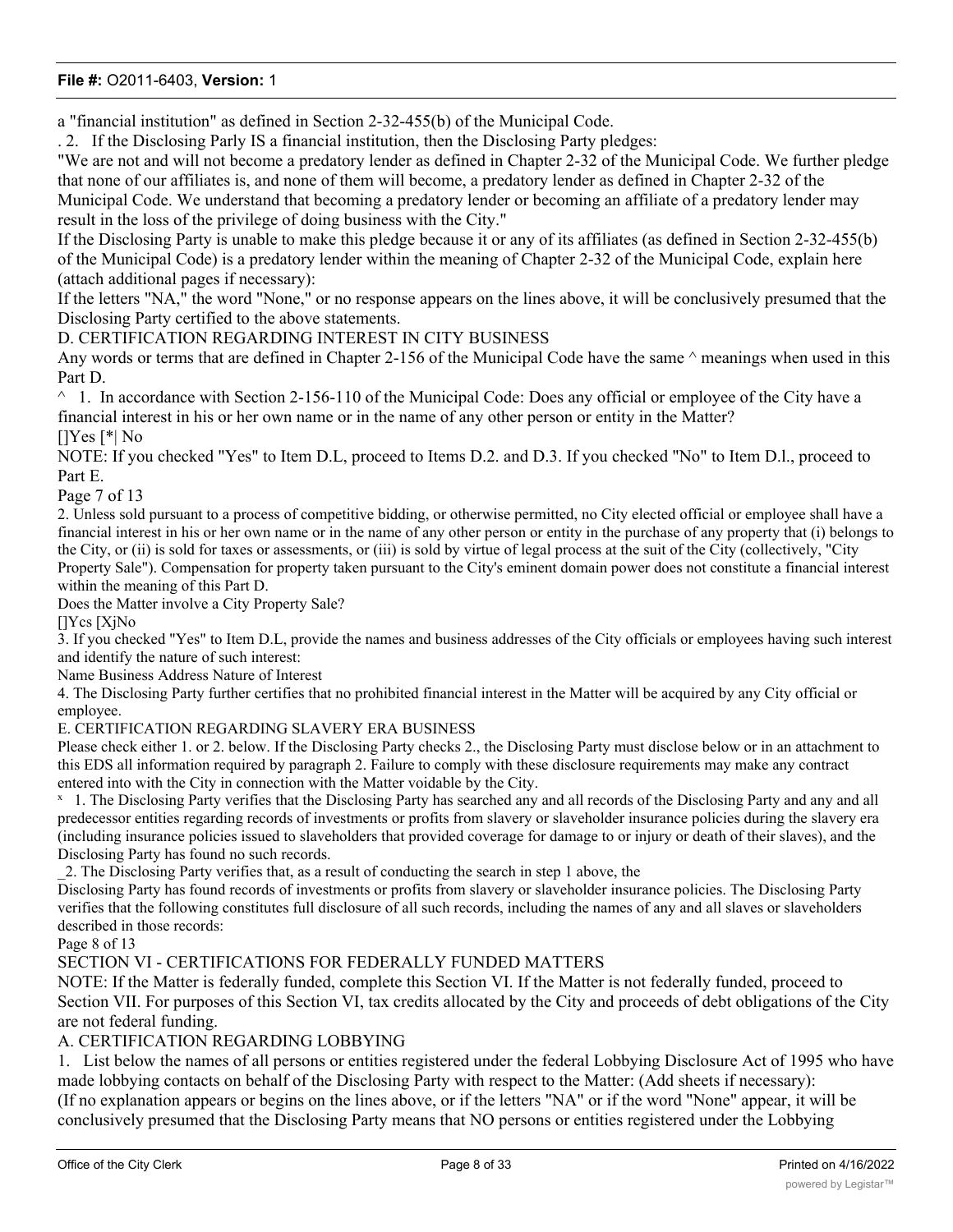Disclosure Act of 1995 have made lobbying contacts on behalf of the Disclosing Party with respect to the Matter.) 2. The Disclosing Party has not spent and will not expend any federally appropriated funds to pay any person or entity listed in Paragraph A.l. above for his or her lobbying activities or to pay any person or entity to influence or attempt to influence an officer or employee of any agency, as defined by applicable federal law, a member of Congress, an officer or employee of Congress, or an employee of a member of Congress, in connection with the award of any federally funded contract, making any federally funded grant or loan, entering into any cooperative agreement, or to extend, continue, renew, amend, or modify any federally funded contract, grant, loan, or cooperative agreement.

3. The Disclosing Party will submit an updated certification at the end of each calendar quarter in which there occurs any event that materially affects the accuracy of the statements and information set forth in paragraphs A.l. and A.2. above. 4. The Disclosing Party certifies that either: (i) it is not an organization described in section  $501(c)(4)$  of the Internal

Revenue Code of 1986; or (ii) it is an organization described in section  $501(c)(4)$  of the Internal Revenue Code of 1986 but has not engaged and will not engage in "Lobbying Activities".

5. If the Disclosing Party is the Applicant, the Disclosing Party must obtain certifications equal in form and substance to paragraphs A.l. through A.4. above from all subcontractors before it awards any subcontract and the Disclosing Party must maintain all such subcontractors' certifications for the duration of the Matter and must make such certifications promptly available to the City upon request.

Page 9 of 13

B. CERTIFICATION REGARDING EQUAL EMPLOYMENT OPPORTUNITY

If the Matter is federally funded, federal regulations require the Applicant and all proposed subcontractors to submit the following information with their bids or in writing at the outset of negotiation's.

Is the Disclosing Party the Applicant?

[x] Yes [ ] No

If "Yes," answer the three questions below:

1. Have you developed and do you have on file affirmative action programs pursuant to applicable federal regulations? (See 41 CFR Part 60-2.)

[x] Yes []No

2. Have you filed with the Joint Reporting Committee, the Director of the Office of Federal Contract Compliance Programs, or the Equal Employment Opportunity Commission all reports due under the applicable filing requirements? P]Yes []No

3. Have you participated in any previous contracts or subcontracts subject to the equal opportunity clause?

(X]Yes []No

If you checked "No" to question 1. or 2. above, please provide an explanation:

SECTION VII -- ACKNOWLEDGMENTS, CONTRACT INCORPORATION, COMPLIANCE, PENALTIES, DISCLOSURE The Disclosing Party understands and agrees that:

A. The certifications, disclosures, and acknowledgments contained in this EDS will become part of any contract or other agreement between the Applicant and the City in connection with the Matter, whether procurement, City assistance, or other City action, and are material inducements to the City's execution of any contract or taking other action with respect to the Matter. The Disclosing Party understands that it must comply with ail statutes, ordinances, and regulations on which this EDS is based.

B. The City's Governmental Ethics and Campaign Financing Ordinances, Chapters 2-156 and 2-164 of the Municipal Code, impose certain duties and obligations on persons or entities seeking City contracts, work, business, or transactions. The full text of these ordinances and a training program is available on line at www.cityofchicaKO.org/Ethics <http://www.cityofchicaKO.org/Ethics>, and may also be obtained from the City's Board of Ethics, 740 N.

Page 10 of 13

Sedgwick St., Suite 500, Chicago, IL 60610, (312) 744-9660. the Disclosing Party must comply fully with the applicable ordinances. C. If the City determines that any information provided in this EDS is false, incomplete or inaccurate, any contract or other agreement in connection with which it is submitted may be rescinded or be void or voidable, and the City may pursue any remedies under the contract or agreement (if not rescinded or void), at law, or in equity, including terminating the Disclosing Party's participation in the Matter and/or declining to allow the Disclosing Party to participate in other transactions with the City. Remedies at law for a false statement of material fact may include incarceration and an award to the City of treble damages.

D. It is the City's policy to make this document available to the public on its Internet site and/or upon request. Some or all of the information provided on this EDS and any attachments to this EDS may be made available to the public on the Internet, in response to a Freedom of Information Act request, or otherwise. By completing and signing this EDS, the Disclosing Party waives and releases any possible rights or claims which it may have against the City in connection with the public release of information contained in this EDS and also authorizes the City to verify the accuracy of any information submitted in this EDS.

E. The information provided in this EDS must be kept current. In the event of changes, the Disclosing Party must supplement this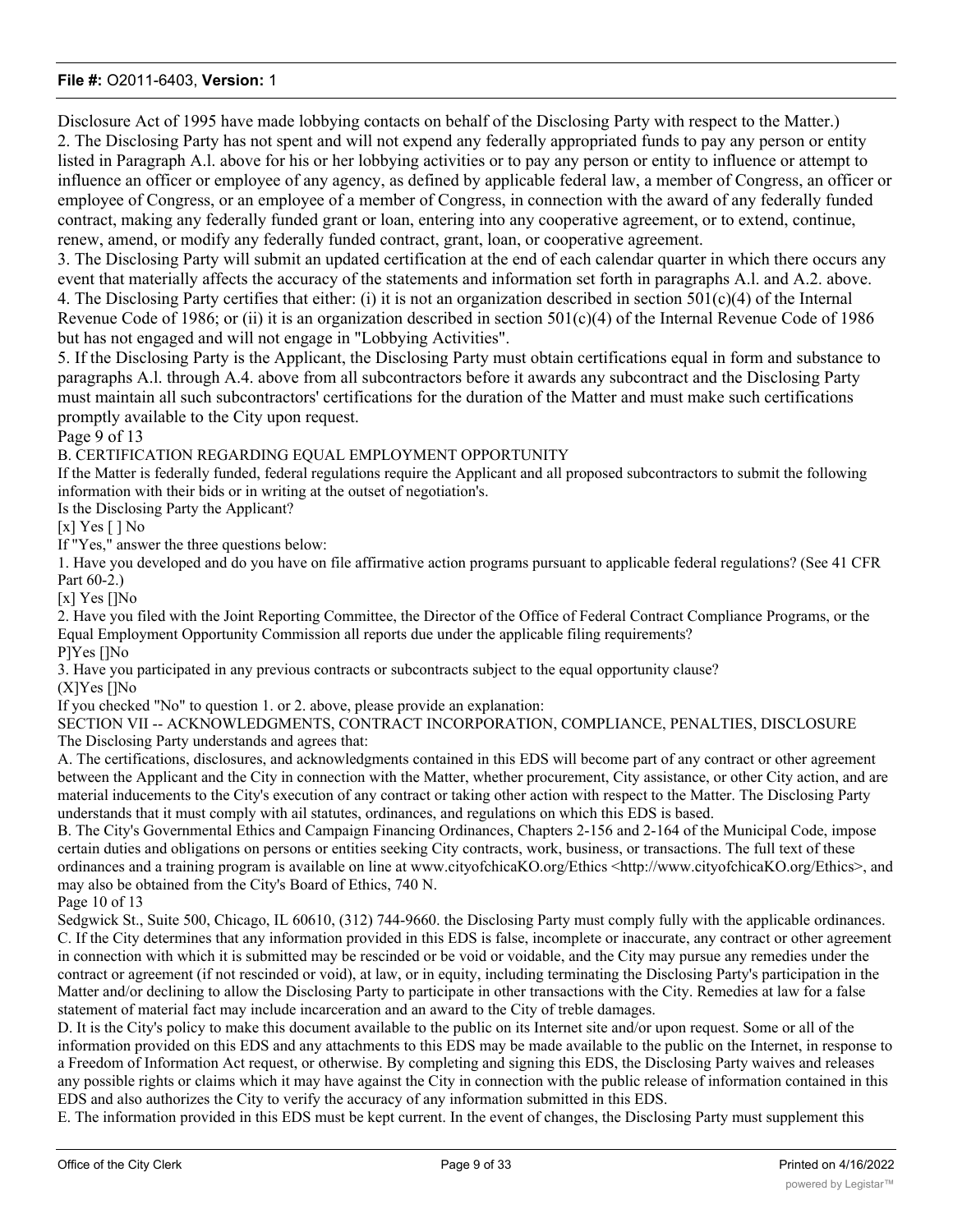EDS up to the time the City takes action on the Matter. If the Matter is a contract being handled by the City's Department of Procurement Services, the Disclosing Party must update this EDS as the contract requires. NOTE: With respect to Matters subject to Article I of Chapter 1-23 of the Municipal Code (imposing PERMANENT INELIGIBILITY for certain specified offenses), the information provided herein regarding eligibility must be kept current for a longer period, as required by Chapter 1-23 and Section 2- 154-020 of the Municipal Code.

The Disclosing Party represents and warrants that: .

F. 1. The Disclosing Party is not delinquent in the payment of any lax administered by the Illinois Department of Revenue, nor are the Disclosing Party or its Affiliated Entities delinquent in paying any. fine, fee, tax or other charge owed to the City. This includes, but is not limited to, all water charges, sewer charges, license fees, parking tickets, property taxes or sales taxes.

F.2 If the Disclosing Party is the Applicant, the Disclosing Party and its Affiliated Entities will not . use, nor permit their

subcontractors to use, any facility listed by the U.S. E.P.A. on the federal Excluded Parties List System ("EPLS") maintained by the U. S. General Services Administration.

F.3 If the Disclosing Party is the Applicant, the Disclosing Party will obtain from any contractors/subcontractors hired or to be hired in connection with the Matter certifications equal in form and substance to those in F. 1. and F.2. above and will not, without the prior written consent of the City, use any such contractor/subcontractor that does not provide such certifications or that the Disclosing Party has reason to believe has not provided or cannot provide truthful certifications.

Page 11 of 13

NOTE: If the Disclosing Party cannot certify, as to any of the items in F.l., F.2, or F.3. above,-aii explanatory statement must be attached to this EDS. CERTIFICATION

Under penalty of perjury, the person signing below: (1) warrants that he/she is authorized to execute this EDS and Appendix A (if applicable) on behalf of the Disclosing Party, and (2) warrants that all ■certifications and statements contained in this EDS and Appendix A (if applicable) are true, accurate and complete as of the date furnished to the City, POAH NSP Chicago, LLC

(Print or type.name of Disclosing B^rty) sign nete) /

Amy S. Anthony (Print or type name of person signing) President of Preservation of Affordable Housing, Inc. managing member of POAH NSP Chicago, LLC (Print or type title of person signing) Signed and sworn to before me on (date) Agoc AA ...a.na at >op-pp"-^ County, (state).  $\text{rf}^{\wedge}$  -^o- >£a^C.- Notary Public. Commission expires: 7/Hj2o tm ^ PKrRieKW.NIEBAUER ' Notary Public Commonwealth ol Massachusetts Mv Commission Expires . July 4,2014

#### Page 12 of 13

# **CITY OF CHICAGO ECONOMIC DISCLOSURE STATEMENT AND AFFIDAVIT APPENDIX A**

## **FAMILIAL RELATIONSHIPS WITH ELECTED CITY OFFICIALS AND DEPARTMENT HEADS This Appendix is to be completed only by (a) the Applicant, and (b) any legal entity which has a direct ownership interest in the Applicant exceeding 7.5 percent. It is not to be completed by any legal entity which has only an indirect ownership interest in the Applicant.**

Under Municipal Code Section 2-154-015, the Disclosing Party must disclose whether such Disclosing Party or any "Applicable Party" or any Spouse or Domestic Partner thereof currently has a "familial relationship" with any elected city official or department head. A "familial relationship" exists if, as of the date this EDS is signed, the Disclosing Party or any "Applicable Party" or any Spouse or Domestic Partner thereof is related to the mayor, any alderman, the city clerk, the city treasurer or any city department head as spouse or domestic partner or as any of the following, whether by blood or adoption: parent, child, brother or sister, .aunt or uncle, niece or nephew, grandparent, grandchild, father-in-law, mother -in-law, son-in-law, daughter-in-law, stepfather or stepmother, stepson or stepdaughter, stepbrother or stepsister or halfbrother or half-sister.

"Applicable Party" means (1) all executive officers of fhe Disclosing Party listed in Section O.B.l.a., if the Disclosing Party is a corporation; all partners of the Disclosing Party, if the Disclosing Party is a general partnership; all general partners and limited partners of the Disclosing Party, if the Disclosing Party is a limited partnership; all managers, managing members and members of the Disclosing Party, if the Disclosing Party is a limited liability company; (2) all principal officers of the Disclosing Party; and (3) any person having more than a 7.5 percent ownership interest in the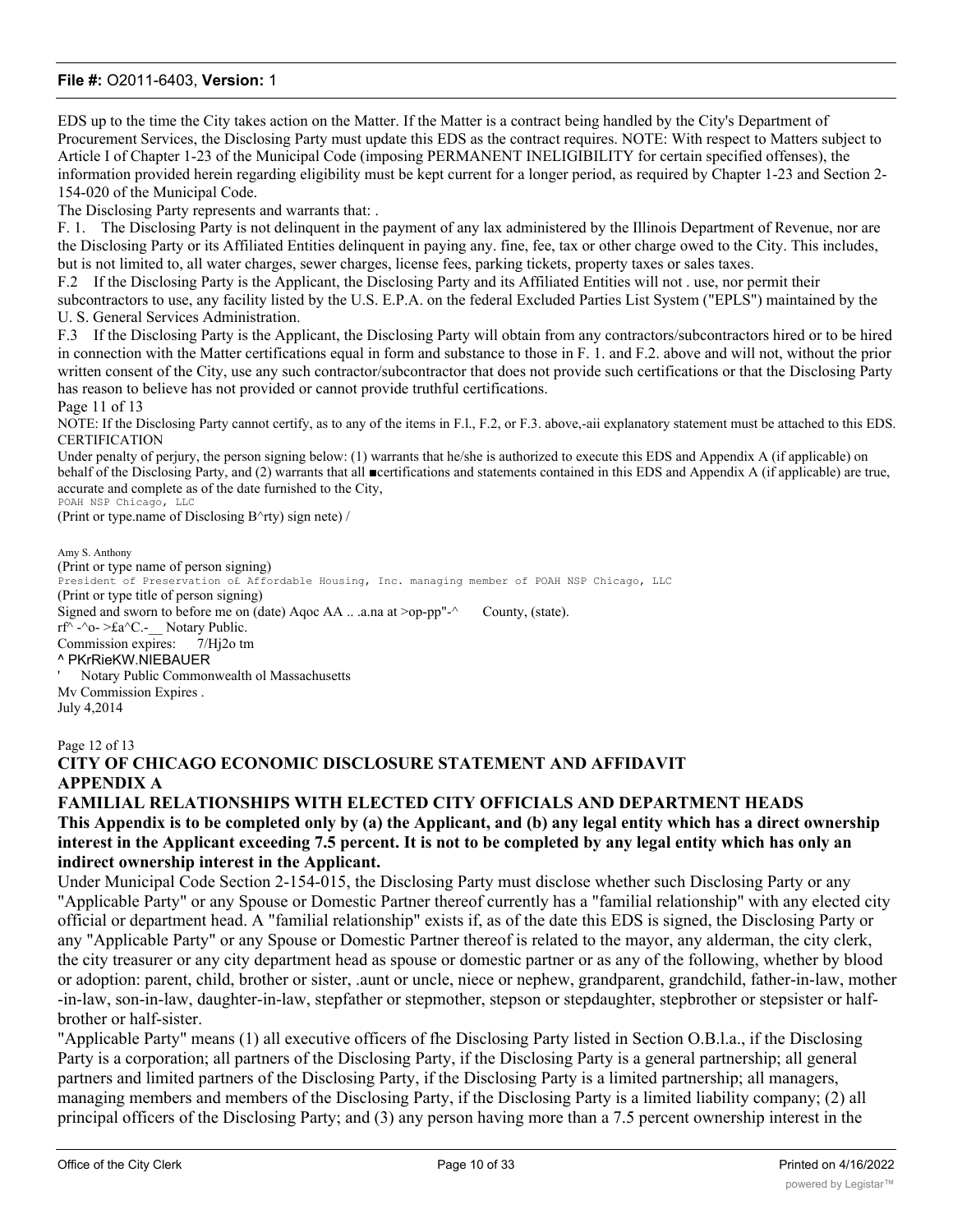Disclosing Party. "Principal officers" means the president, chief operating officer, executive director, chief financial officer, treasurer or secretary of a legal entity or any person exercising similar authority.

Does the Disclosing Party or any "Applicable Party" or any Spouse or Domestic Partner thereof currently have a "familial relationship" with an elected city official or department head?

 $[$  ] Yes  $[X]$  No

If yes, please identify below (1) the name and title of such person, (2) the name of the legal entity to which such person is connected; (3) the name and title of the elected city official or department head to whom such person has a familial relationship, and (4) the precise nature of such familial relationship.

Page 13 of 13

| Section IV - Disclosure of Subcontractors or Other Retained Parties |                                                                         |                                   |                       |
|---------------------------------------------------------------------|-------------------------------------------------------------------------|-----------------------------------|-----------------------|
| Name (all parties have been retained Business address               |                                                                         | Relationship to                   | <b>Estimated fees</b> |
| for services)                                                       |                                                                         | <b>Disclosing Party</b>           |                       |
| SAFEWAY CONSTRUCTION, INC.                                          | 1 • Chicago, IL 60624                                                   | 4327 W Roosevelt Rd SteContractor |                       |
| IMA of Colorado, Inc.                                               | 1550 17th Street, Suite Insurance<br>600, Denver, CO 80202              |                                   | \$22,745.49           |
| Appfegate & Thorne-Thomsen                                          | 322 S. Green Street Suite Attorney<br>400 Chicago, IL 60607             |                                   | \$, 34,000.00         |
| Chicago Title and Trust Company                                     | 171 N. Clark street,<br>Chicago                                         | <b>Title Company</b>              | \$6,675.00            |
| Landon Bone Baker                                                   | 734 N Milwaukee Ave<br>Chicago, IL 60642                                | Architect                         | \$245,176.00          |
| <b>PRECISION CONSULTING LLC</b>                                     |                                                                         | Insurance Consultant              | \$975.00              |
| Chicago Building and Consulting<br>Services, Inc.                   | 205 W. Randolph Street, Permit Expeditor<br>Suitre 650 Chicago<br>60606 |                                   | \$10,926.21           |
| Environmental Design International                                  | 33 West Monroe,<br>Chicago IL 60603                                     | Environmental<br>Consultant       | \$8,500.00            |
| Digital Imaging Resources, Inc.                                     | 650 West Lake Street,<br>Suite #120 Chicago IL<br>60661                 | <b>Blueprinting</b>               | \$2,740.60            |

CITY OF CHICAGO ECONOMIC DISCLOSURE STATEMENT AND AFFIDAVIT SECTION I -- GENERAL INFORMATION

A. Legal name of the Disclosing Party submitting this EDS. Include d/b/a/ if applicable:

Preservation of Affordable Housing, Inc.

Check ONE of the following three boxes:

Indicate whether the Disclosing Party submitting this EDS is:

1. [ ] the Applicant

OR

2. fx] a legal entity holding a direct or indirect interest in the Applicant. State the legal name of the Applicant in which the Disclosing Party holds an interest: pqah nsp Chicago, llc

OR

,3. [] a legal entity with a right of control (see Section II.B.L) State the legal name of the entity in which the Disclosing Party holds a right of control:\_

B. Business address of the Disclosing Party:  $\mathbb{Z}$  w. Washington Blvd., suite 1001

Chicago, IL 60602

| C. Telephone: $012$ ) 233-0033 Fax: $(312)$ sss-osss |  |  |  | Email: jcoate3@poah.org <mailto:jcoate3@poah.org></mailto:jcoate3@poah.org> |  |  |
|------------------------------------------------------|--|--|--|-----------------------------------------------------------------------------|--|--|
|                                                      |  |  |  |                                                                             |  |  |

D. Name of contact person: Johnathan coates

E. Federal Employer Identification No. (if you have one):

F. Brief description of contract, transaction or other undertaking (referred to below as the "Matter") to which this EDS pertains. (Include project number and location of property, if applicable):

EDS filed in conjunction with City of Chicago financing for proposed acquisition and rehabilitation of 6200-6206 S. Vernon Ave, 6201-03 S. Eberhart Ave., 6200-06 S. Rhodes Ave. & 6153-59 S. St. Lawrence Ave: 6156-58 South Vernon Avenue, 6153-59 South Eberhart Avenue, 6154-56 South Rhodes Avenue

G. Which City agency Or department is requesting this EDS? Department of Housing and Economic Development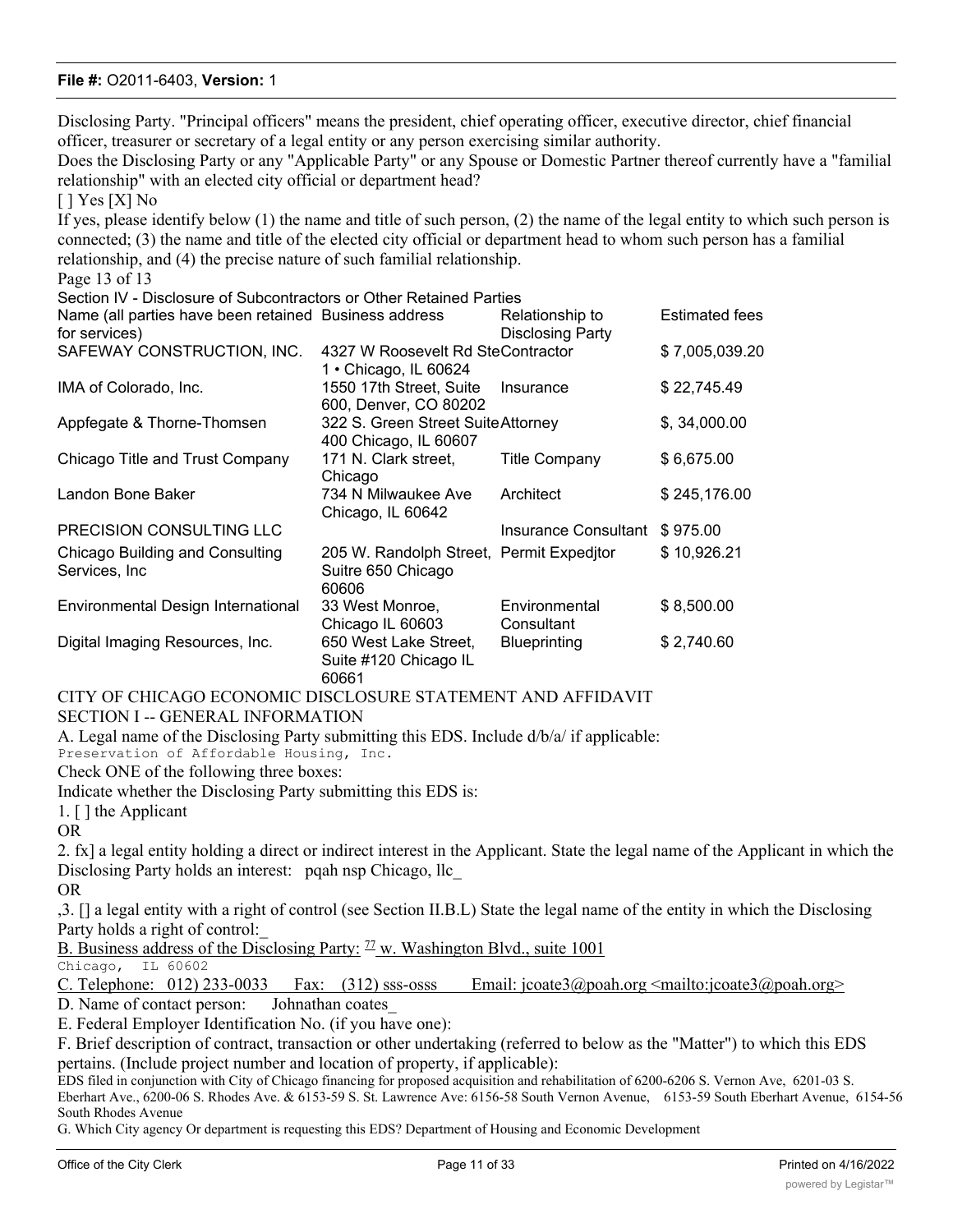If the Matter is a contract being handled by the City's Department of Procurement Services, please complete the following:

Specification #  $\qquad \qquad \text{and Contract}$  #

Ver. 09-OMO Page 1 of 13

## **SECTION II - DISCLOSURE OF OWNERSHIP INTERESTS**

A. NATURE OF THE DISCLOSING PARTY

1. Indicate the nature of the Disclosing Party:

[ ] Person [ ] Limited liability company

[ ] Publicly registered business corporation [ ] Limited liability partnership

[ ] Privately held business corporation [ ] Joint venture

[] Sole proprietorship [x] Not-for-profit corporation

 $\lceil$  General partnership (Is the not-for-profit corporation also a 501(c)(3))?  $\lceil$  Limited partnership  $\lceil x \rceil$  Yes  $\lceil \cdot \rceil$  No

[ ] Trust [ ] Other (please specify)

2. For legal entities; the state (or foreign country) of incorporation or organization, if applicable: Illinois

3. For legal entities not organized in the State of Illinois: Has the organization registered to do business in the State of Illinois as a foreign entity?

 $[ ]$  Yes £ j No [Xj N/A

B. IF THE DISCLOSING PARTY IS A LEGAL ENTITY:

1. List below the full names and titles of all executive officers and all directors of the entity. NOTE: For not-for-profit corporations, also list below all members, if any, which are legal entities. If there are no such members, write "no members." For trusts, estates or other similar entities, list below the legal titleholder(s).

If the entity is a general partnership, limited partnership, limited liability company, limited liability partnership or joint venture, list below the name and title of each general partner, managing member, manager or any other person or entity that controls the day-to-day management of the Disclosing Party. NOTE: Each legal entity listed below must submit an EDS on its own behalf.

Name Title

Please see list of officers and directors provided as Attachment 1.

2. Please provide the following information concerning each person or entity having a direct or indirect beneficial interest (including ownership) in excess of 7.5% of the Disclosing Party. Examples of such an interest include shares in a corporation, partnership interest in a partnership or joint venture,

#### Page 2 of 13

interest of a member or manager in a limited liability company, or interest of a beneficiary of a trust, estate or other similar entity. If none, slate "None." NOTE: Pursuant to Section 2-154-030 of the Municipal Code of Chicago ("Municipal Code"), the City may require any such additional information from any applicant which is reasonably intended to achieve full disclosure.

Name Business Address Percentage Interest in the

Disclosing Party NA

#### **SECTION III - BUSINESS RELATIONSHIPS WITH CITY ELECTED OFFICIALS**

Has the Disclosing Party had a "business relationship," as defined in Chapter 2-156 of the Municipal Code, with any City elected official in the 12 months before the date this EDS is signed?

[JYes [xjNo

If yes, please identify below the name(s) of such City elected officials) and describe such relationship(s):

#### **SECTION IV - DISCLOSURE OF SUBCONTRACTORS AND OTHER RETAINED PARTIES**

The Disclosing Party must disclose the name and business address of each subcontractor, attorney, lobbyist, accountant, consultant and any other person or entity whom the Disclosing Party has retained or expects to retain in connection with the Matter, as well as the nature of the relationship, and the total amount of the fees paid or estimated to be paid. The Disclosing Party is not required to disclose employees who are paid solely through the Disclosing Party's regular payroll.

"Lobbyist" means any person or entity who undertakes to influence any legislative or administrative action on behalf of any person or entity other than: (1) a not-for-profit entity, on an .unpaid basis, or (2) himself. "Lobbyist" also means any person or entity any part of whose duties as an employee of another includes undertaking to influence any legislative or administrative action.

If the Disclosing Party is uncertain whether a disclosure is required under this Section, the Disclosing Party must either ask the City whether disclosure is required or make the disclosure.

Page 3 of 13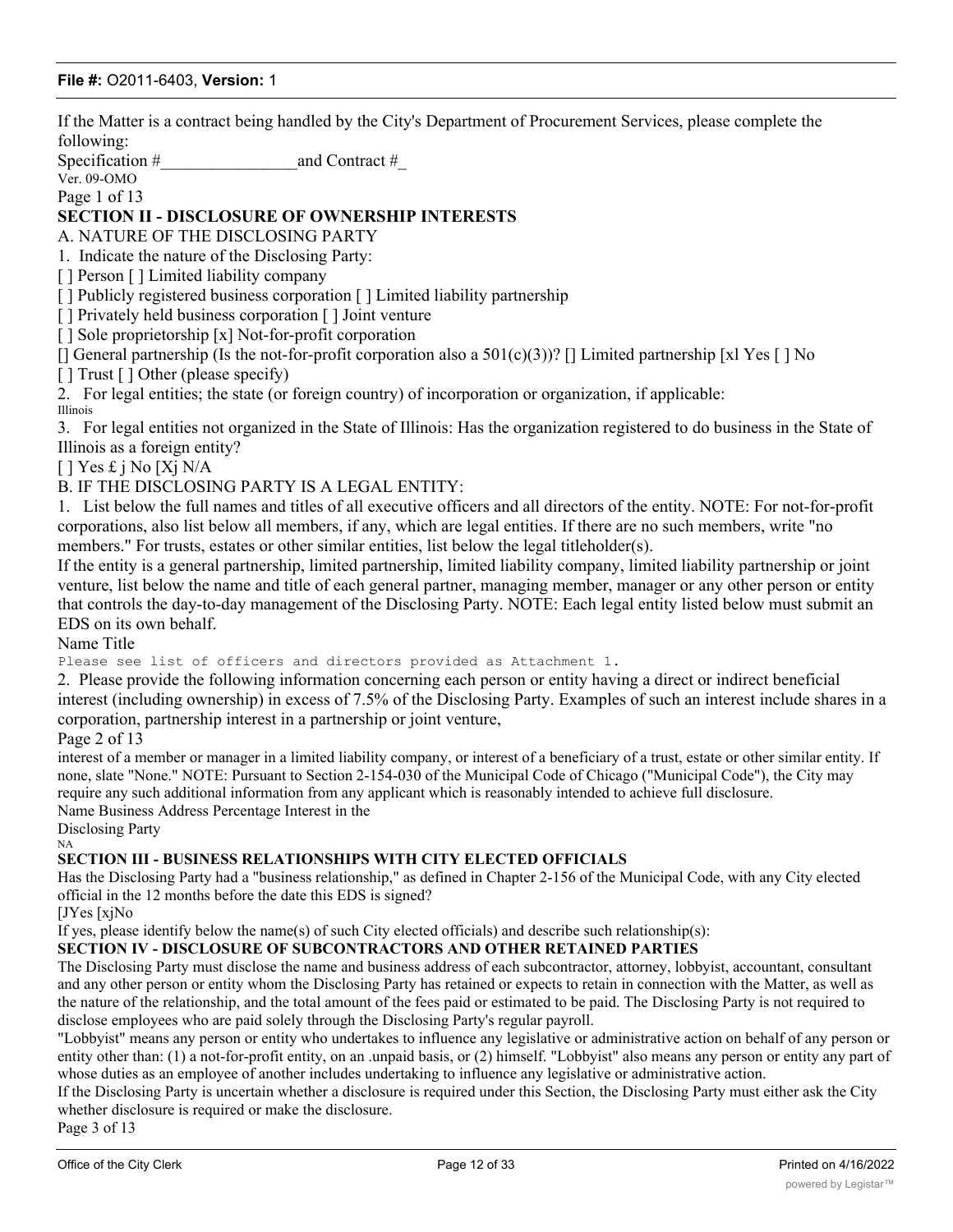Name (indicate whether Business Relationship to Disclosing Party Fees (indicate whether retained or anticipated Address (subcontractor, attorney, paid or estimated.) NOTE:

to be retained) lobbyist, etc.) "hourly rate" or "t.b.d." is

not an acceptable response.

(Add sheets if necessary)

[x] Check here if the Disclosing Party has not retained, nor expects to retain, any such persons or entities. SECTION V -- **CERTIFICATIONS** 

#### A. COURT-ORDERED CHILD SUPPORT COMPLIANCE

Under Municipal Code Section 2-92-415, substantial owners of business entities that contract with the City must remain in compliance with their child support obligations throughout the contract's term.

Has any person who directly or indirectly owns 10% or more of the Disclosing Party been declared in arrearage on any child support obligations by any Illinois court of competent jurisdiction?

[JYes [ ] No [x| No person directly or indirectly owns 10% or more of the Disclosing Party.

If "Yes," has the person entered into a court-approved agreement for payment of all support owed and is the person in compliance with that agreement?

[JYes [JNo

## B. FURTHER CERTIFICATIONS

1. Pursuant to Municipal Code Chapter 1-23, Article I ("Article I")(which the Applicant should consult for defined terms (e.g., "doing business") and legal requirements), if the Disclosing Party submitting this EDS is the Applicant and is doing business with the City, then the Disclosing Party certifies as follows: (i) neither the Applicant nor any controlling person is currently indicted or charged with, or has admitted guilt of, or has ever been convicted of, or placed under supervision for, any criminal offense involving actual, attempted, or conspiracy to commit bribery, theft, fraud, forgery, perjury, dishonesty or deceit against an officer or employee of the City or any sister agency; and (ii) the Applicant understands and acknowledges that compliance with Article I is a continuing requirement for doing business with the City. NOTE: If Article I applies to the Applicant, the permanent compliance timeframe in Article I supersedes some five-year compliance timeframes in certifications 2 and 3 below.

Page 4 of 13

2. The Disclosing Party and, if the Disclosing Party is a legal entity, all of those persons or entities identified in Section II.B.l. of this EDS:

a. are not presently debarred, suspended, proposed for debarment, declared ineligible or voluntarily excluded from any transactions by any federal, state or local unit of government;

b. have not, within a five-year period preceding the date of this EDS, been convicted of a criminal offense, adjudged guilty, or had a civil judgment rendered against them in connection with: obtaining, attempting to obtain, or performing a public (federal, state or local) transaction or contract under a public transaction; a violation of federal or state antitrust statutes; fraud; embezzlement; theft; forgery; bribery; falsification or destruction of records; making false statements; or receiving stolen property;

c. are not presently indicted for, or criminally or civilly charged by, a governmental entity (federal-state or local) with committing any of the offenses set forth in clause B.2.b. of this Section V;

d. have not, within a five-year period preceding the date of this EDS, had one or more public transactions (federal, state or local) terminated for cause or default; and

e. have not, within a five-year period preceding the date of this EDS, been convicted, adjudged guilty, or found liable in a civil proceeding, or in any criminal or civil action, including actions concerning environmental violations, instituted by the City or by the federal government, any state, or any other unit of local government.

3. The certifications'in subparts 3, 4 and 5 concern:

• the Disclosing Party;

• any "Contractor" (meaning any contractor or subcontractor used by the Disclosing Party in connection with the Matter, including but not limited to all persons or legal entities disclosed under Section IV, "Disclosure of Subcontractors and Other Retained Parties"); • any "Affiliated Entity" (meaning a person or entity that, directly or indirectly: controls the Disclosing Party, is controlled by the Disclosing Party, or is, with the Disclosing Party, under common control of another person or entity. Indicia of control include, without limitation: interlocking management or ownership; identity of interests among family members, shared facilities and equipment; common use of employees; or organization of a business entity following the ineligibility of a business entity to do business with federal or state or local government, including the City, using substantially the same management, ownership, or principals as the ineligible entity);-with respect to Contractors, the term Affiliated Entity means a person or entity that directly or indirectly controls the Contractor, is controlled by it, or, with the Contractor, is under common control of another person or entity;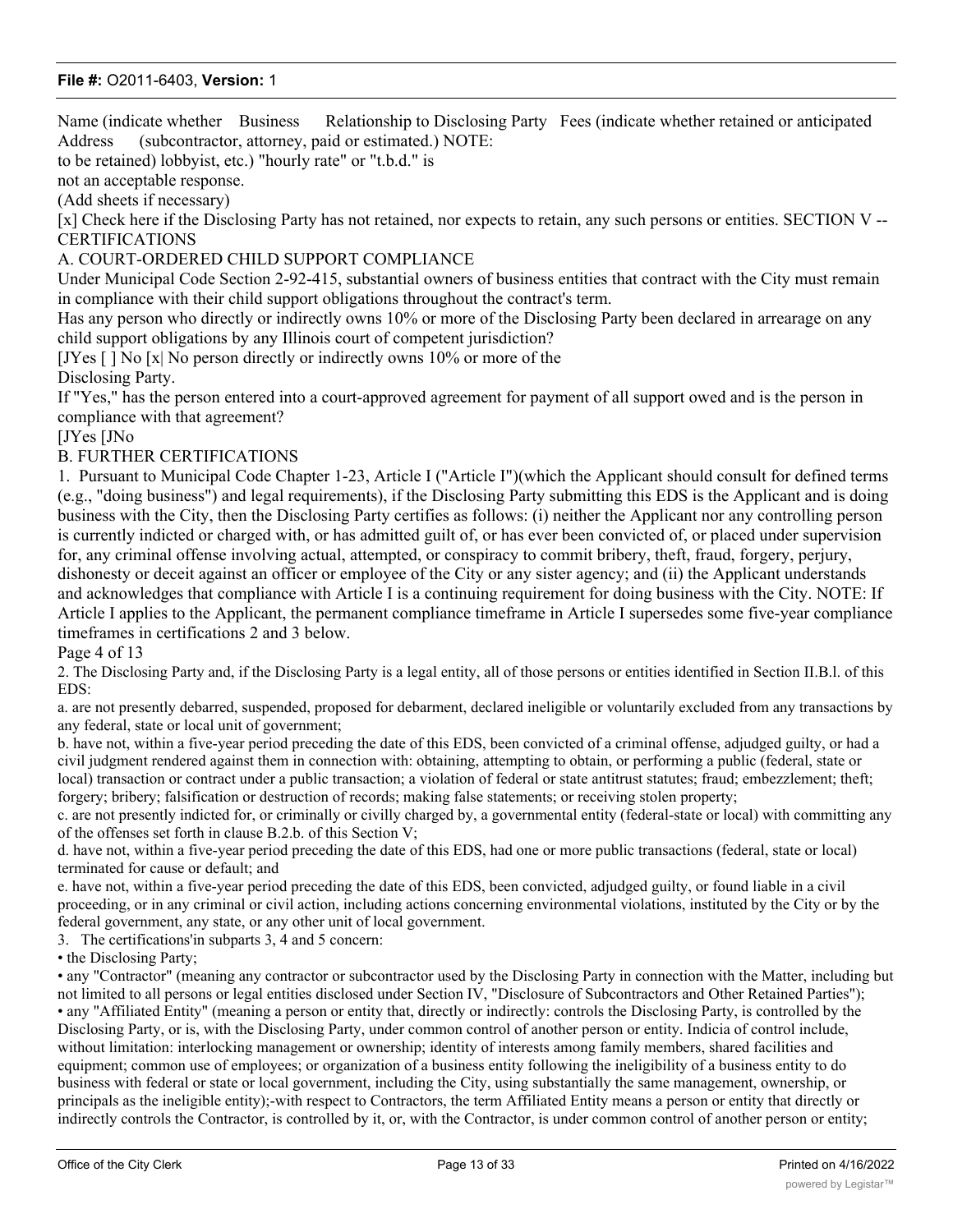• any responsible official of the Disclosing Party, any Contractor or any Affiliated Entity or any other official, agent or employee of the Disclosing Party, any Contractor or any Affiliated Entity, acting pursuant to the direction or authorization of a responsible official of the Disclosing Party, any Contractor or any Affiliated Entity (collectively "Agents"). Page 5 of 13

Neither the Disclosing Party, nor any Contractor, nor any Affiliated Entity of either the Disclosing Party or any Contractor nor any Agents have, during the five years before the date this EDS is signed, or, with respect to a Contractor, an Affiliated Entity, or an Affiliated Entity of a Contractor during the five years before the date of such Contractor's or Affiliated Entity's contract or engagement in connection with the Matter:

a. bribed or attempted to bribe, or been convicted or adjudged guilty of bribery or attempting to bribe, a public officer or employee of the City, the State of Illinois, or any agency of the federal government or of any state or local government in the United Slates of America, in that officer's or employee's official capacity;

b. agreed or colluded with other bidders or prospective bidders, or been a party to any such , agreement, or been convicted or adjudged guilty of agreement or collusion among bidders or prospective bidders, in restraint of freedom of competition by agreement to bid a fixed price or otherwise; or

c. made an admission of such conduct described in a. or b. above that is a matter of record, but have not been prosecuted for such conduct; or

d. violated the provisions of Municipal Code Section 2-92-610 (Living Wage Ordinance).

4. Neither the Disclosing Party, Affiliated Entity or Contractor, or any of their employees, officials, agents or partners, is barred from contracting with any unit of state or local government as a result of engaging in or being convicted of (1) bid-rigging in violation of 720 ILCS 5/33E-3; (2) bid-rotating in violation of 720 ILCS 5/33E-4; or (3) any similar offense of any state or of the United States of America that contains the same elements as the offense of bid-rigging or bid-rotating.

5. Neither the Disclosing Party nor any Affiliated Entity is listed on any of the following lists maintained by the Office of Foreign Assets Control of the U.S. Department of the Treasury or the Bureau of Industry and Security of the U.S. Department of Commerce or their successors: the Specially Designated Nationals List, the Denied Persons List, the Unverified List, the Entity List and the Debarred List.

6. The Disclosing Party understands and shall comply with the applicable requirements of Chapters 2-55 (Legislative Inspector General), 2-56 (Inspector General) and 2-156 (Governmental Ethics) of the Municipal Code.

7. If the Disclosing Party is unable to certify to any of the above statements in this Part B (Further Certifications), the Disclosing Party must explain below:

Page 6 of 13

If the letters "NA," the word "None," or no response appears on the lines above, it will be conclusively presumed that the Disclosing Party certified to the above statements.

C. CERTIFICATION OF STATUS AS FINANCIAL INSTITUTION

1. The Disclosing Party certifies that the Disclosing Party (check one) [ ] is [x] is not

a "financial institution" as defined in Section 2-32-455(b) of the Municipal Code.

2. If the Disclosing Party IS a financial institution, then the Disclosing Party pledges:

"We are not and will not become a predatory lender as defined in Chapter 2-32 of the Municipal Code. We further pledge that none of our affiliates is, and none of them will become, a predatory lender as defined in.Chapter 2-32 of the

Municipal Code. We understand that becoming a predatory lender or becoming an affiliate of a predatory lender may result in the loss of the privilege of doing business with the City."

If the Disclosing Party is unable to make this pledge because it or any of its affiliates (as defined in Section 2-32-455(b) of the Municipal Code) is a predatory lender within the meaning of Chapter 2-32 of the Municipal Code, explain here (attach additional pages if necessary):

If the letters "NA," the word "None," or no response appears on the lines above, it will be conclusively presumed that the Disclosing Party certified to the above statements.

#### D. CERTIFICATION REGARDING INTEREST IN CITY BUSINESS

Any words or terms that are defined in Chapter 2-156 of the Municipal Code have the same meanings when used in this Part D.

1. In accordance with Section 2-156-110 of the Municipal.Code: Does any official or employee of the City have a financial interest in his or her own name or in the name of any other person or entity in the Matter? [ ] Yes [x] No

NOTE: If you checked "Yes" to Item D.L, proceed to Items D.2. and D.3. If you checked "No" to Item D.L, proceed to Part E.

Page 7 of 13

2. Unless sold pursuant to a process of competitive bidding, or otherwise permitted, no City elected official or employee shall have a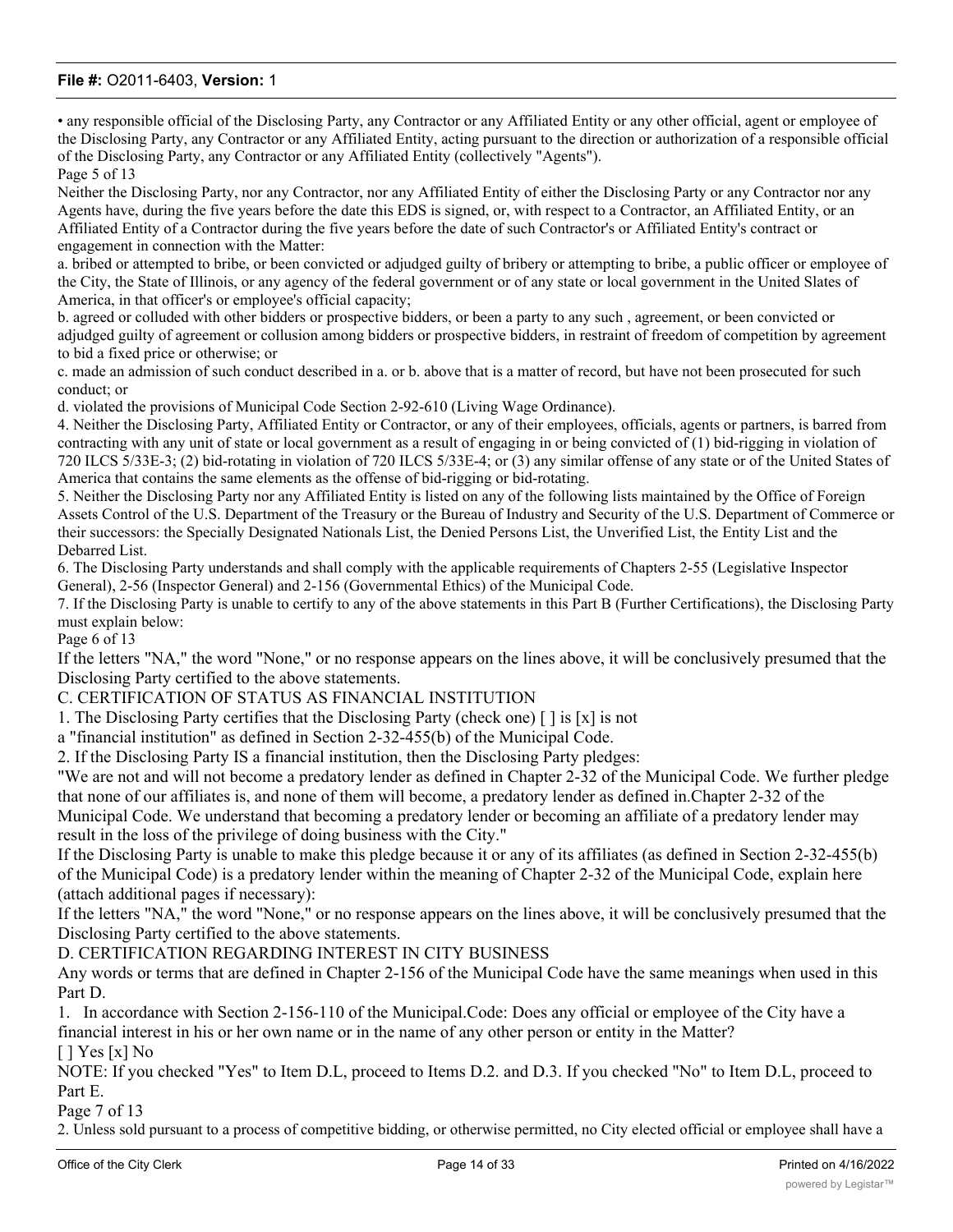financial interest in his or her own name or in the name of any other person or entity in the purchase of any property that (i) belongs to the City, or (ii) is sold for taxes or assessments, or (iii) is sold by virtue of legal process at the suit of the City (collectively, "City Property Sale"). Compensation for property taken pursuant to the City's eminent domain power does not constitute a financial interest

within the meaning of this Part D.

Does the Matter involve a City Property Sale?

[] Yes [>jNo

3. If you checked "Yes" to Item D.L, provide the names and business addresses of the City officials or employees having such interest and identify the nature of such interest:

Name Business Address Nature of Interest

4. The Disclosing Party further certifies that no prohibited financial interest in the Matter will be acquired by any City official or employee.

#### E. CERTIFICATION REGARDING SLAVERY ERA BUSINESS

Please check either 1. or 2. below. If the Disclosing Party checks 2., the Disclosing Party must disclose below or in an attachment to this EDS all information required by paragraph 2. Failure to comply with these disclosure requirements may make any contract entered into with the City in connection with the Matter voidable by the City.

<sup>x</sup> 1. The Disclosing Party verifies that the Disclosing Party has searched any and all records of the Disclosing Party and any and all predecessor entities regarding records of investments or profits from slavery or slaveholder insurance policies during the slavery era (including insurance policies issued to slaveholders that provided coverage for damage to or injury or death of their slaves), and the Disclosing Party has found no such records.

\_2. The Disclosing Party verifies that, as a result of conducting the search in step 1 above, the

Disclosing Party has found records of investments or profits from slavery or slaveholder insurance policies. The Disclosing Party verifies that the following constitutes full disclosure of all such records, including the names of any and all slaves or slaveholders described in those records:

Page 8 of 13

## **SECTION VI - CERTIFICATIONS FOR FEDERALLY FUNDED MATTERS**

NOTE: If the Matter is federally funded, complete this Section VI. If the Matter is not federally funded, proceed to Section VII. For purposes of this Section VI, tax credits allocated by the City and proceeds of debt obligations of the City are not federal funding.

#### A. CERTIFICATION REGARDING LOBBYING

1. List below the names of all persons or entities registered under the federal Lobbying Disclosure Act of 1995 who have made lobbying contacts on behalf of the Disclosing Party with respect to the Matter: (Add sheets if necessary): None\_\_\_\_\_\_.\_•\_\_\_

(If no explanation appears or begins on the lines above, or if the letters "NA" or if the word "None" appear, it will be conclusively presumed that the Disclosing Party means that NO persons or entities registered under the Lobbying Disclosure Act of 1995 have made lobbying contacts on behalf of the Disclosing Party with respect to the Matter.) 2. The Disclosing Party has not spent and will not expend any federally appropriated funds to pay any person or entity listed in Paragraph A.l. above for his or her lobbying activities or to pay any person or entity to influence or attempt to influence an officer or employee of any agency, as defined by applicable federal law, a member of Congress, an officer or employee of Congress, or an employee of a member, of Congress, in connection with the award of any federally funded

contract, making any federally funded grant or loan, entering into any cooperative agreement, or to extend, continue, renew, amend, or modify any federally funded contract, grant, loan, or cooperative agreement.

3. The Disclosing Party will submit an updated certification at the end of each calendar quarter in which there occurs any event that materially affects the accuracy of the statements and information set forth in paragraphs A.L and A.2. above. 4. The Disclosing Party certifies that either: (i) it is not an organization described in section  $501(c)(4)$  of the Internal Revenue Code of 1986; or (ii) it is an organization described in section  $501(c)(4)$  of the Internal Revenue Code of 1986 but has not engaged and will not engage in "Lobbying Activities".

5. If the Disclosing Party is the Applicant, the Disclosing Party must obtain certifications equal in form and substance to paragraphs A. 1. through A.4. above from all subcontractors before it awards any subcontract and the Disclosing Party must maintain all such subcontractors' certifications for the duration of the Matter and must make such certifications promptly available to the City upon request.

Page 9 of 13

B. CERTIFICATION REGARDING EQUAL EMPLOYMENT OPPORTUNITY

If the Matter is federally funded, federal regulations require the Applicant and all proposed subcontractors to submit the following information with their bids or in writing at the outset of negotiations. . : ,

Is the Disclosing Party the Applicant? 1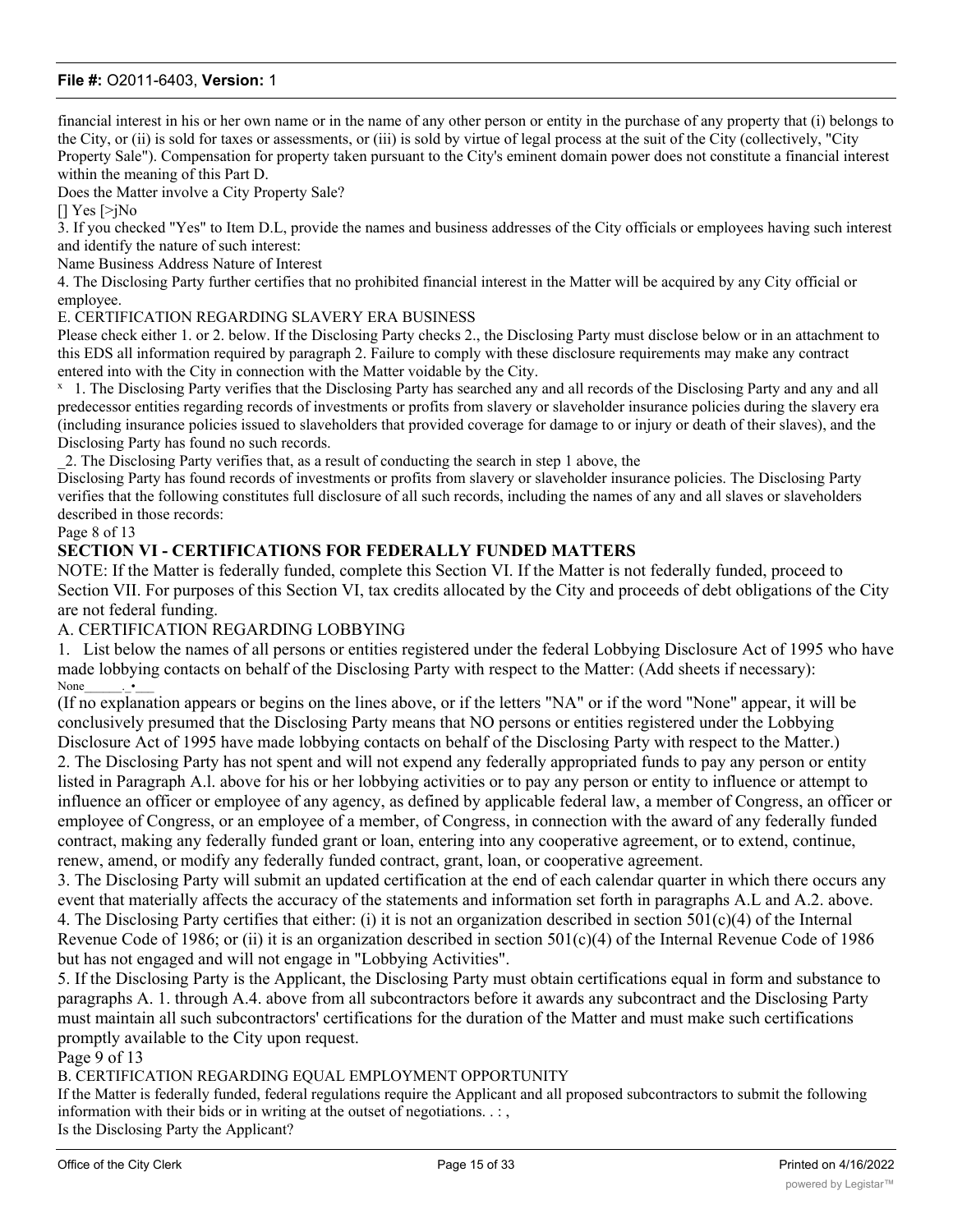$[]Yes [XiNo]$ <sup>1</sup>

If "Yes," answer the three questions below:

1. Have you developed and do you have on file affirmative action programs pursuant to applicable federal regulations? (See 41 CFR Part 60-2.)

[]Yes []No

2. Have you filed with the Joint Reporting Committee, the Director of the Office of Federal Contract Compliance Programs, or the Equal Employment Opportunity Commission all reports due under the applicable filing requirements?

[] Yes []No

3. Have you participated in any previous contracts or subcontracts subject to the equal opportunity clause? . "

[]Yes []No

If you checked "No" to question 1. or 2. above, please provide an explanation:

**SECTION VII - ACKNOWLEDGMENTS, CONTRACT INCORPORATION, COMPLIANCE, PENALTIES, DISCLOSURE** The Disclosing Parly understands and agrees that:

A. The certifications, disclosures, and acknowledgments contained in this EDS will become part of any contract or other agreement between the Applicant and the City in connection with the Matter, whether procurement, City assistance, or other City action, and are material inducements to the City's execution of any contract or taking other action with respect to the Matter. The Disclosing Party understands that it must comply with ail statutes, ordinances, and regulations on which this EDS is based.

B. The City's Governmental Ethics and Campaign Financing Ordinances, Chapters 2-156 and 2-164 of the Municipal Code, impose certain duties and obligations on persons or entities seeking City contracts, work, business, or transactions. The full text of these ordinances and a training program is available on line at www.cityofchicaRo:org/Ethics <http://www.cityofchicaRo:org/Ethics>, and may also be obtained from the City's Board of Ethics, 740 N.

Page 10 of 13

Sedgwick St., Suite 500, Chicago, IL 60610, (312) 744-9660. The Disclosing Party must comply fully with the applicable ordinances. C. If the City determines that any information provided in this EDS is false, incomplete or inaccurate, any contract or other agreement in connection with which it is submitted may be rescinded or be void or ' voidable, and the City may pursue any remedies under the contract or agreement (if not rescinded or void), at law, or in equity, including terminating the Disclosing Party's participation in the Matter and/or declining to allow the Disclosing Party to participate in other transactions with the City. Remedies at law for a false statement of material fact may include incarceration and an award to the City of treble damages.

D. It is the City's policy to make this document available to the public on its Internet site and/or upon request. Some or all of the information provided on this EDS and any attachments to this EDS may be made available to the public on the Internet, in response to a Freedom of Information Act request, or otherwise. By completing and signing this EDS, the Disclosing Party waives and releases any possible rights or claims which it may have against the City in connection with the public release of information contained in this EDS and also authorizes the City to verify the accuracy of any information submitted in this EDS.

E. The information provided in this EDS must be kept current. In the event of changes, the Disclosing Party must supplement thisJ3DS up to the time the City takes action on the Matter. If the Matter is a contract being handled by the City's Department of Procurement Services, the Disclosing Party must update this EDS as the contract requires. NOTE: With respect to Matters subject to Article I of Chapter 1-23 of the Municipal Code (imposing PERMANENT INELIGIBILITY for certain specified offenses), the information provided herein regarding eligibility must be kept current for a longer period, as required by Chapter 1-23 and Section 2- 154-020 of the Municipal Code.

The Disclosing Party represents and warrants that:

F. 1. The Disclosing Party is not delinquent in the payment of any tax administered by the Illinois Department of Revenue, nor are the Disclosing Party or its Affiliated Entities delinquent in paying any fine, fee, tax or other charge owed to the City. This includes, but is not limited to, all water charges, sewer charges, license fees, parking tickets, property taxes or sales taxes.

F.2 If the Disclosing Party is the Applicant, the Disclosing Party and its Affiliated Entities will not use, nor permit their subcontractors to use, any facility listed by the U.S. E.P.A. on the federal Excluded Parties List System ("EPLS") maintained by the U. S. General Services Administration.

F.3 If the Disclosing Party is the Applicant, the Disclosing Party will obtain from any contractors/subcontractors hired or to be hired in connection with the Matter certifications equal in form and substance to those in F.l. and F.2. above and will not, without the prior written consent of the City, use any such contractor/subcontractor that does not provide such certifications or that the " Disclosing Party has reason to believe has not provided or cannot provide truthful certifications.

Page 11 of 13

NOTE: If the Disclosing Party cannot certify as to any of the items in F.l., F.2. or F.3. above, an explanatory statement must be attached to this EDS.

#### CERTIFICATION

Under penally of perjury, the person signing below: (1) warrants that he/she is authorized to execute this EDS and Appendix A (if applicable) on behalf of the Disclosing Party, and (2) warrants that all certifications and statements contained in this EDS and Appendix A (if applicable) are true, accurate and complete as of the date furnished to the City.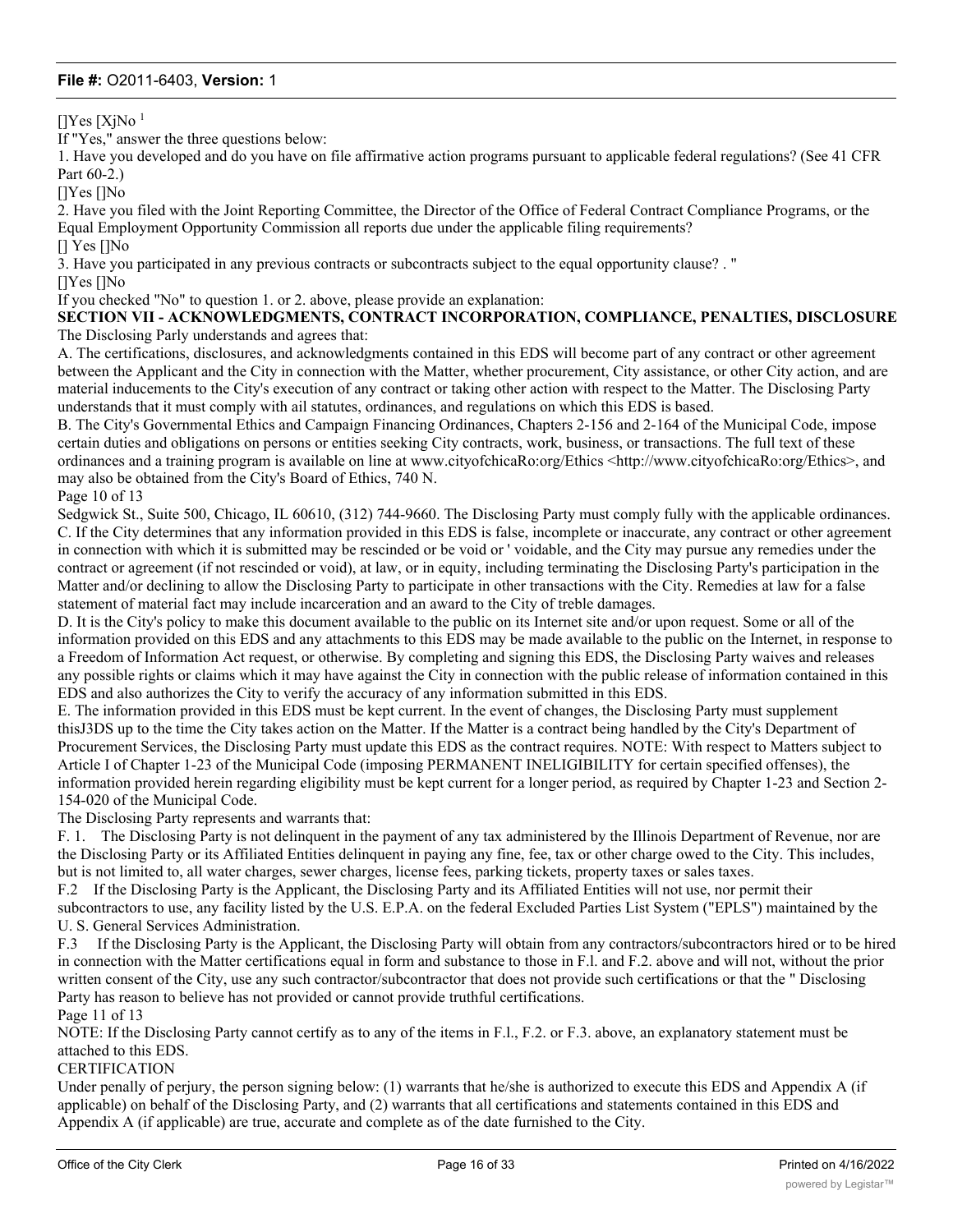Preservation of Affordable Housing, inc.

(Print or type name of person signing) President, Preservation of Affordable Housing, Inc. (Print or type title of person signing) Signed and sworn to before mc on (date) ajjc Mi J-qU at 6ox- $\triangle$ otA $\triangle$  County, ' Estate),  $\sqrt{\gamma}$ g $\sim$  $\gamma$ g $S^{\wedge\wedge\wedge}$ o .  $\wedge\vee\wedge\vee\vee$  Notary Public. Commission expires:  $"7, A/b$ -oi'-l..

PATRICK W.NIEBAUER Notary Public Commoiwealth ol Massachusetts My Commission Expires July 4,2014 Page 12 of 13

## **CITY OF CHICAGO ECONOMIC DISCLOSURE STATEMENT AND AFFIDAVIT APPENDIX A**

## **FAMILIAL RELATIONSHIPS WITH ELECTED CITY OFFICIALS AND DEPARTMENT HEADS This Appendix is to be completed only by (a) the Applicant, and (b) any legal entity which has a direct ownership interest in the Applicant exceeding 7.5 percent. It is not to be completed by any legal entity which has only an indirect ownership interest in the Applicant.**

Under Municipal Code Section 2-154-015, the Disclosing Party must disclose whether such Disclosing Party or any "Applicable Party" or any Spouse or Domestic Partner thereof currently has a "familial relationship" with any elected city official or department head. A "familial relationship" exists if, as of the date this EDS is signed, the Disclosing Party or any "Applicable Party" or any Spouse or Domestic Partner thereof is related to the mayor, any alderman, the city clerk, the city treasurer or any city department head as spouse or domestic partner or as any of the following, whether by blood or adoption: parent, child, brother or sister, aunt or uncle, niece or nephew, grandparent, grandchild, father-in-law, mother -in-law, son-in-law, daughter-in-law, stepfather or stepmother, stepson or stepdaughter, stepbrother or stepsister or halfbrother or half-sister.

"Applicable Party" means (1) all executive officers of the Disclosing Party listed in Section O.B.l.a., if the Disclosing Party is a corporation; all partners of the Disclosing Party, if the Disclosing Party is a general partnership; all general partners and limited partners of the Disclosing Party, if the Disclosing Party is a limited partnership; all managers, managing members and members of the Disclosing Party, if the Disclosing Party is a limited liability company; (2) all principal officers of the Disclosing Party; and (3) any person having more than a 7.5 percent ownership interest in the Disclosing Party. "Principal officers" means the president, chief operating officer, executive director, chief financial officer, treasurer or secretary of a legal entity or any person exercising similar authority.

Does the Disclosing Party or any "Applicable Party" or any Spouse or Domestic Partner thereof currently have a "familial relationship" with an elected city official or department head?

## $[$  | Yes • [x] No

If yes, please identify below (1) the name and title of such person, (2) the name of the legal entity to which such person is connected; (3) the name and title of the elected city official or department head to whom such person has a familial relationship, and (4) the precise nature of such familial relationship.

# Page 13 of 13

#### **City of Chicago Economic Disclosure Statement Preservation of Affordable Housing, Inc. Attachment 1 List of Officers and Directors Officers:**

| <b>Name</b>           | Title        |
|-----------------------|--------------|
| Amy S. Anthony        | Presi        |
| Herbert Morse         | Exec         |
| W. Bart Lloyd         | Vice         |
| Laura Vennard         | Treas        |
| Kathleen M. Carpenter | Secre        |
| Directors:            |              |
| <b>Name</b>           | <b>Title</b> |
| <b>Herbert Morse</b>  | Direo        |

President and Executive Director **Executive Vice President** Vice President Treasurer ter Secretary

Director and Chairman of the Board

George Latimer Director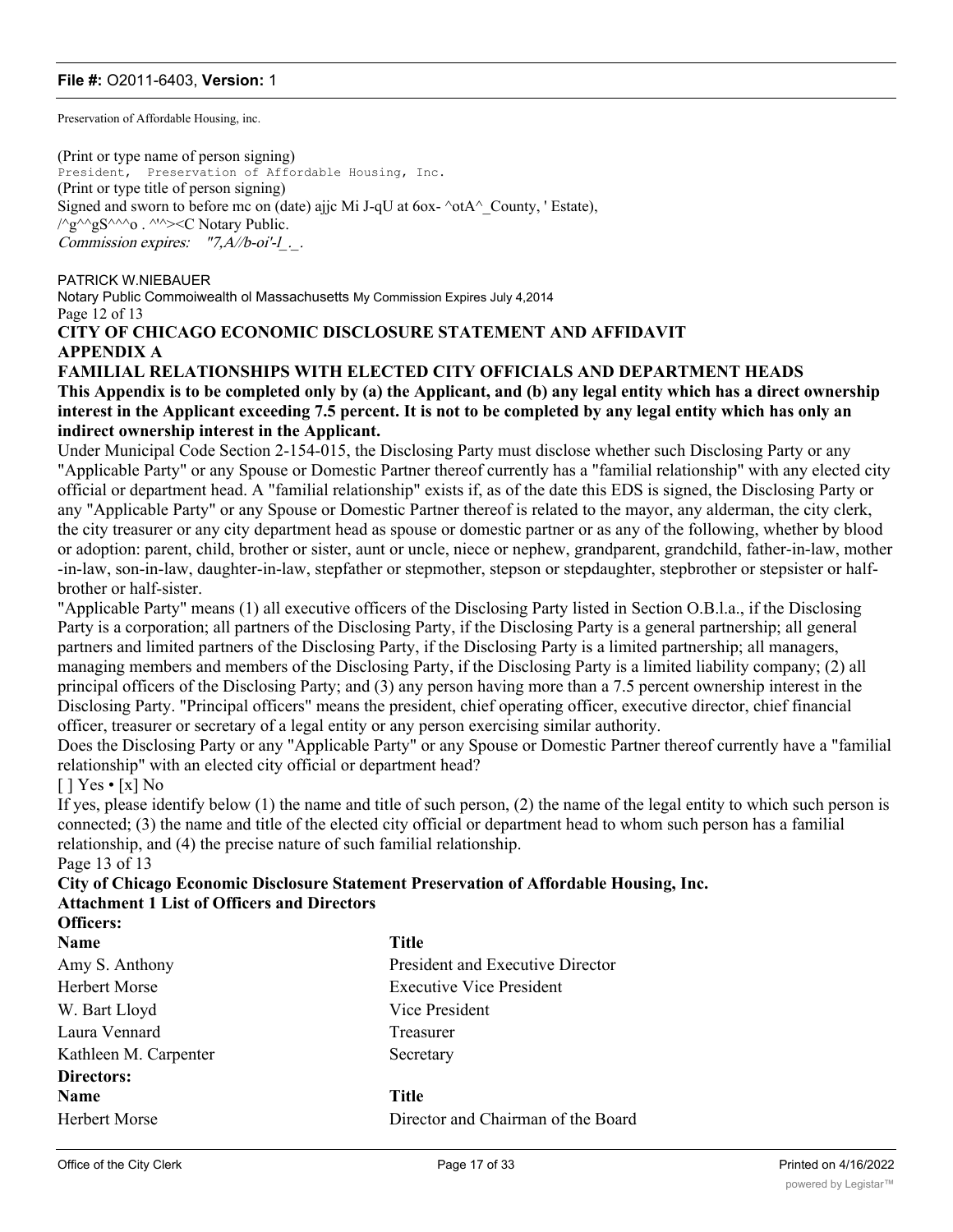| George Latimer | Director                                                    |
|----------------|-------------------------------------------------------------|
| Reese Fayde    | Director                                                    |
| Mark Goldhaber | Director                                                    |
| Georgia Murray | Director                                                    |
| Kit Hadley     | Director                                                    |
|                | CITY OF CHICAGO ECONOMIC DISCLOSURE STATEMENT AND AFFIDAVIT |

SECTION I -- GENERAL INFORMATION

A. Legal name of the Disclosing Party submitting this EDS. Include d/b/a/ if applicable:

Check ONE of the following three boxes: /

Indicate whether the Disclosing Party submitting this EDS is:

1.  $p^{\wedge}$ the Applicant

OR

2. [ ] a legal entity holding a direct or indirect interest in the Applicant. State the legal name of the Applicant in which the Disclosing Party holds an interest:\_\_

OR -

3. [ ] a legal entity with a right of control (see Section II.B. 1.) State the legal name of the entity in which the Disclosing Party holds a right of control:\_

## **B. Business address of the Disclosing Party:** \go S,,^^>K(£A. \$VrT€-t/Z-op

P. Telephone:  $(\frac{\hat{x}}{z})S^{\gamma}1>'\frac{\hat{x}}{x}$ : (pm) Email: ske $\frac{\hat{x}}{\hat{y}}S^{\gamma}R^{\gamma}$ c&l $\frac{\hat{x}}{x}Ca$ ..

D. Name of contact person:  $\text{``ic-rr l-W~'r~'Y}$ 

E. Federal Employer Identification No. (if you have one):

F. Brief description of contract^ transaction or other undertaking (referred to below as the "Matter") to which this EDS pertains. (Include project number and location of property, if applicable):

## **G. Which City agency or department is requesting this EDS? H-vVS<»J6> /Wfo feoiJcmi**

If the Matter is a contract being handled by the City's Department of Procurement Services,, please complete the following:

Specification  $\#$   $\blacksquare$  - and Contract  $\#$ 

Ver. 09-01-10 Page 1 of 13

**/**

## **SECTION II -- DISCLOSURE OF OWNERSHIP INTERESTS**

A. NATURE OF THE DISCLOSING PARTY 1. Indicate the nature of the Disclosing Party:

Person J\$ Limited liability company

Publicly registered business Corporation [ ] Limited liability partnership Privately held business corporation [j Joint] venture

Sole proprietorship [ ] Not-for-profit corporation

General partnership (Is the not-for-profit corporation also a,  $501(c)(3)$ )?

Limited partnership [ ] Yes [ ] No

Trust [ ] Other (please specify)

2. For legal entities, the state (or foreign country) of incorporation or organization, if applicable:

3. For legal entities not organized in the State of Illinois: Has the organization registered to do business in the State of Illinois as a foreign entity?

 $[$  ] Yes ^ J^No  $[$  ] N/A

B. IF THE DISCLOSING PARTY IS A LEGAL ENTITY:

1. List below the. full names and titles of all executive officers and. all directors of the entity, NOTE: For not-for-profit corporations, also list below all members, if any, which are legal entities. If there are no such members, write "no members." For trusts, estates or other similar entities, list below the legal titleholder(s).

If the entity is a general partnership, limited partnership, limited liability company, limited liability partnership or joint venture, list below the name and title of each general partner, managing member, manager or any other person or entity that controls the day-to-day management of the Disclosing Party. NOTE: Each legal entity listed below must submit an EDS on its own behalf.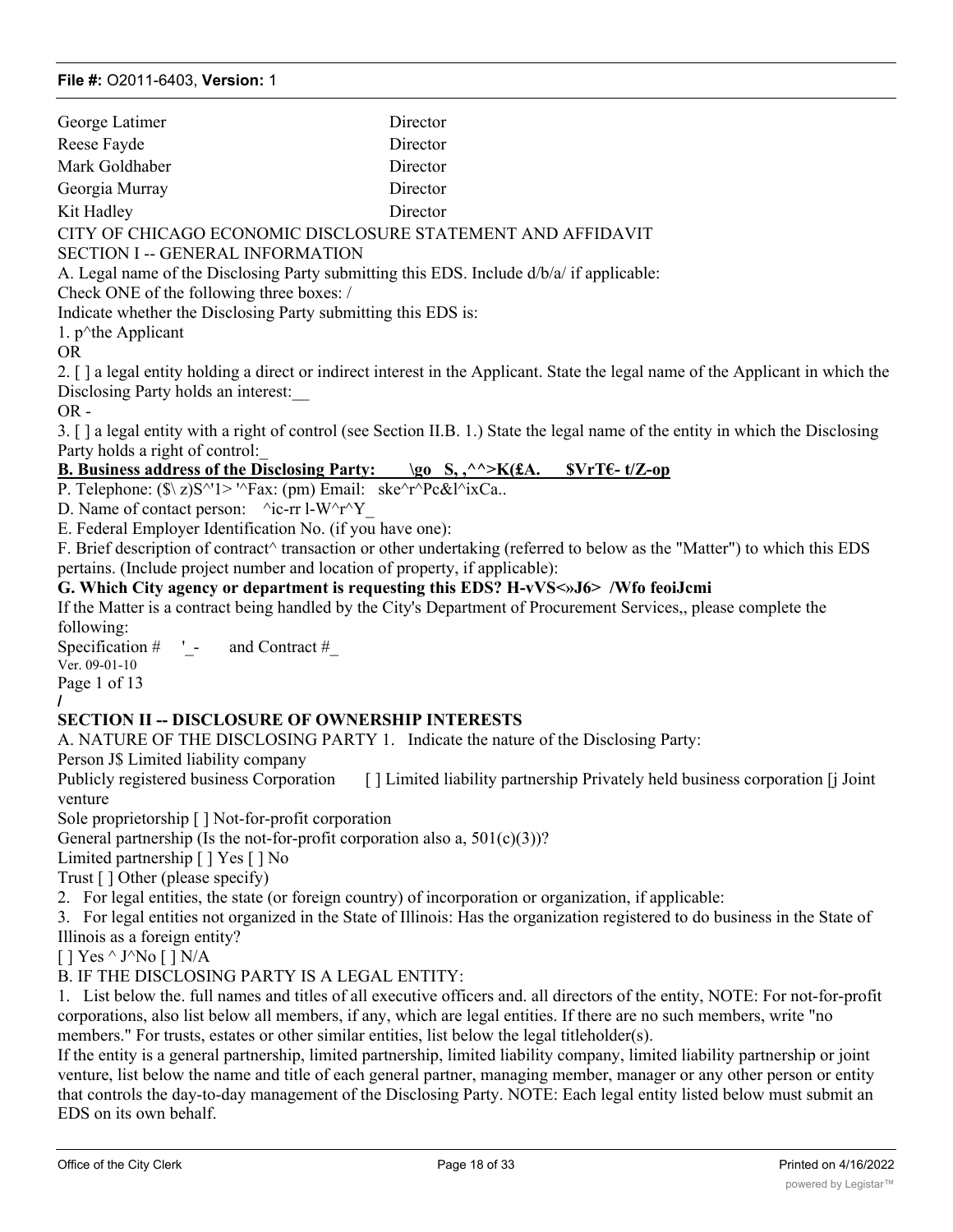Name Title

2. Please provide the following information concerning each person or entity having a direct or indirect beneficial interest (including ownership) in excess of 7.5% of the Disclosing Party. Examples of such an interest include shares in a corporation, partnership interest in a partnership or joint venture,

Page 2 of 13

interest of a member or manager in a limited liability company, or interest of a beneficiary of a trust, estate or other similar entity. If none, state "None." NOTE: Pursuant to Section 2-154-030 df the Municipal Code of Chicago ("Municipal Code"), the City may require any such additional information from any applicant which is reasonably intended to achieve full disclosure.

Name Business Address Percentage Interest in the

Disclosing Party

 $\sim$ Jy $\gamma$ r $\sigma$  fap $\gamma$ frz. So C Up\*c.l\*#(?. YL $\gamma$ A $\gamma$ . fa/hot\* \* $\frac{9}{\gamma}$  % .

## **SECTION III -- BUSINESS RELATIONSHIPS WITH CITY ELECTED OFFICIALS**

Has the Disclosing Party had a "business relationship," as defined in Chapter 2-156 of the Municipal Code, with any City elected official in the 12 months before the date this EDS is signed?

[JYes ^No .

If yes, please identify below the name(s) of such City elected official(s) and describe such relationship(s):

### **SECTION IV -- DISCLOSURE OF SUBCONTRACTORS AND OTHER RETAINED PARTIES**

The Disclosing Party must.disclose the name and business address of each subcontractor, attorney, lobbyist, accountant, consultant and any other person or entity whom the Disclosing Party has retained or expects to retain in connection, with the Matter\*, as well as the nature of the relationship, and the total amount of the fees paid or estimated to be paid. The Disclosing Party is not required to disclose employees who are paid solely through the Disclosing Party's regular payroll. "Lobbyist" means any person or entity who undertakes to influence any legislative or administrative action on behalf of any person or entity other than: (1) a not-for-profit entity, on an unpaid basis, or (2) himself. "Lobbyist" also means any person or entity any part of whose duties as an employee of another includes undertaking to influence any legislative or administrative action.

If the Disclosing Party is uncertain whether a disclosure is required under this Section, the Disclosing Party must either ask the City whether disclosure is required or make the disclosure. Page 3 of 13

#### **Name (indicate whether Business Relationship to Disclosing Party Fees (indicate whether retained or anticipated Address (subcontractor, attorney, paid or estimated.) NOTE:**

to be retained) lobbyist, etc.) "hourly rate" or "t.b.d." is

not an acceptable response.  $\lambda$ -Ve- $\lambda$ T

(Add sheets if necessary)

**[ ] Check here if the Disclosing Party has not retained, nor expects to retain, any such persons or entities. SECTION V--CERTIFICATIONS**

## A! COURT-ORDERED CHILD SUPPORT COMPLIANCE

Under Municipal Code Section 2-92-415, substantial owners of business entities that contract with the City must remain in compliance with their child support obligations throughout the contract's term.

Has any person who directly or indirectly owns 10% or more of the Disclosing Party been declared in arrearage on any child support obligations by any Illinois court of competent jurisdiction?

 $[$  | Yes .^CNo  $[$  | No person directly or indirectly owns-10% or more of the Disclosing Party.

If "Yes," has the person entered into a court-approved agreement for payment of all support owed and is the person in compliance with that agreement?

 $[$  | Yes  $\blacksquare$  | No  $\lt$ 

## B. FURTHER CERTIFICATIONS

1. Pursuant to Municipal Code Chapter 1-23, Article I.("Article I")(which the Applicant should consult for defined terms (e.g., "doing business") and legal requirements), if the Disclosing Party submitting this EDS is the Applicant and is doing business with the City, then the Disclosing Party certifies as follows: (i) neither the Applicant nor any controlling person is currently indicted or charged with, or has admitted guilt of, or has ever been convicted of, or placed under supervision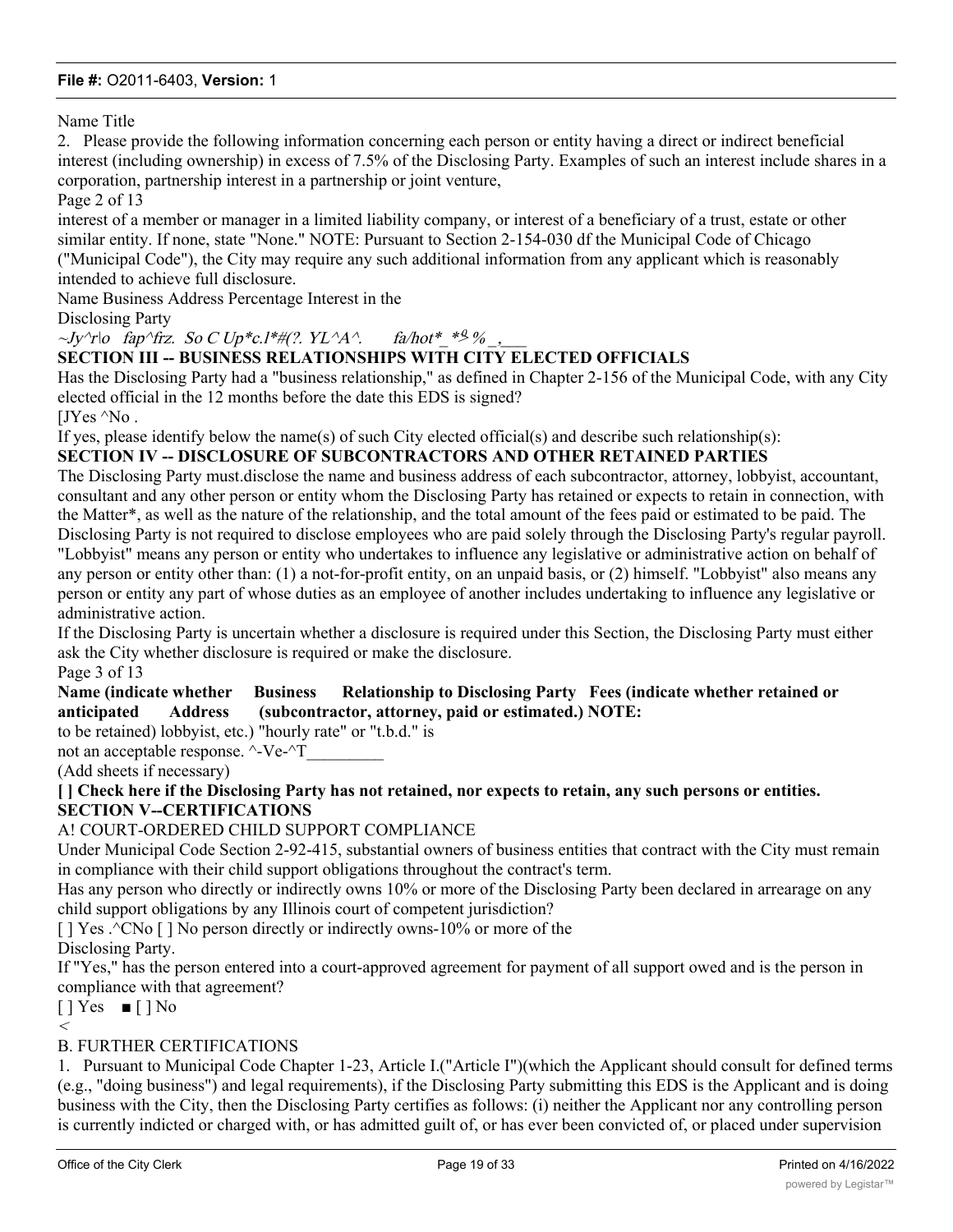for, any criminal offense involving actual, attempted, or conspiracy to commit bribery, theft, fraud, forgery, perjury, dishonesty or deceit against an officer or employee of the City or any sister agency; and (ii) the Applicant understands and acknowledges that compliance with Article I is a continuing requirement for doing business with the City. NOTE: If Article I applies to the Applicant, the permanent compliance timeframe in Article I supersedes some five-year compliance timeframes in certifications 2 and 3 below.

Page .4 of 13

| <b>Section IV - Disclosure of Subcontractors or Other Retained Parties</b> |                                                                    |                                   |                                                                                   |  |  |  |
|----------------------------------------------------------------------------|--------------------------------------------------------------------|-----------------------------------|-----------------------------------------------------------------------------------|--|--|--|
| Name (indicate whether                                                     | Business address                                                   | <b>Relationship to Disclosing</b> | Fees (indicate whether                                                            |  |  |  |
| retained or anticipated to be                                              |                                                                    | Party                             | paid or estimated)                                                                |  |  |  |
| retained)                                                                  |                                                                    |                                   |                                                                                   |  |  |  |
| RJ Galla (retained)                                                        | 42 North Lake Street,<br>Grayslake, IL 60030                       | Insurance vendor                  | \$3,000 (estimated)                                                               |  |  |  |
| <b>FitzGerald Associates</b>                                               | 912 West Lake Street,                                              | Architect                         | \$120,000 (estimated; \$18,000)                                                   |  |  |  |
| (retained)                                                                 | Chicago, IL 60607-1707                                             |                                   | paid)                                                                             |  |  |  |
| Vogt Santer Insights                                                       | 869 West Goodale Blvd,                                             | Market study vendor               | \$8,000 (estimated)                                                               |  |  |  |
| (anticipated to be retained)                                               | Columbus, OH 43202                                                 |                                   |                                                                                   |  |  |  |
| Gabriel Environmental                                                      | 1421 N. Elston Avenue                                              | Environmental                     | \$5,000 (estimated)                                                               |  |  |  |
| Services (retained)                                                        | Chicago, 11.60642                                                  |                                   |                                                                                   |  |  |  |
| Professionals Associated                                                   | 4711 West Golf Road Suite                                          | Surveyor                          | $$1,500$ (estimated)                                                              |  |  |  |
| Survey, Inc. (retained)                                                    | 200 Skokie, 11 60076                                               |                                   |                                                                                   |  |  |  |
| Bruce Schiff, FLS Group                                                    | 4711 West GolfRd, suite 200, Accounting/cost cert ■                |                                   | $$25,000$ (estimated) j                                                           |  |  |  |
| LLC (anticipated to be<br>retained)                                        | Skokie, IL 60076                                                   | preparation vendor                |                                                                                   |  |  |  |
| Applegate & Thorne-                                                        | 322 South Green St., suite                                         | Legal                             | \$160,000 (estimated; includes                                                    |  |  |  |
| Thomsen (retained)                                                         | 400, Chicago, IL 60607                                             |                                   | upper tier org costs)                                                             |  |  |  |
| Relocation manager                                                         | TBD                                                                | Relocation manager                | \$43,000 (estimated)                                                              |  |  |  |
| (anticipated to be retained)                                               |                                                                    |                                   |                                                                                   |  |  |  |
| VPS (retained)                                                             | 4010 S.Morgan St, Chicago, Security shutters and doors<br>IL 60609 |                                   | \$50,000 (estimated)                                                              |  |  |  |
| Nawrocki Systems (retained)                                                | 820 Audubon Ct, Aurora, IL Camera security installation<br>60506   |                                   | $$14,000$ (estimated)                                                             |  |  |  |
| Baxter construction (retained) 3225 Avenue N Fort                          | Madison, Iowa /                                                    | General Contractor                | \$2,828,738 (estimated,<br>includes profit, overhead and<br>general requirements) |  |  |  |
| Appraiser (anticipated to be<br>retained)                                  | TBD - to be chosen by lender Appraiser                             |                                   | \$4,000 (estimate)                                                                |  |  |  |

2. The Disclosing Party and, if the Disclosing Party is a legal entity, all of those persons or entities dentified in Section II.B. 1. of this EDS:

a. are not presently debarred, suspended, proposed for debarment, declared ineligible or voluntarily excluded from any transactions by any federal, state or local unit of government;

b. have not, within a five-year period preceding the date of this EDS, been convicted of a criminal offense, adjudged guilty, or had a civil judgment rendered against them in connection with: obtaining, attempting to obtain, or performing a public (federal,.state or local) transaction or contract-under a public transaction; a violation of federal or state antitrust statutes; fraud; embezzlement; theft; forgery; bribery; falsification or destruction of records; making false statements; or receiving stolen property;

c. are not presently indicted for, or criminally or civilly charged by, a governmental entity (federal, state or local) with committing any of the offenses set forth in clause B.2.b. of this Section V;

d. have not, within a five-year period preceding the date of this EDS, had one or more public ' transactions (federal, state or local) terminated for cause or default; and

e. have not, within a five-year period preceding the date of this EDS, been convicted, adjudged guilty, or found liable in a civil proceeding, or in any criminal or civil action, including actions concerning environmental violations^ instituted by the City or by the federal government, any state, or any other unit of local government.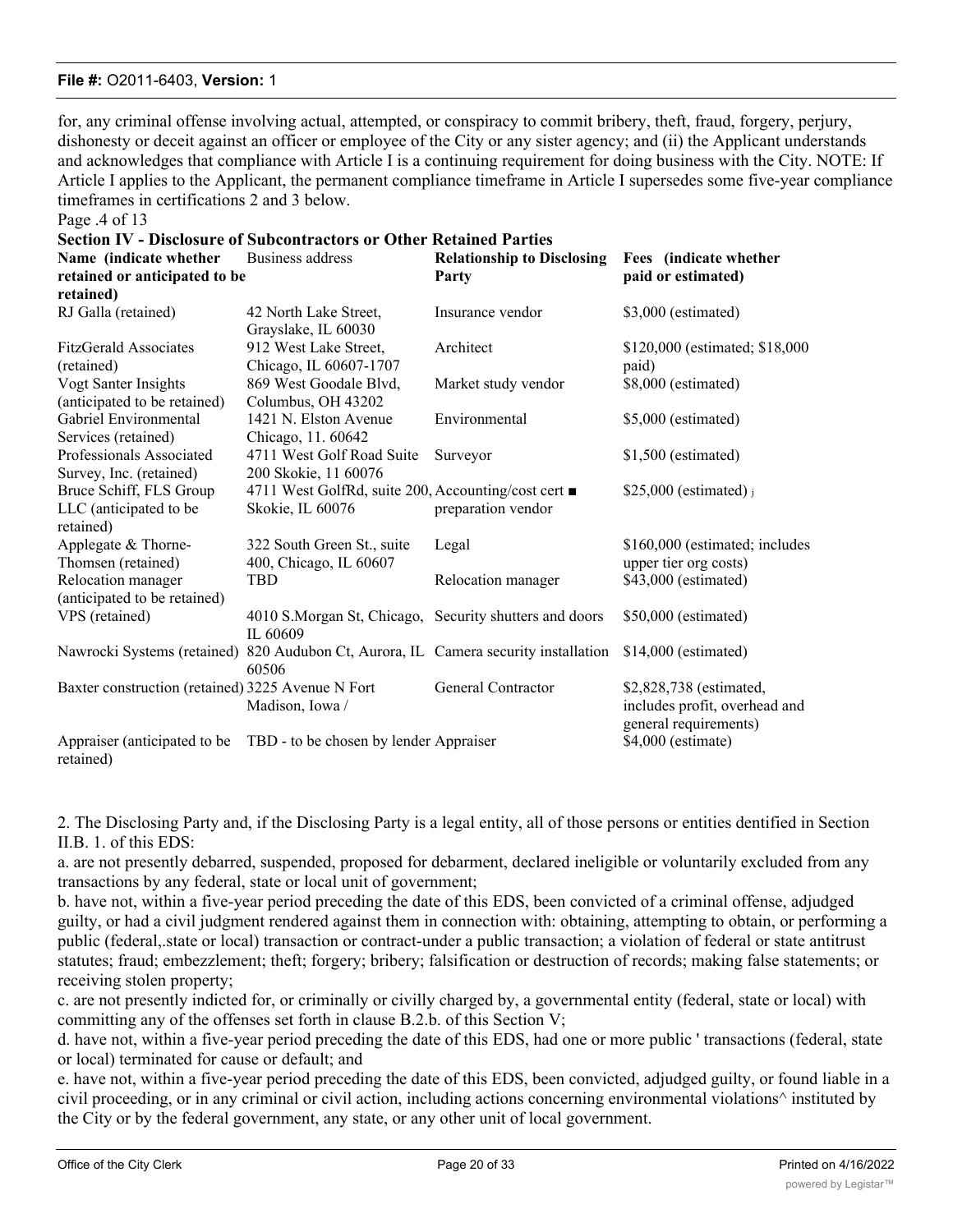3. The certifications in subparts 3, 4 and 5 concern;

• the Disclosing Party;

• any "Contractor" (meaning any contractor or subcontractor used by the Disclosing Party in connection with the Matter, including but riot limited to all persons or legal entities disclosed under Section IV, "Disclosure of Subcontractors and Other Retained Parties");

• any "Affiliated Entity" (meaning a person or entity that, directly or indirectly: controls the Disclosing Party, is controlled by the Disclosing Party, or is, with the Disclosing Party, under common control of another person or entity. Indicia of control include, without limitation: interlocking management or ownership; identity of interests among family members, shared facilities and equipment; common use of employees; or organization of a business entity following the ineligibility of a business entity to do business with federal or state or local government, including the City, using substantially the same management, ownership, or principals as the ineligible entity); with respect to Contractors, the term Affiliated Entity means a person or entity that directly or indirectly controls the Contractor, is controlled by it, or, with the Contractor, is under common control of another person or entity;

«,any responsible official of the Disclosing Party, any Contractor or any Affiliated Entity or any other official, agent or employee of the Disclosing Party, any Contractor or any AffiliatechEntity, acting pursuant to the direction or authorization of a responsible official of the Disclosing Party, any Contractor or any Affiliated Entity (collectively "Agents")..

Page 5 of 13

Neither the Disclosing Party, nor any Contractor, nor any Affiliated Entity of either the Disclosing Party or any Contractor nor any Agents have, during the five years before the date this EDS is signed, or, with respect to a Contractor, an Affiliated Entity, or an Affiliated. Entity of a Contractor during the five years before the date of such Contractor's or Affiliated Entity's contract or engagement in connection with the Matter:

a. bribed or attempted to bribe, or been convicted or adjudged guilty Of bribery or attempting to bribe, a public officer or employee of the City, the State of Illinois, or any agency of the federal government or of any state or local government in the United States of America, in that officer's or employee's official capacity;

b. agreed or colluded with other bidders or prospective bidders, or been a party to any such agreement, or been convicted or adjudged guilty of agreement or collusion among bidders or prospective bidders, in restraint of freedom of competition by agreement to bid a fixed price or otherwise; or -

c. made an admission of such conduct described in a. or b. above that is a matter of record, but have not been prosecuted for such conduct; or

d. violated the provisions of Municipal Code Section 2-92-610 (Living Wage Ordinance).

4. Neither the Disclosing Party, Affiliated Entity or Contractor, or any of their employees, officials, agents or partners, is barred from contracting with any unit of state or local government as a result of engaging in or being convicted of (1) bidrigging in violation of 720 ILCS 5/33E-3; (2) bid-rotating in violation of 720 ILCS 5/33E-4; or (3) any similar offense of any state or of the United States of America that contains the same elements as the offense of bid-rigging or bid-rotating. 5. Neither the Disclosing Party nor any Affiliated Entity is listed on any of the following lists maintained by the Office of Foreign Assets Control of the U.S. Department: of the Treasury or the Bureau of Industry and Security of the U.S. Department of Commerce or their successors: the Specially Designated Nationals List, the Denied Persons List, the Unverified List, the Entity List and the Debarred List.

6. The Disclosing Party understands and shall comply with the applicable requirements of Chapters 2-55 (Legislative Inspector General), 2-56 (Inspector General) and 2.-156 (Governmental Ethics) of the Municipal Code.

7. If the Disclosing Party is unable to certify to any of the above statements in this Part B (Further Certifications), the Disclosing Party must explain below:

Page 6 of 13

If the letters "NA," the word "None," or no response appears on the lines above, it will be conclusively presumed that the Disclosing Party certified to the above statements.

C. CERTIFICATION OF STATUS AS FINANCIAL INSTITUTION

1. The Disclosing Party certifies that the Disclosing Party (check one)

a "financial institution" as defined in Section 2-32-455(b) of the Municipal Code.

2. If the Disclosing Party IS a financial institution, then the Disclosing Party pledges:

"We are not and will not become a predatory lender as defined in Chapter 2-32 of the Municipal Code. We further pledge that none of our affiliates is, and none of them will become, a predatory lender as defined in Chapter 2-32 of the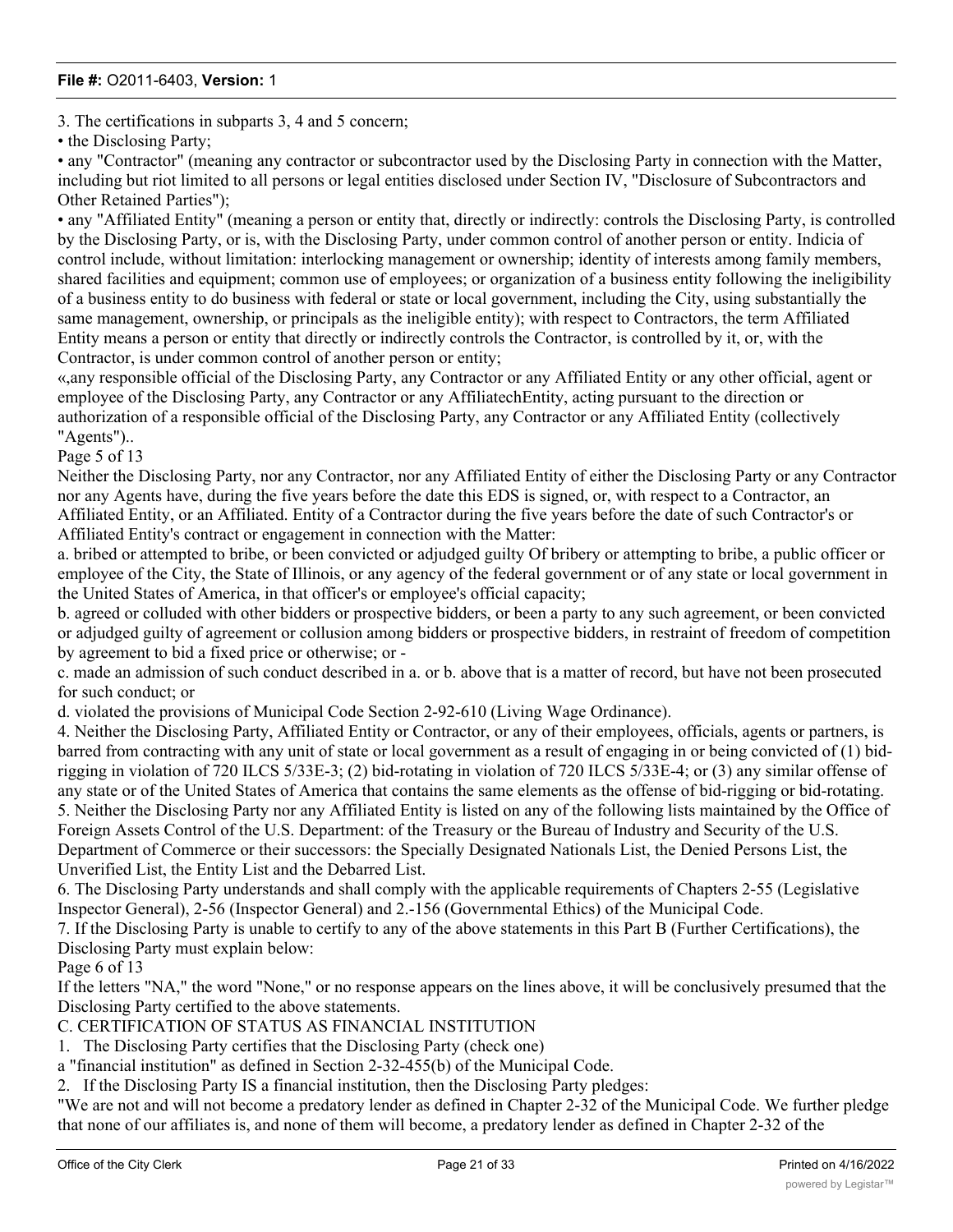Municipal Code. We understand that becoming a predatory lender or becoming an affiliate of a predatory lender may result in the loss of the privilege of doing business with the City."

If the Disclosing Party is unable to make this pledge because it or any of its affiliates (as defined in Section 2-32-455(b) of the Municipal Code) is a predatoiy, lender within the meaning of Chapter 2-32 of the Municipal Code, explain here (attach additional pages if necessary):

If the letters "NA," the word "None," or no response appears on the lines above, it will be conclusively presumed that the Disclosing Party certified to the above statements.

D. CERTIFICATION REGARDING INTEREST IN CITY BUSINESS

Any words or terms that are defined in Chapter 2-156 of the Municipal. Code have the same meanings when used in this Part D.

1. In accordance with Section 2-156-110 of the Municipal Code: Does any official or employee of the City have a financial interest in his or her own name or in the name of any other person or entity in the Matter? ,

NOTE: If you checked "Yes" to Item D.l., proceed to Items D.2. and D.3. If you checked "No" to Item D.L, proceed to Part E.

[]is

[] Yes

Page 7 of 13

2. Unless sold pursuant to a process of competitive bidding, or otherwise permitted, no City elected official or employee shall have a financial interest in his or her own name or in the name of any other person or entity in the purchase of any property that (tj belongs to the City, or (ii) is sold for taxes or assessments, or (iii) is sold by virtue of legal process at the suit of the City (collectively, "City Property Sale"). Compensation for property taken pursuant to the City's eminent domain power does not constitute a financial interest within the meaning of this Part D.

Does the Matter involve a City Property Sale?

[ ] Yes [] No

3. If you checked "Yes" to Item D. l., provide the names and business addresses of the City officials or employees having such interest and identify the nature of such interest:

Name Business Address Nature of Interest

4. The Disclosing Party further certifies that no prohibited financial interest in the Matter will be acquired by any City official or employee.

E. CERTIFICATION REGARDING SLAVERY ERA BUSINESS

Please check either 1. or 2. below. If the Disclosing Party checks 2., the Disclosing Party must disclose below or in an attachment to this EDS all information required by paragraph 2. Failure to comply with these disclosure requirements may make any contract entered into with the City in connection with the Matter voidable by the City.

 $XI$  The Disclosing Party verifies that the Disclosing Party has searched any and all records of the Disclosing Party and any and all predecessor entities regarding records of investments or profits from, slavery or slaveholder insurance policies during the slavery era (including insurance policies issued to slaveholders that provided coverage for damage to or injury or death of their slaves), and the Disclosing Party has found no such, records.

\_2. The Disclosing Party verifies that, as a result of conducting the search in step 1 above, the

Disclosing Party has found records of investments or profits from slavery or slaveholder insurance policies. The

Disclosing Party verifies that the following constitutes full disclosure of a}l such records, including the names of any and all slaves or slaveholders described in those records:

Page 8 of 13

SECTION VI -- CERTIFICATIONS FOR FEDERALLY FUNDED MATTERS

NOTE: If the Matter is federally funded, complete this Section VL If the Matter is not federally funded, proceed to Section VII. For purposes of this Section VI, tax credits allocated by the City and proceeds of debt obligations of the City are not federal funding.

A. CERTIFICATION REGARDING LOBBYING

1. List below the names of all persons or entities registered under the federal Lobbying Disclosure Act of 1995 who have made lobbying contacts on behalf of the Disclosing Party with respect to the Matter: (Add sheets if necessary):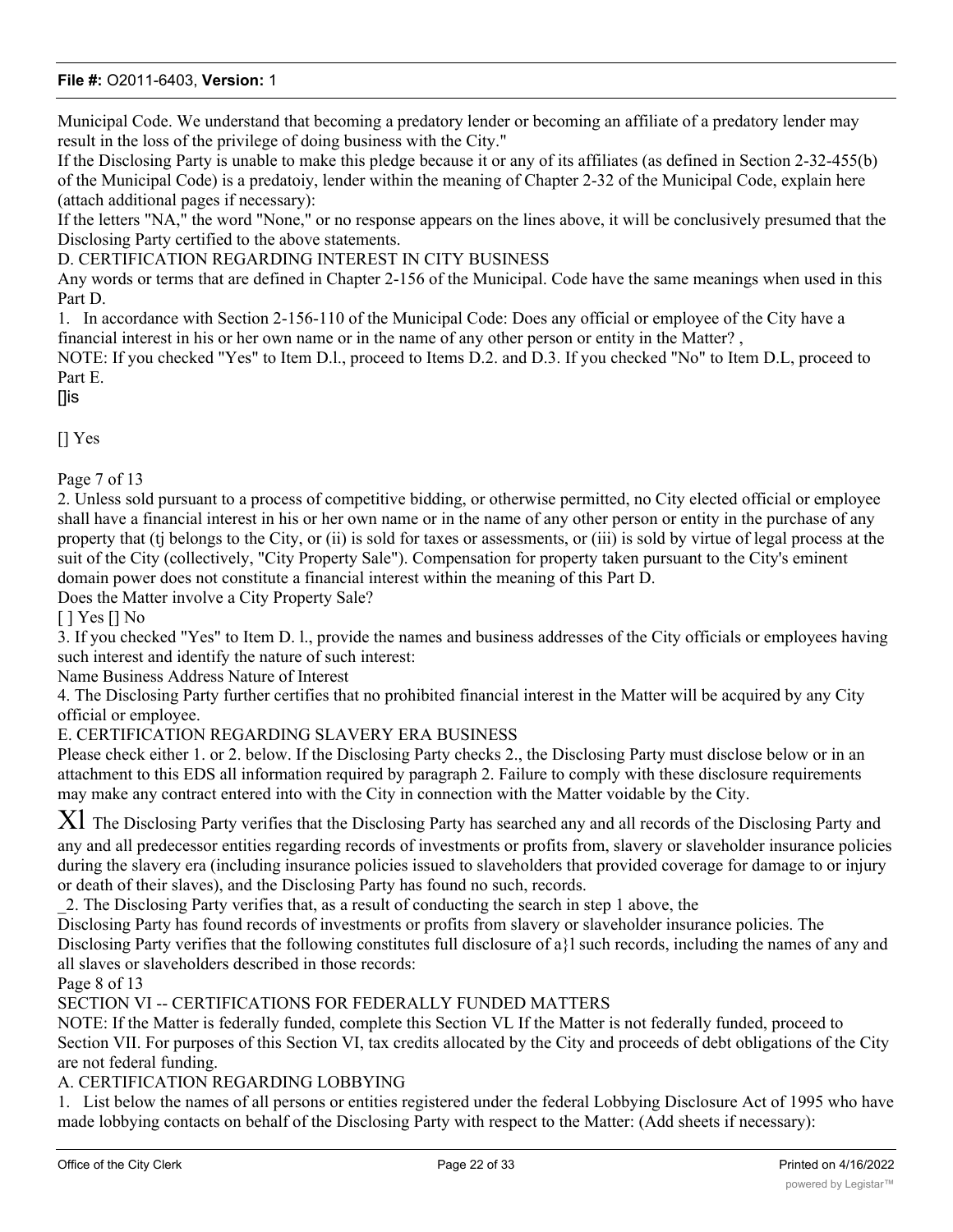(If no explanation appears or begins on the lines above, or if the letters "NA" or if the word "None" appear, it will be conclusively presumed that the Disclosing Party means that NO persons or entities registered under the Lobbying Disclosure Act of 1995 have made lobbying contacts on behalf of the Disclosing Party with respect to the Matter.) 2. The Disclosing Party has not spent and will not expend any federally appropriated funds to pay any person or entity listed in Paragraph A.l. above for his or her lobbying activities or to pay any person or entity to influence or attempt to influence an officer or employee of any agency, as. defined by applicable federal law, a member of Congress, an officer or employee of Congress, or an employee of a member of Congress, in connection with the award of any federally funded contract, making any federally funded grant or loan, entering into any cooperative agreement, or to extend, continue, renew, amend, or modify any federally funded contract, grant, loan, or cooperative agreement.

3. The Disclosing Party will submit an updated certification at the end of each calendar quarter in which there occurs any event that materially affects the accuracy of the statements and information set forth in.paragraphs A.l. and A.2, above. 4. The Disclosing Party certifies that either: (i) it is not an organization described in section  $501(c)(4)$  of the Internal Revenue Code of 1986; or (ii) it is an organization described in section  $501(c)(4)$  of the Internal Revenue Code of 1986 but has not engaged and will not engage in "Lobbying Activities".

5. If the Disclosing Party is the Applicant, the Disclosing Party must obtain certifications equal in form and substance to paragraphs A.l. through A.4. above from all subcontractors before it awards any subcontract and the Disclosing Party must maintain ali such subcontractors' certifications for the duration of the Matter and must make such certifications promptly available to the City upon request.

Page 9 of 13

B. CERTIFICATION REGARDING EQUAL EMPLOYMENT OPPORTUNITY

If the Matter is federally funded, federal regulations require the Applicant and all proposed subcontractors to submit the following information with their bids or in writing at the outset of negotiations.

Is the Disclosing Party the Applicant?

# KYes n no

If "Yes," answer the three questions below:

1. Have you developed and do you have on file affirmative action programs pursuant to applicable federal regulations? (See 41 CFR Part 60-2.) []Yes }x(No

2.. Have you filed with the Joint Reporting Committee, the Director of the Office of Federal Contract Compliance'Programs, or the Equal Employment Opportunity Commission all reports due under the applicable filing requirements?:

 $p^{\wedge}Yes$  []No,

3. Have you participated in any previous contracts or subcontracts subject to the equal opportunity clause? j^Yes [ ] No

If you checked "No" to question 1. or 2. above, please provide an explanation:

fifcaiMfiflo T\-\fiBCK6U^ Ntce^wt^ <sup>To</sup> ryzx)Q-u>r /ymRtn^v'^ fkCTtotd SECTION VII -- ACKNOWLEDGMENTS, CONTRACT INCORPORATION, COMPLIANCE, PENALTIES, DISCLOSURE

The Disclosing Party understands and agrees that;

A. The certifications, disclosures, and acknowledgments contained in this EDS will become part of any contract or other agreement between the Applicant and the City in connection with the Matter,.whether procurement, City assistance, or other City action, and are material inducements to the City's execution of any contract or taking other action with respect to the Matter. The Disclosing Party understands that it must comply with all statutes, ordinances, and regulations on which this EDS is based,

B. The City's Governmental Ethics and Campaign Financing Ordinances, Chapters 2-156 and 2-1.64 of the Municipal Code, impose certain duties and obligations on persons or entities seeking City contracts, work, business, or transactions. The full text of these ordinances and a training program is available on line at www.cityofchicago.org/Ethics <http://www.cityofchicago.org/Ethics>, and may also be obtained from the City's Board of Ethics, 740 N. Page 10 of 13

Sedgwick St., Suite 500, Chicago, IL 60610, (312) 744-9660. The Disclosing Party must comply fully with the applicable ordinances.

C. If the City determines that any information provided in this EDS is false, incomplete or inaccurate, any contract or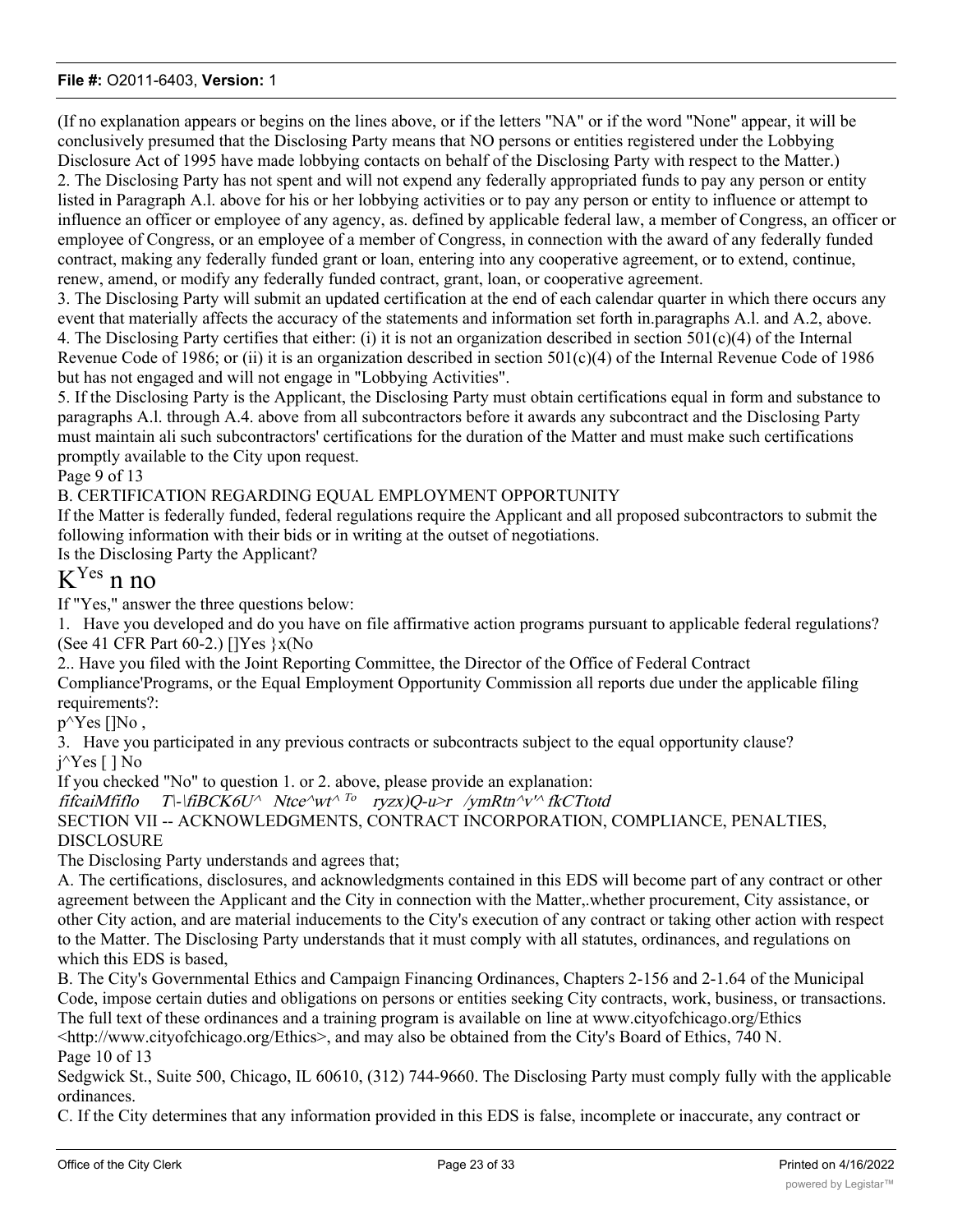other agreement in connection with which it is submitted may be rescinded or be void or voidable, and the City may pursue any remedies under the contract or. agreement (if not rescinded or void), at law, or in equity, including terminating the Disclosing Party's participation in the Matter and/or declining to allow the Disclosing Party to participate in other transactions with the City. Remedies at law for a false statement of material fact may include incarceration and an award to the City of treble damages.

D. It is the City's policy to make this document available to the public on its Internet site and/or upon-request. Some or all of the information provided on this EDS and.any attachments to this EDS may be made available to the public on the Internet, in response to a Freedom of Information Act request, or otherwise. By completing and signing this EDS, the Disclosing Party waives and releases any possible rights or claims which it may have against the City in connection with the public release of information contained in this EDS and also authorizes the City to verify the accuracy of any information submitted in this EDS.

E. The information.provided in this EDS must be kept current. In the event of changes, the Disclosing Party must supplement this EDS up to the time the City takes action on the Matter. If the Matter is a contract being handled by the City's Department of Procurement Services, the Disclosing Party must update this EDS as the contract requires. NOTE: With respect to Matters subject to Article I of Chapter 1-23 of the Municipal Code (imposing PERMANENT INELIGIBILITY for certain specified offenses), the information provided herein regarding eligibility must be kept current for a longer period, as required by Chapter 1-23 and Section 2-154-020 of the Municipal Code. The Disclosing Party represents and warrants that:

F. 1. The Disclosing Party is not delinquent in the payment of any tax administered by the Illinois Department of Revenue, nor are the Disclosing Party or its Affiliated.Entities delinquent in paying any fine, fee, tax or other charge owed to the City. This includes, but is not limited to, all water charges, sewer charges, license fees, parking tickets, property taxes or sales taxes.

F.2 If the Disclosing Party is the Applicant, the Disclosing Party and its Affiliated Entities will not use, nor permit their subcontractors to use, any facility listed by the U.S. E.P.A. on the federal Excluded Parties List System ("EPLS") maintained by the U. S. General Services Administration.

F.3 If the Disclosing Party is the Applicant, the Disclosing Party will obtain from any contractors/subcontractors hired or to be hired in connection with the Matter certifications equal in form and substance to those in F.l. and F.2. above and will not, without the prior written consent of the City, use any such contractor/subcontractor that does not provide such certifications or that the Disclosing Party has reason to believe has not provided or cannot provide truthful certifications. Page 11 of 13

NOTE: If the Disclosing Party cannot certify as to any of the items in F.l., F.2. or F.3. above, an explanatory statement must be attached to this EDS.

## **CERTIFICATION**

Under penalty of perjury, the person signing below: (1) warrants that he/she is authorized to execute this EDS and Appendix A (if applicable) on behalf of the Disclosing Party, and (2) warrants that all certifications and statements contained in this EDS and Appendix A (if applicable) are true, accurate and complete as of the date furnished to the City. (Print or type name of Disclosing Party)

(Print or type name of person signing) (Print or type title of person signing)

Signed and sworn to before me on  $(data)$  "?/,20 /. $\pounds$ o 11 at  $C$ ?QK County, J~<sup>L</sup>~ (state).  $\frac{\gamma}{\gamma}$ 'Q, zf'lii^ f  $'$  y / / /  $^{b}$  ^ -Commission expires:\_

## Page 12 of 13

# **CITY OF CHICAGO ECONOMIC DISCLOSURE STATEMENT AND AFFIDAVIT APPENDIX A**

## **FAMILIAL RELATIONSHIPS WITH ELECTED CITY OFFICIALS AND DEPARTMENT HEADS This Appendix is to be completed only by (a) the Applicant, and (b) any legal entity which has a direct ownership interest in the Applicant exceeding 7.5 percent. It is not to be completed by any legal entity which has only an indirect ownership interest in the Applicant.**

Under Municipal Code Section 2-154-015, the Disclosing Party must disclose whether such Disclosing Parly or any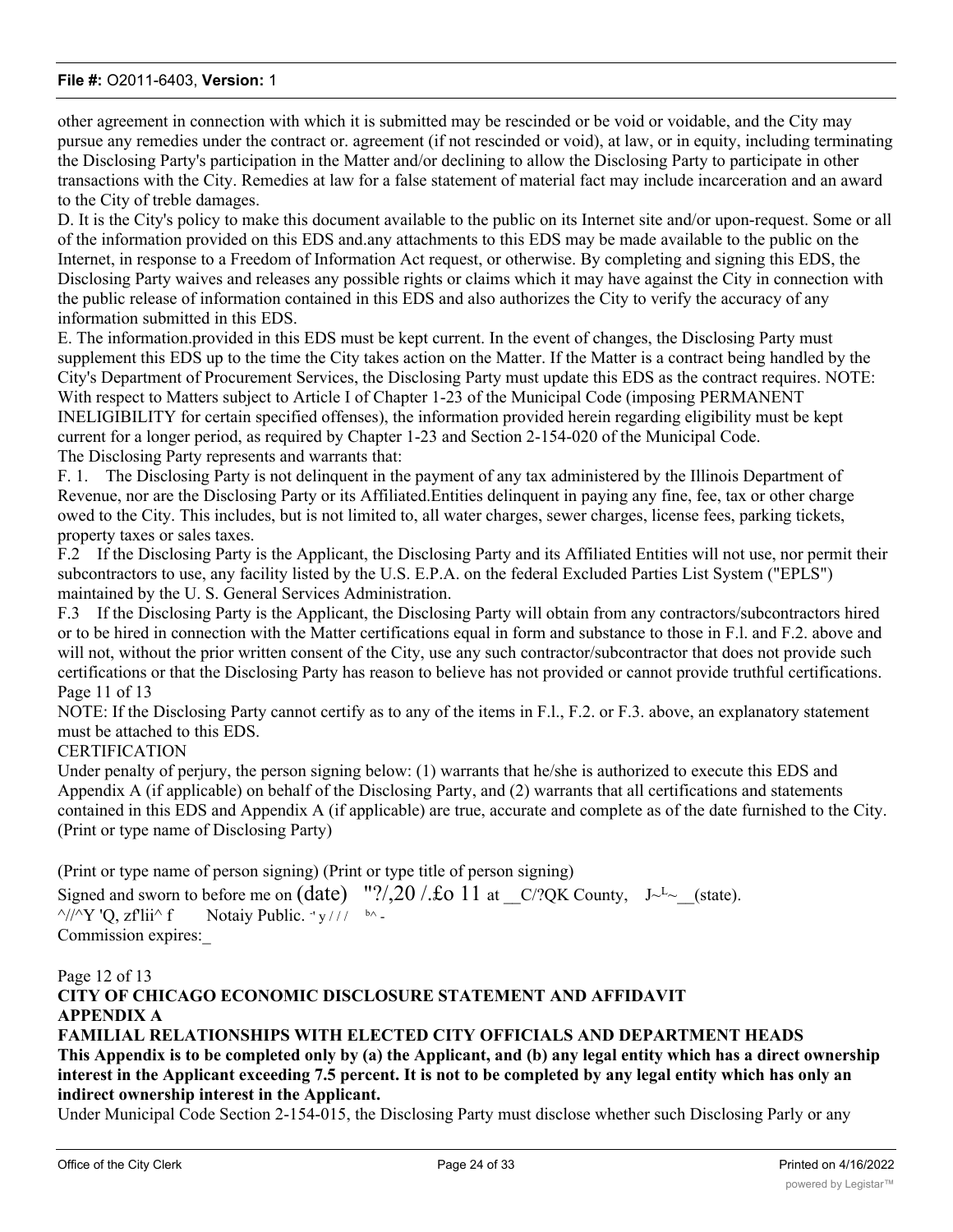"Applicable Party" or any Spouse or Domestic Partner thereof currently has a "familial relationship" with any elected city official or department head. A "familial relationship" exists if, as of the date this EDS is signed, the Disclosing Party or any "Applicable Party" or. any Spouse or Domestic Partner thereof is related to the mayor, any alderman, the city clerk, the city treasurer or any city department head as spouse or domestic partner or as any of the following, whether by blood or adoption: parent, child, brother or sister, aunt or uncle, niece or nephew, grandparent, grandchild, father-in-law, mother -in-law, son-in-law, daughter-in-law, stepfather or stepmother, stepson or stepdaughter,- stepbrother or stepsister or halfbrother or half-sister.

"Applicable Party" means (1) all executive officers of the Disclosing Party listed in Section II.B.l.a., if the Disclosing Party is a corporation; all partners of the Disclosing Party, if the Disclosing Party is a general partnership; all general partners and limited partners of the Disclosing Party, if the Disclosing Party is a limited partnership; all managers, managing members and members of the Disclosing Party, if the Disclosing Party is a limited liability company; (2) all principal officers of the Disclosing Party; and (3) any person having more than a 7.5 percent ownership interest in the Disclosing Party. "Principal officers" means the president, chief Operating officer, executive director, chief financial officer, treasurer or secretary of a legal entity: or any person exercising similar authority.

Does the Disclosing Party or any "Applicable Party" or any Spouse or Domestic Partner thereof currently have a "familial relationship" with ah elected city Official or department head?

If yes, please identify below (1) the name and title of such person, (2) the name of the legal entity to which such person is connected; (3) the name and title of the elected city official or department head to whom such person has a familial relationship, and (4) the precise nature of such familial relationship. [ ] Yes

Page 13 of 13

#### CITY OF CHICAGO ECONOMIC DISCLOSURE STATEMENT AND AFFIDAVIT SECTION I - GENERAL INFORMATION

A. Legal name of the Disclosing Party submitting this EDS. Include d/b/a/ if applicable: 6034 Building LLC

Check ONE of the following three boxes:

Indicate whether the Disclosing Party submitting this EDS is:

1. [X] the Applicant

OR .

2. [ ] a legal entity holding a direct or indirect interest in the Applicant. State the legal name of the Applicant in which the Disclosing Party holds an interest:

OR

3. [] a legal entity with a right of control (see Section II.B.l.) State the legal name of the entity in which the Disclosing Party holds a right of control: '

15657 South 70th Court

B. Business address of the Disclosing Party:

Orland Park, Illinois 60462

C. Telephone: (708) 535 - 7716 Fax: (708) 525 - 7791 Email: rob.ferrino@madisonconstruction.net <mailto:rob.ferrino@madisonconstruction.net>

D. Name of contact person: Robert Ferrino

E. Federal Employer Identification No. (if you have one):

F. Brief description of contract\*-transaction or other undertaking (referred to below as the "Matter") to which this EDS pertains. (Include project number and location of property, if applicable):

The city will be providing NSP funds and bond financing for the proposed acquisition and rehabilitation of 6034-52 South Prairie.

G. Which City agency or department is requesting this EDS?\_\_DHED\_

If the Matter is a contract being handled by the City's Department of Procurement Services, please complete the following:

Specification #  $\Box$ ) and Contract # <sup>N/A</sup> Ver. 09-01-10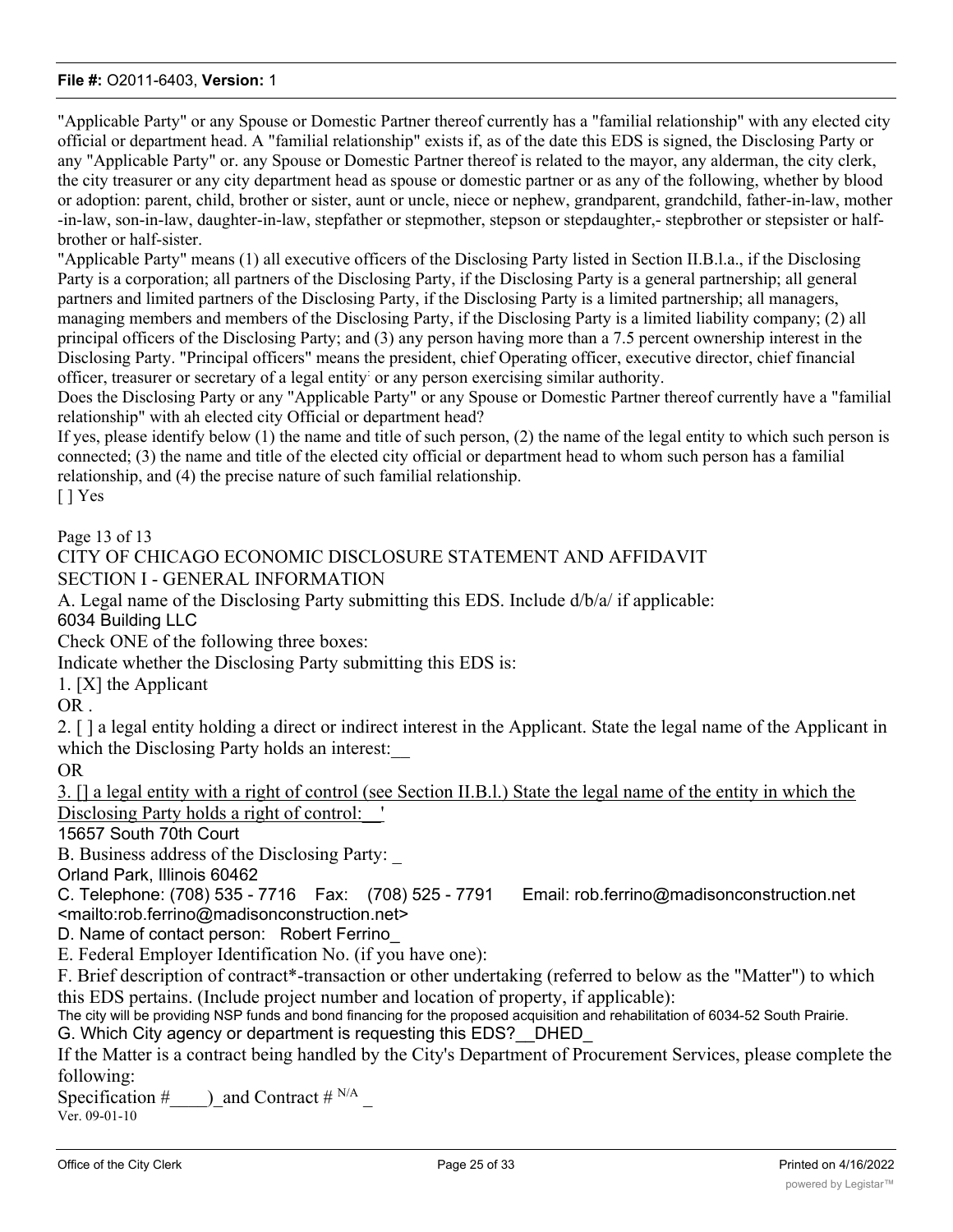Page 1 of 13

SECTION II -- DISCLOSURE OF OWNERSHIP INTERESTS

A. NATURE OF THE DISCLOSING PARTY 1. Indicate the nature of the Disclosing Party:

Person [x] Limited liability company

Publicly registered business corporation [ ] Limited liability partnership

Privately held business corporation [ ] Joint venture

Sole proprietorship [ ] Not-for-profit corporation

General partnership (Is the not-for-profit corporation also a  $501(c)(3)$ )? Limited partnership [] Yes [] No Trust  $_{v}$  [] Other (please specify)

2. For legal entities, the state (or foreign country) of incorporation or organization, if applicable: Illinois

3. For legal entities not organized in the State of Illinois: Has the organization registered to do business in the State of Illinois as a foreign entity?  $1$ 

[ ] Yes [ ] No [X] N/A

B. IF THE DISCLOSING PARTY IS A LEGAL ENTITY:

1. List below the full names and titles of all executive officers and all directors of the entity. NOTE: For notfor-profit corporations, also list below all members, if any, which are legal entities. If there are no such members, write "no members." For trusts, estates or other similar entities, list below the legal titleholder(s). If the entity is a general partnership, limited partnership, limited liability company, limited liability partnership or joint venture, list below the name and title of each general partner, managing member, manager or any other person or entity that controls the day-to-day management of the Disclosing Party. NOTE: Each legal entity listed below must submit an EDS on its own behalf. j

Name Title

# Robert Ferrino\_Manager\_\_

2. Please provide the following information concerning each person or entity having a direct or indirect beneficial interest (including ownership) in excess of 7.5% of the Disclosing Party. Examples of such an interest include shares in a corporation, partnership interest in a partnership or joint venture,

Page 2 of 13

interest of a member or manager in a limited liability company, or interest of a beneficiary of a trust, estate or other similar entity. If none, state "None." NOTE: Pursuant to Section 2-154-030 of the Municipal Code of Chicago ("Municipal Code"), the City may require any such additional information from any applicant which is reasonably intended to achieve full disclosure.

Name Business Address Percentage Interest in the

v Disclosing Party

# Robert Ferrino 15657 South 70th Court, Orland Park, Illinois 60462 92.5%

# **SECTION III -- BUSINESS RELATIONSHIPS WITH CITY ELECTED OFFICIALS**

Has the Disclosing Party had a "business relationship," as defined in Chapter 2-156 of the Municipal Code, with any City elected official in the 12 months before the date this EDS is signed?

 $[$   $]$  Yes  $[x]$  No

If yes, please identify below the name(s) of such City elected official(s) and describe such relationship(s):

# **SECTION IV « DISCLOSURE OF SUBCONTRACTORS AND OTHER RETAINED PARTIES**

The Disclosing Party must disclose the name and business address of each subcontractor, attorney, lobbyist, accountant, consultant and any other person or entity whom the Disclosing Party has retained or expects to retain in connection with the Matter, as well as the nature of the relationship, and the total amount of the fees paid or estimated to be paid. The Disclosing Party is not required to disclose employees who are paid solely through the Disclosing Party's regular payroll.

' "Lobbyist" means any person or entity who undertakes to influence any legislative or administrative action on behalf of any person or entity other than: (1) a not-for-profit entity, on an unpaid basis, or (2) himself. "Lobbyist" also means any person or entity any part of whose duties as an employee of another includes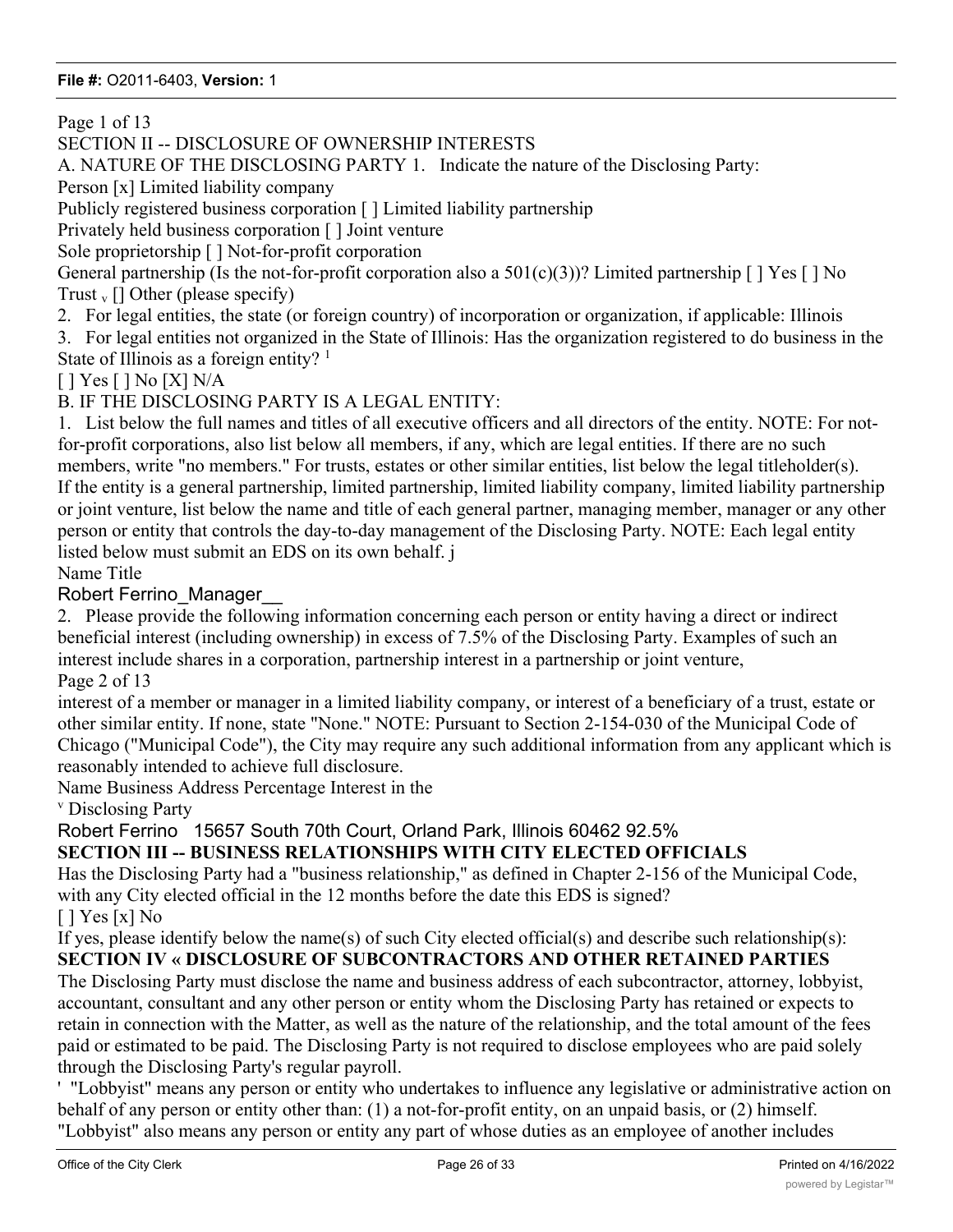undertaking to influence any legislative or administrative action.

If the Disclosing Party is uncertain whether a disclosure is required under this Section, the Disclosing Party must either ask the City whether disclosure is required or make the disclosure.

Page 3 of 13

# **Name (indicate whether Business Relationship to Disclosing.Party Fees (indicate whether retained or anticipated Address (subcontractor, attorney, paid or estimated.) NOTE:**

to be retained) lobbyist, etc.) "hourly rate" or "t.b.d." is

not an acceptable response. Pat Thompson 4610 North Broadway Avenue, Chicago, Illinois 60640 (Architect) \$80,000 Est. Mitchell P. Whittaker 112 South Sangamon 4th Floor, Chicago, Illinois 60607 (Attorney) \$15,000 Est.

KCC, LLC 5151 West Madison.Street, Chicago, Illinois 60644 (General Contractor) \$101,700 Est.

Madison Construction 15657 S 70th Court, Orland Park, Illinois 60462 (Construction Manager) \$2 001,280 Est. (Add sheets if necessary)

# **[ ] Check here if the Disclosing Party has not retained, nor expects to retain, any such persons or entities. SECTION V - CERTIFICATIONS**

# A. COURT-ORDERED CHILD SUPPORT COMPLIANCE

Under Municipal Code Section 2-92-415, substantial owners of business entities that contract with the City must remain in compliance with their child support obligations throughout the contract's term.

Has any person who directly or indirectly owns 10% or more of the Disclosing Party been declared in arrearage on any child support obligations by any Illinois court of competent jurisdiction?

[ ] Yes [X] No [ ] No person directly or indirectly owns 10% or more of the Disclosing Party.

If "Yes," has the person entered into a court-approved agreement for payment of all support owed and is the person in compliance with that agreement? r\j/A

[ ] Yes [ ] No

## B. FURTHER CERTIFICATIONS

1. Pursuant to Municipal Code Chapter 1-23, Article I ("Article I")(which the Applicant should consult for defined terms (e.g., "doing business") and legal requirements), if the Disclosing Party submitting this EDS is the Applicant and is doing business with the City, then the Disclosing Party certifies as follows: (i) neither the Applicant nor any controlling person is currently indicted or charged with, or has admitted guilt of, or has ever been convicted of, or placed under supervision for, any criminal offense involving actual, attempted, or conspiracy to commit bribery, theft, fraud, forgery, perjury, dishonesty or deceit against an officer or employee of the City or any sister agency; and (ii) the Applicant understands and acknowledges that compliance with Article I is a continuing requirement for doing business with the City. NOTE: If Article I applies to the Applicant, the permanent compliance timeframe in Article I supersedes some five-year compliance timeframes in certifications 2 and 3 below.

Page 4 of 13

2. The Disclosing Party and, if the Disclosing Party is a legal entity, all of those persons or entities identified in Section II.B.l. of this EDS:

a. are not presently debarred, suspended, proposed for debarment, declared ineligible or voluntarily excluded from any transactions by any federal, state or local unit of government;

b. have not, within a five-year period preceding the date of this EDS, been convicted of a criminal offense, adjudged guilty, or had a civil judgment rendered against them in connection with: obtaining, attempting to obtain, or performing a public (federal, state or local) transaction or contract under a public transaction; a violation of federal or state antitrust statutes; fraud; embezzlement; theft; forgery; bribery; falsification or destruction of records; making false statements; or receiving stolen property;

c. are not presently indicted for, or criminally or civilly charged by, a governmental entity (federal, state or local) with committing any of the offenses set forth in clause B.2.b. of this Section V;

d. have not, within a five-year period preceding the date of this EDS, had one or more public transactions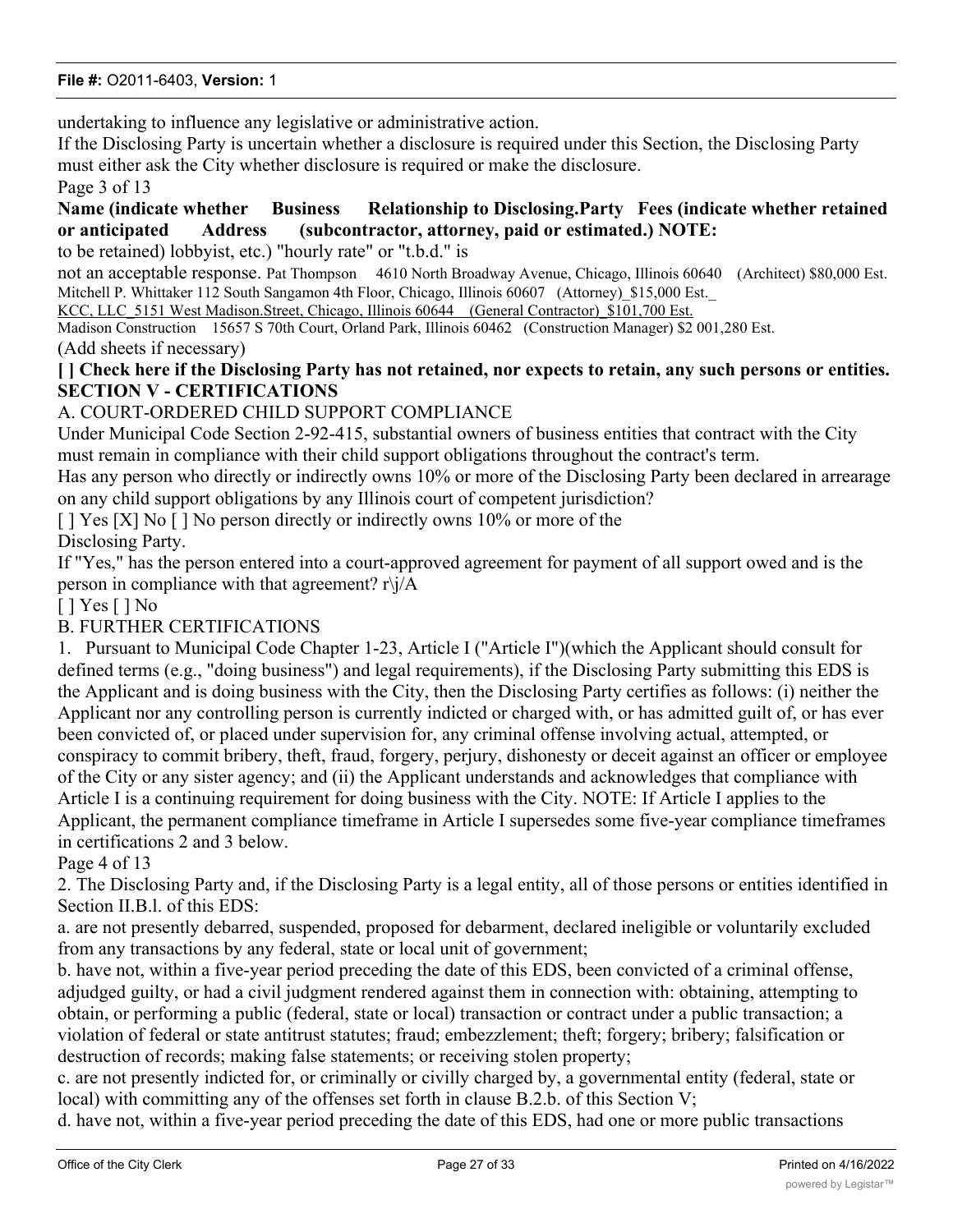(federal, state or local) terminated for cause or default; and

e. have not, within a five-year period preceding the date of this EDS, been convicted, adjudged guilty, or found liable in a civil proceeding, or in any criminal or civil action, including actions concerning environmental violations, instituted by. the City or by the federal government, any state, or any other unit of local government. 3. The certifications in subparts 3, 4 and 5 concern:

• the Disclosing Party; . .-

• any "Contractor" (meaning any contractor or subcontractor used by the Disclosing Party in connection with the Matter, including but not limited to all persons or legal entities disclosed under Section IV, "Disclosure of Subcontractors and Other Retained Parties");

• any "Affiliated Entity" (meaning a person or entity that, directly or indirectly: controls the Disclosing Party, is controlled by the Disclosing Party, or is, with the Disclosing Party, under common control of another person or entity. Indicia of control include, without limitation: interlocking management or ownership; identity of interests among family members, shared facilities and equipment; common use of employees; or organization of a business entity following the ineligibility of a business entity to do business with federal or state or local government, including the City, using substantially the same management, ownership, or principals as the ineligible entity); with respect to Contractors, the term Affiliated Entity means a person or entity that directly or indirectly controls the Contractor, is controlled by it, or, with the Contractor, is under common control of another person or entity;

• any responsible official of the Disclosing Party, any Contractor or any Affiliated Entity or any other official, agent or employee of the Disclosing Party, any Contractor or any Affiliated Entity, acting pursuant to the direction or authorization of a responsible official of the Disclosing Party, any Contractor or any Affiliated Entity (collectively "Agents").

Page 5 of 13

Neither the Disclosing Party, nor any Contractor, nor any Affiliated Entity of either the Disclosing Party or any Contractor nor any Agents have, during the five years before the date this EDS is signed, or, with respect to a Contractor, an Affiliated Entity, or an Affiliated Entity of a Contractor during the five years before the date of such Contractor's or Affiliated Entity's contract or engagement in connection with the Matter:

a. bribed or attempted to bribe, or been convicted or adjudged guilty of bribery or atternpting to bribe, a public officer or employee of the City, the State of Illinois, or any agency of the federal government or of any state or local government in the United States of America, in that officer's or employee's official capacity;

b. agreed or colluded with other bidders or prospective bidders, or been a party to any such agreement, or been convicted or adjudged guilty of agreement or collusion among bidders or prospective bidders, in restraint of freedom of competition by agreement to bid a fixed price or otherwise; or , .

c. made an admission of such conduct described in a. or b. above that is a matter of record, but . have not been prosecuted for such conduct; or

d. violated the provisions of Municipal Code Section2-92-610 (Living Wage Ordinance).

4. Neither the Disclosing Party, Affiliated Entity or Contractor, or any of their employees, officials, agents or partners, is barred from contracting with any unit of state or local government as a result of engaging in or being convicted of (1) bid-rigging in violation of 720 ILCS 5/33E-3; (2) bid-rotating in violation of 720 ILCS 5/33E-4; or (3) any similar offense of any state or of the United States of America that contains the same elements as the offense of bid-rigging or bid-rotating.

5. Neither the Disclosing Party nor any Affiliated Entity is listed oh any of the following lists maintained by the Office of Foreign Assets Control of the U.S. Department of the Treasury or the Bureau of Industry and Security of the U.S. Department of Commerce or their successors: the Specially Designated Nationals List, the Denied Persons List, the Unverified List, the Entity List and the Debarred List.

6. The Disclosing Party understands and shall comply with the applicable requirements of Chapters 2-55 (Legislative Inspector General), 2-56 (Inspector General) and 2-156 (Governmental Ethics) of the Municipal Code.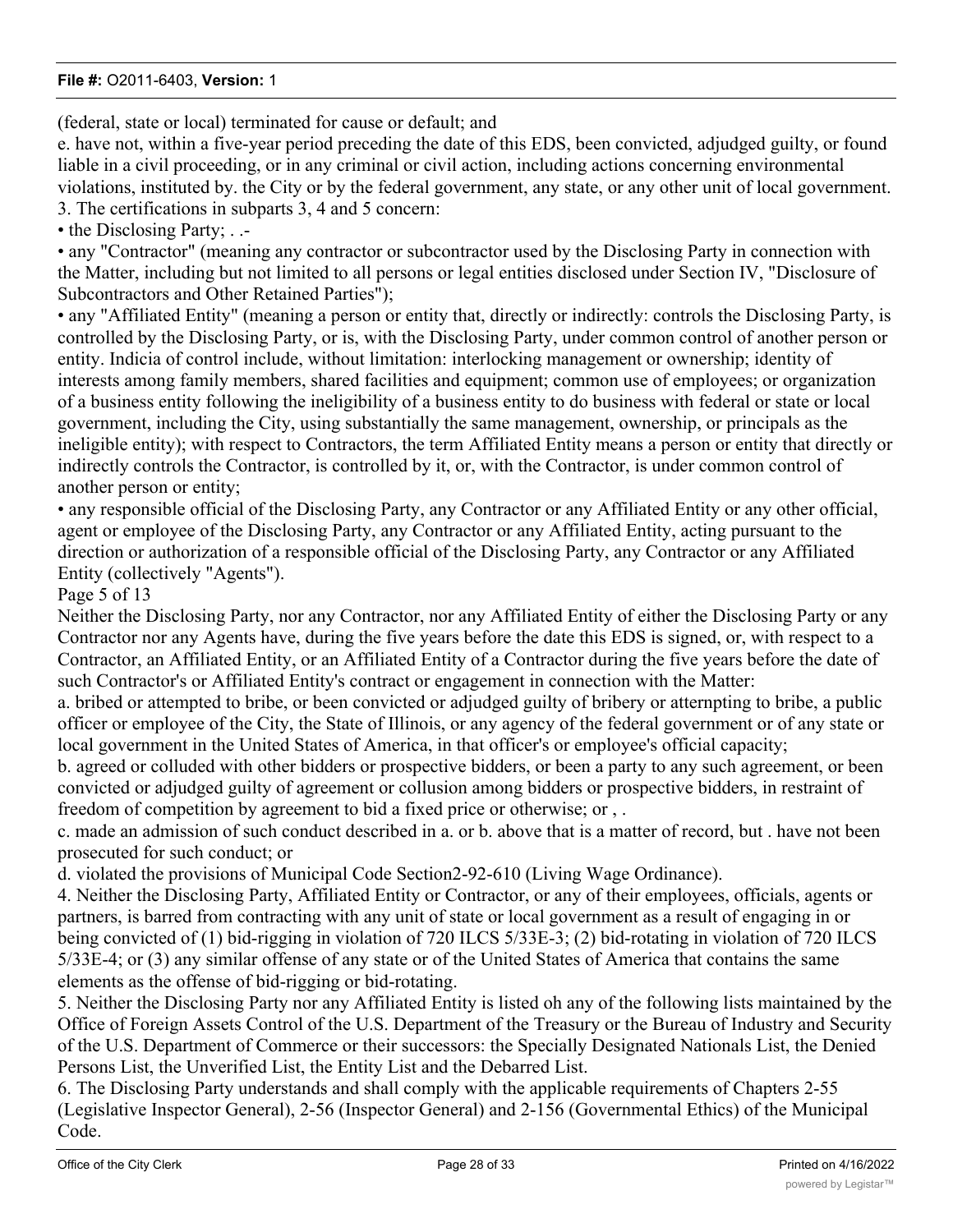7. If the Disclosing Party is unable to certify to any of the above statements in this Part B (Further Certifications), the Disclosing Party must explain below: -<sup>r</sup> N/A

Page 6 of 13

If the letters "NA," the word "None," or no response appears on the lines above, it will be conclusively presumed that the Disclosing Party certified to the above statements.

C. CERTIFICATION OF STATUS AS FINANCIAL INSTITUTION

1. The Disclosing Party certifies that the Disclosing Party (check one)

 $\int$  *i* is  $\int$  *is not*  $\blacksquare$  *j* 

a "financial institution" as defined in Section 2-32-455(b) of the Municipal Code.

2. If the Disclosing Party IS a financial institution, then the Disclosing Party pledges:

"We are not and will not become a predatory lender as defined in Chapter 2-32 of the Municipal Code. We further pledge that none of our affiliates is, and none of them will become, a predatory lender as defined in Chapter 2-32 of the Municipal Code. We understand that becoming a predatory lender or becoming an affiliate of a predatory lender may result in the loss of the privilege of doing business with the City."

If the Disclosing Party is unable to make this pledge because it or any of its affiliates (as defined in Section 2- 32-455(b) of the Municipal Code) is a predatory lender within the meaning of Chapter 2-32 of the Municipal Code, explain here (attach additional pages if necessary):

If the letters "NA," the word "None," or no response appears on the lines above, it will be conclusively presumed that the Disclosing Party certified to the above statements.

D. CERTIFICATION REGARDING INTEREST IN CITY BUSINESS

Any words or terms "that are defined in Chapter 2-156 of the Municipal Code have the same meanings when used in this Part D.

1. In accordance with Section 2-156-110 of the Municipal Code: Does any official or employee of the City have a financial interest in his or her own name or in .the name of any other person or entity in the Matter?  $[$   $]$  Yes  $[x]$  No

NOTE: If you checked "Yes" to Item D.L, proceed to Items D.2. and D.31 If you checked "No" to Item D.L, proceed to Part E.

Page 7 of 13

2. Unless sold pursuant to a process of competitive bidding, or otherwise permitted, no City elected official or employee shall have a financial interest in his or her own name or in the name of any other person or entity in the purchase of any property that (i) belongs to the City, or (ii) is sold for taxes or assessments, or (iii) is sold by virtue of legal process at the suit of the City (collectively, "City Property Sale"). Compensation for property taken pursuant to the City's eminent domain power does not constitute a financial interest within the.meaning of this Part D;

Does the Matter involve a City Property Sale? '

[JYes []No

3. If you checked "Yes" to Item D.L, provide the names and business addresses of the City officials or employees having such interest and identify the nature of such interest:

Name Business Address Nature of Interest

4. The Disclosing Party further certifies that no prohibited financial interest in the Matter will be acquired by any City official or employee.

E. CERTIFICATION REGARDING SLAVERY ERA BUSINESS

Please check either 1. or 2. below. If the Disclosing Party checks 2., the Disclosing Party must disclose below or in an attachment to this EDS all information required by paragraph 2. Failure to comply with these disclosure requirements may make any contract entered into with the City in connection with the Matter voidable by the City.

X 1. The Disclosing Party verifies that the Disclosing Party has searched any arid all records of the Disclosing Party and any and all predecessor entities regarding records of investments or profits from slavery or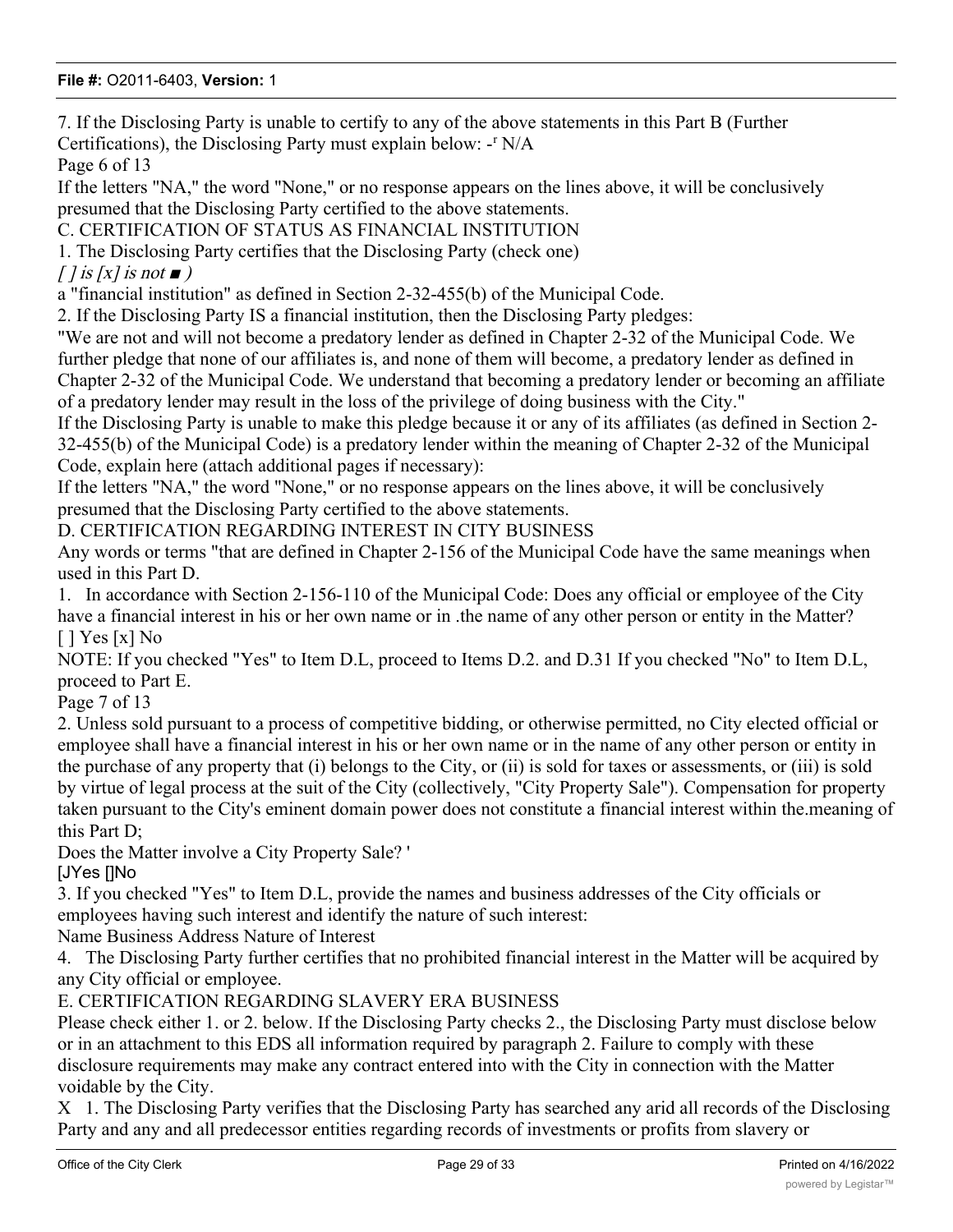slaveholder insurance policies during the slavery era (including insurance policies issued to slaveholders that provided coverage for damage to or injury or death of their slaves), and the Disclosing Party has found no such records.

\_2. The Disclosing Party verifies that, as a result of conducting the search in step 1 above, the

Disclosing Party has found records of investments or profits from slavery or slaveholder insurance policies. The Disclosing Party verifies that the following constitutes full disclosure of all such records, including the names of any and all slaves or slaveholders described in those records:

Page 8 of 13

SECTION VI - CERTIFICATIONS FOR FEDERALLY FUNDED MATTERS

**NOTE: If the Matter is federally funded, complete this Section VI. If the Matter is not federally**

funded, proceed to Section VII. For purposes of this Section VI, tax credits allocated by the City and proceeds of debt obligations of the City are not federal funding.

A. CERTIFICATION REGARDING LOBBYING

1. List below the names of all persons or entities registered under the federal Lobbying Disclosure Act of l995 who have made lobbying contacts on behalf of the Disclosing Party with respect to the Matter: (Add sheets if necessary): , N/A

(If no explanation appears or begins on the lines above, or if the letters "NA" or if the word "None" appear, it will be conclusively presumed that the Disclosing Party means that NO persons or entities registered under the Lobbying Disclosure Act of 1995 have made lobbying contacts on behalf of the Disclosing Party with respect to the Matter.)

2. The Disclosing Party has not spent and will not expend any federally appropriated funds to pay any person or entity listed in Paragraph A.l. above for his or her lobbying activities or to pay any person or entity to influence or attempt to influence an officer or employee of any agency, as defined by applicable federal law, a member of Congress, an officer or employee of Congress, or an employee of a member of Congress, in connection with the award of any federally funded contract, making any federally funded grant or loan, entering into any cooperative agreement, or to extend, continue, renew, amend, or modify any federally funded contract, grant,

loan, or cooperative agreement.

3. The Disclosing Party will submit an updated certification at the end of each calendar quarter in which there occurs any event that materially affects the accuracy of the statements and information set forth in paragraphs A.l. and A.2. above.

4. The Disclosing Party certifies that either: (i) it is not an organization described in section 501(c)(4) of the Internal Revenue Code of 1986; or (ii) it is an organization described in section  $501(c)(4)$  of the Internal Revenue Code of 1986 but has not engaged and will not engage in "Lobbying Activities".

5. If the Disclosing Party is the Applicant, the Disclosing Party must obtain certifications equal in form and substance to paragraphs A.l. through A.4. above from all subcontractors before it awards any subcontract and the Disclosing Party must maintain all such subcontractors' certifications for the duration of the Matter and must make such certifications promptly available to the City upon request.

Page 9 of 13

## B. CERTIFICATION REGARDING EQUAL EMPLOYMENT OPPORTUNITY

If the Matter is federally funded, federal regulations require the Applicant and all proposed subcontractors to submit the following information with their bids or in writing at the outset of negotiations.

Is the Disclosing Party the Applicant?

[ $x$ ] Yes [ ] No

If "Yes," answer the three questions below:

1. Have you developed and do you have on file affirmative action programs pursuant to applicable federal regulations? (See 41 CFR Part 60-2.)

[]Yes [x]No

2. Have you filed with the Joint Reporting Committee, the Director of the Office of Federal Contract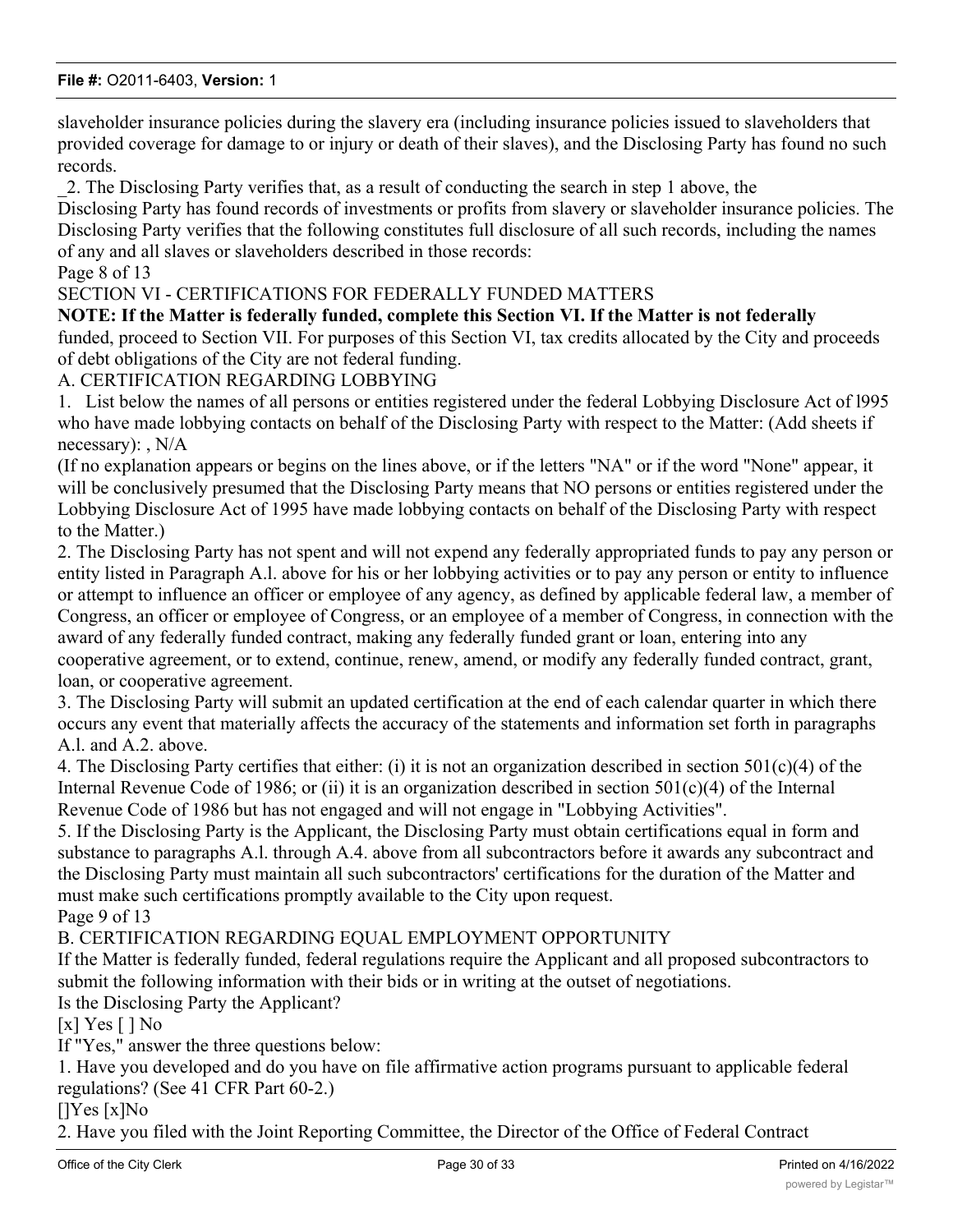Compliance Programs, or the Equal Employment Opportunity Commission all reports due under the applicable filing requirements?

[xjYes []No

3. Have you participated in any previous contracts or subcontracts subject to the equal opportunity clause? []Yes , [X]No '

If you checked "No" to question 1. or 2. above, please provide an explanation: 6034 Building LLC is a newly formed nominee entity employing less than 50 persons.

# **SECTION VII - ACKNOWLEDGMENTS, CONTRACT INCORPORATION, COMPLIANCE, PENALTIES, DISCLOSURE**

The Disclosing Party understands and agrees that:

A. The certifications, disclosures, and acknowledgments contained in this EDS will become part Of any contract or other agreement between the Applicant and the City in connection with the Matter, whether procurement, City assistance, or other City action, arid are material inducements to the City's execution of any contract or taking other action with respect to the Matter. The Disclosing Party understands that it must comply with all statutes, ordinances, and regulations on which this EDS is based.

B. The City's Governmental Ethics and Campaign Financing Ordinances, Chapters 2-156 and 2-164 of the Municipal Code, impose certain duties and obligations on persons or entities seeking City contracts, work, business, or transactions. The full text of these ordinances and a training program is available on line at www.cityofchicago.org/Ethics <http://www.cityofchicago.org/Ethics>, and may also be obtained from the City's Board of Ethics, 740 N.

Page 10 of 13

V.'

Sedgwick St., Suite 500, Chicago, IL 60610, (312) 744-9660. The Disclosing Party must comply fully with the applicable ordinances.

C. If the City determines that any information provided in this EDS is false, incomplete or inaccurate, any contract or other agreement in connection with which it is submitted may be rescinded or be void or voidable, and the City may pursue any remedies under the contract or agreement (if not rescinded or void), at law, or in equity, including terminating the Disclosing Party's participation in the Matter and/or declining to allow the Disclosing Party to participate in other transactions with the City. Remedies at law for a false statement of material fact may include incarceration and an award to the City of treble damages.

D. It is the City's policy to make this document available to the public on its Internet site and/or upon request. Some or all of the information provided on this EDS and any attachments to this EDS may be made available to the public on the Internet, in response to a Freedom of Information Act request, or otherwise. By completing and signing this EDS, the Disclosing Party waives and releases any possible rights or claims which it may have against the City in connection with the public release of information contained in this EDS and also authorizes the City to verify the accuracy of any information submitted in this EDS.

E. The information provided in this EDS must be kept current. In the event of changes, the Disclosing Party must supplement this EDS up to the time the City takes action on the Matter. If the Matter is a contract being handled by the City's Department of Procurement Services, the Disclosing Party must update this EDS as the contract requires. NOTE: With respect to Matters subject to Article I of Chapter 1-23 of the Municipal Code (imposing PERMANENT INELIGIBILITY for certain specified offenses), the information provided herein regarding eligibility must be kept current for a longer period, as required by Chapter 1-23 and Section 2-154- 020 of the Municipal Code.

The Disclosing Party represents and warrants that:

F. l. The Disclosing Party is not delinquent in the payment of any tax administered by the Illinois Department of Revenue, nor are the Disclosing Party or its Affiliated Entities delinquent in paying any fine, fee, tax or other charge owed to the City. This includes, but is not limited to, all water charges, sewer charges, license fees, parking tickets, property taxes or sales taxes.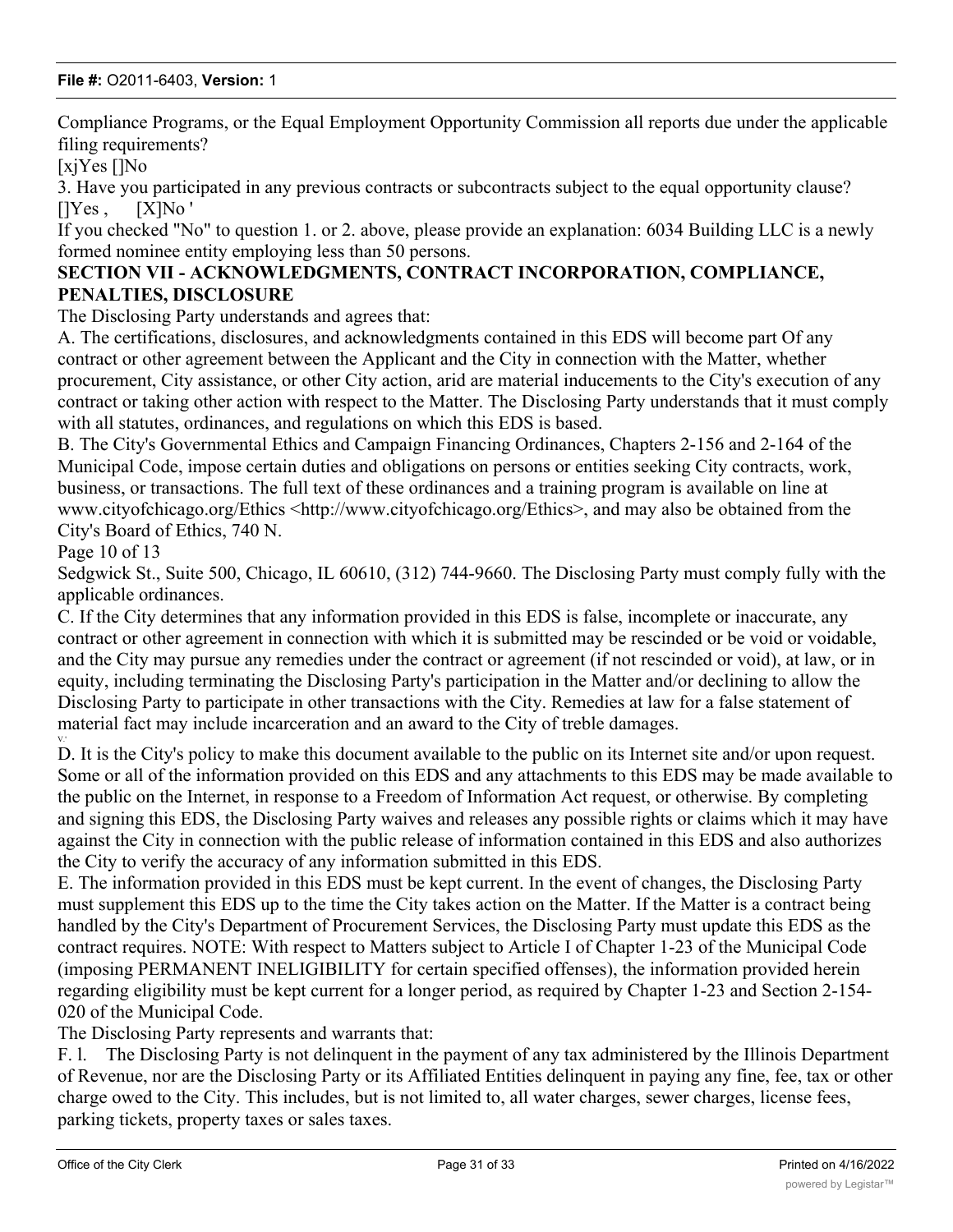F.2 If the Disclosing Party is the Applicant, the Disclosing Party and its Affiliated Entities will not use, nor permit their subcontractors to use; any facility listed by the U.S. E.P.A. on the federal Excluded Parties List.System ("EPLS") maintained by the U. S. General Services Administration.

F.3 If the Disclosing Party is the Applicant, the Disclosing Party will obtain from any contractors/subcontractors hired or to be hired in connection with the Matter certifications equal in form and substance to those in F.l. and F.2. above and will not, without the prior written consent of the City, use any such contractor/subcontractor that does not provide such certifications or that the Disclosing Party has reason to believe has not provided.or cannot provide truthful certifications.

Page 11 of 13 *r*

NOTE: If the Disclosing Party cannot certify as to any of the items in F.L, F.2. or F.3. above, an explanatory statement must be attached to this EDS.

# CERTIFICATION

Under penalty of perjury, the person signing below: (1) warrants that he/she is authorized to execute this EDS and Appendix A (if applicable) on behalf of the Disclosing Party, and (2) warrants that all certifications and statements contained in this EDS and Appendix A (if applicable) are true, accurate and complete as of the date furnished to the City.

6034 Building LLC

(Print or type name of/Disclosing Part

>ign hepe) Robert Ferrino (Print or type name of person signing) Manager (Print or type title of person signing) Signed and sworn to before me on (date)  $Q~1 \, |^{\wedge}Q^{\wedge} \rangle > Q$  at CpoW-- County, V VV yv-yci v<Q(state). Cor

Notary Public. ion expires ? OFFICIAL SEAL JENNIFER POULL e NOTARY PUBLIC - STATE OF ILLINOIS S COMMISSION EXPIRES:05/24/14 Page 12 of 13 **CITY OF CHICAGO ECONOMIC DISCLOSURE STATEMENT AND AFFIDAVIT APPENDIX A**

# **FAMILIAL RELATIONSHIPS WITH ELECTED CITY OFFICIALS AND DEPARTMENT HEADS This Appendix is to be completed only by (a) the Applicant, and (b) any legal entity which has a direct ownership interest in the Applicant exceeding 7.5 percent. It is not to be completed by any legal entity which has only an indirect ownership interest in the Applicant.**

Under Municipal Code Section 2-154-015, the Disclosing Party must disclose whether such Disclosing Party or any "Applicable Party" or any Spouse or Domestic Partner thereof currently has a "familial relationship" with any elected city official or department head. A "familial relationship" exists if, as of the date this EDS is signed, the Disclosing Party or any "Applicable Party" or any Spouse or Domestic Partner thereof is related to the mayor, any alderman, the city clerk, the city treasurer or any city department head as spouse or domestic partner or as any of the following, whether by blood or adoption: parent, child, brother or sister, aunt or uncle, niece or nephew, grandparent, grandchild, father-in-law, mother-in-law, son-in-law, daughter-in-law, stepfather or stepmother, stepson or stepdaughter, stepbrother or stepsister or half-brother or half-sister.

"Applicable Party" means (1) all executive officers of the Disclosing Party listed in Section II.B.l.a., if the Disclosing Party is a corporation; all partners of the Disclosing Party, if the Disclosing Party is a general